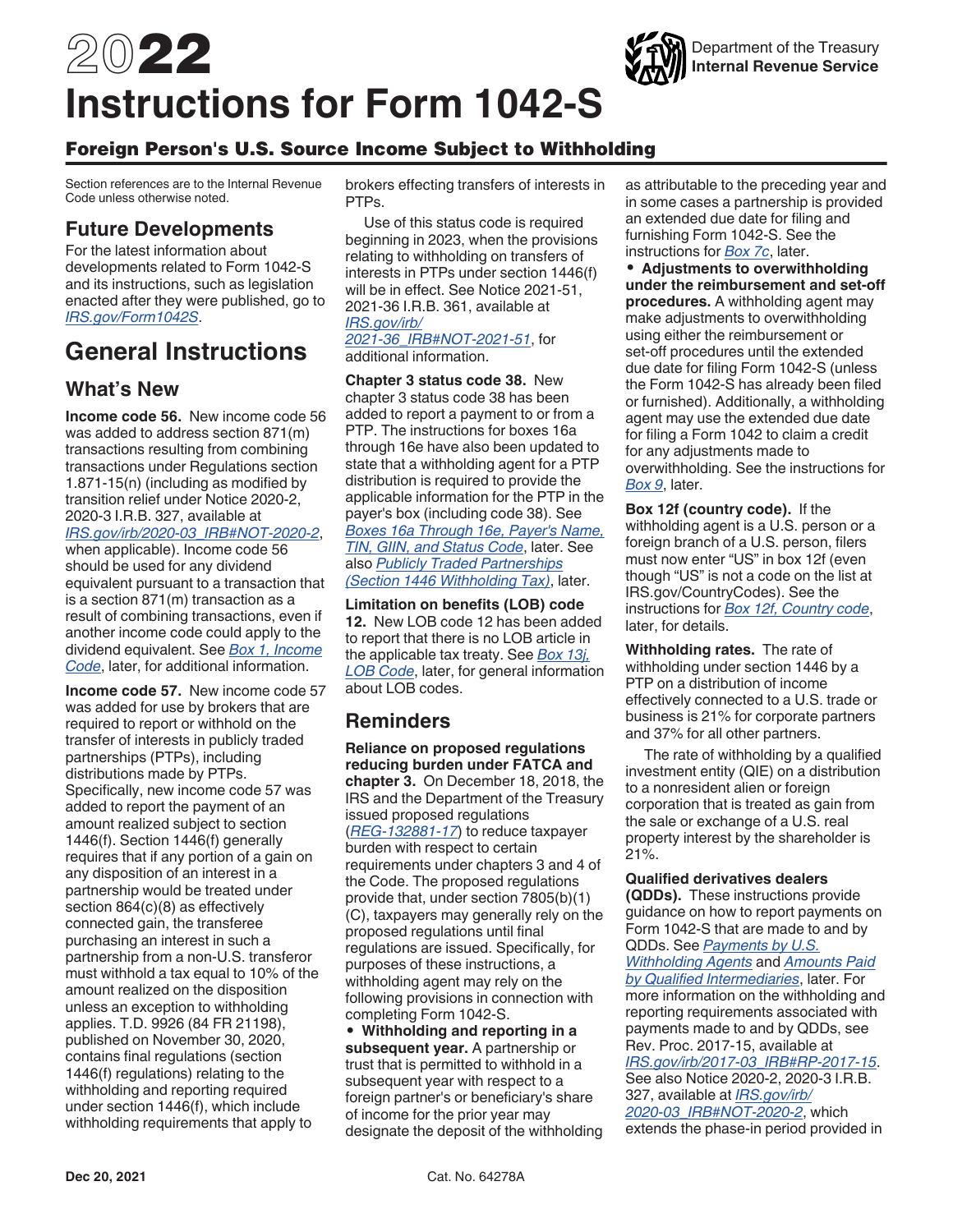#### <span id="page-1-0"></span>Notice 2018-72, 2018-40 I.R.B. 522, available at *[IRS.gov/irb/](https://www.irs.gov/irb/2018-40_IRB#NOT-2018-72) [2018-40\\_IRB#NOT-2018-72](https://www.irs.gov/irb/2018-40_IRB#NOT-2018-72)*, for certain provisions of the section 871(m) regulations for 2 years, including for certain requirements of a QDD.

**Foreign Account Tax Compliance Act (FATCA).** Form 1042-S reports payments and amounts withheld under the provisions commonly known as FATCA or chapter 4 of the Internal Revenue Code (chapter 4) in addition to those amounts required to be reported under chapter 3 of the Internal Revenue Code (chapter 3). Form 1042-S requires the reporting of an applicable exemption to the extent withholding under chapter 4 did not apply to a payment of U.S. source fixed or determinable annual or periodical (FDAP) income (including deposit interest) that is reportable on Form 1042-S. For payments to intermediaries, flow-through entities, and recipients, Form 1042-S requires that the chapter 3 status (or classification) and, when the payment reported is a withholdable payment, the chapter 4 status, be reported on the form according to the codes provided in these instructions. For the requirement of a withholding agent to file a Form 1042-S for chapter 4 purposes, see Regulations section 1.1474-1(d).

**Substitute forms.** A substitute form furnished to a recipient must conform in format and size to the official IRS form and contain the exact same information as the copy filed with the IRS. However, the size of the form may be adjusted if the substitute form is presented on a landscape oriented page instead of portrait. Only one Form 1042-S may be submitted per page, regardless of orientation. Withholding agents that furnish a substitute Form 1042-S (Copy B, C, or D) to the recipient must furnish a separate substitute Form 1042-S for each type of payment of income (as determined by the income code in Box 1). Withholding agents are no longer permitted to combine all payments of income on a single substitute Form 1042-S. For more information, see *[Substitute Forms](#page-3-0)*, later.

**Filing Information Returns Electronically (FIRE) System.** For files submitted on the FIRE System, it is the responsibility of the filer to check the status within 5 business days to verify the results of the transmission. The IRS will not mail error reports for files that are bad. See *[Pub. 1187](https://www.irs.gov/pub/irs-pdf/p1187.pdf)*, Specifications for Electronic Filing of Form 1042-S,

Foreign Person's U.S. Source Income Subject to Withholding.

**Unique form identifier.** Withholding agents must assign a unique identifying number to each Form 1042-S they file. This identifying number is used, for example, to identify which information return is being corrected or amended when multiple information returns are filed by a withholding agent with respect to the same recipient. The unique identifying number cannot be the recipient's U.S. or foreign TIN. The unique identifying number must be numeric. The length of a given identifying number must be exactly 10 digits. The identifying number must be unique to each original Form 1042-S filed for the current year. The identifying number can be used on a new original form in a subsequent year.

**List of foreign country codes.** Form 1042-S filers must use the same list of country codes used on other IRS forms (for example, Forms 926, 1118, 3520, and 8805). This list of foreign country codes may be found at *[IRS.gov/](https://www.irs.gov/countrycodes) [CountryCodes](https://www.irs.gov/countrycodes)*.

**Note.** Although the list of country codes is maintained by Modernized e-File, Form 1042-S filers who file electronically will continue to use the FIRE System. See the instructions for *[Electronic Reporting](#page-2-0)*, later. Also, if applicable, the option to file Form 1042-S by paper is still available.

#### **Purpose of Form**

Use Form 1042-S to report income described under *[Amounts Subject to](#page-7-0) [Reporting on Form 1042-S](#page-7-0)*, later, and to report amounts withheld under chapter 3 or chapter 4.

Use Form 1042-S to report specified federal procurement payments paid to foreign persons that are subject to withholding under section 5000C.

Use Form 1042-S to report payments of eligible deferred compensation items or distributions from nongrantor trusts to covered expatriates that are subject to withholding under section 877A. See *[Box 1, Income Code](#page-21-0)*, later.

Use Form 1042-S to report certain distributions that are made by publicly traded trusts and QIEs (as defined under section 897(h)(4)(A)). See *[Distributions Attributable to Dispositions](#page-9-0) [of U.S. Real Property Interests by](#page-9-0)  [Publicly Traded Trusts and Qualified](#page-9-0) [Investment Entities](#page-9-0)*, later.

Use Form 1042-S to report distributions of effectively connected income (ECI) by a PTP or nominee. See *[Publicly Traded Partnerships \(Section](#page-10-0) [1446 Withholding Tax\)](#page-10-0)*, later.

*Every person required to deduct and withhold any tax under*  **z** and withhold any tax under<br>
chapter 3 or chapter 4 is liable *for such tax.*

Do not use Form 1042-S to report an item required to be reported on any of the following forms.

• Form W-2 (wages and other compensation made to employees (other than compensation for dependent personal services for which the beneficial owner is claiming treaty benefits), including wages in the form of group-term life insurance).

• Form 1099.

• Form 8288-A, Statement of Withholding on Dispositions by Foreign Persons of U.S. Real Property Interests, or Form 8805, Foreign Partner's Information Statement of Section 1446 Withholding Tax. Withholding agents otherwise required to report a distribution partly on a Form 8288-A or Form 8805 and partly on a Form 1042-S may instead report the entire amount on Form 8288-A or Form 8805.

• Form 8966, FATCA Report. Foreign financial institutions (FFIs), sponsoring entities of certain FFIs and other foreign entities, and withholding agents are required to report on Form 8966 certain account holders and payees. An FFI or withholding agent may also be required to file Form 1042-S to report payments of U.S. source FDAP income made to such persons and to report tax deducted and withheld, if any.

### **Who Must File**

Every [withholding agent](#page-3-0) (defined in *[Definitions](#page-3-0)*, later) must file an information return on Form 1042-S to report amounts paid during the preceding calendar year that are described under *[Amounts Subject to](#page-7-0) [Reporting on Form 1042-S](#page-7-0)*, later. However, withholding agents who are individuals are not required to report a payment on Form 1042-S if they are not making the payment as part of their trade or business and no withholding is required to be made on the payment. For example, an individual making a payment of interest that qualifies for the portfolio interest exception from withholding is not required to report the payment if the portfolio interest is paid on a loan that is not connected to the individual's trade or business. However, an individual who is a withholding agent paying an amount that actually has been subject to withholding is required to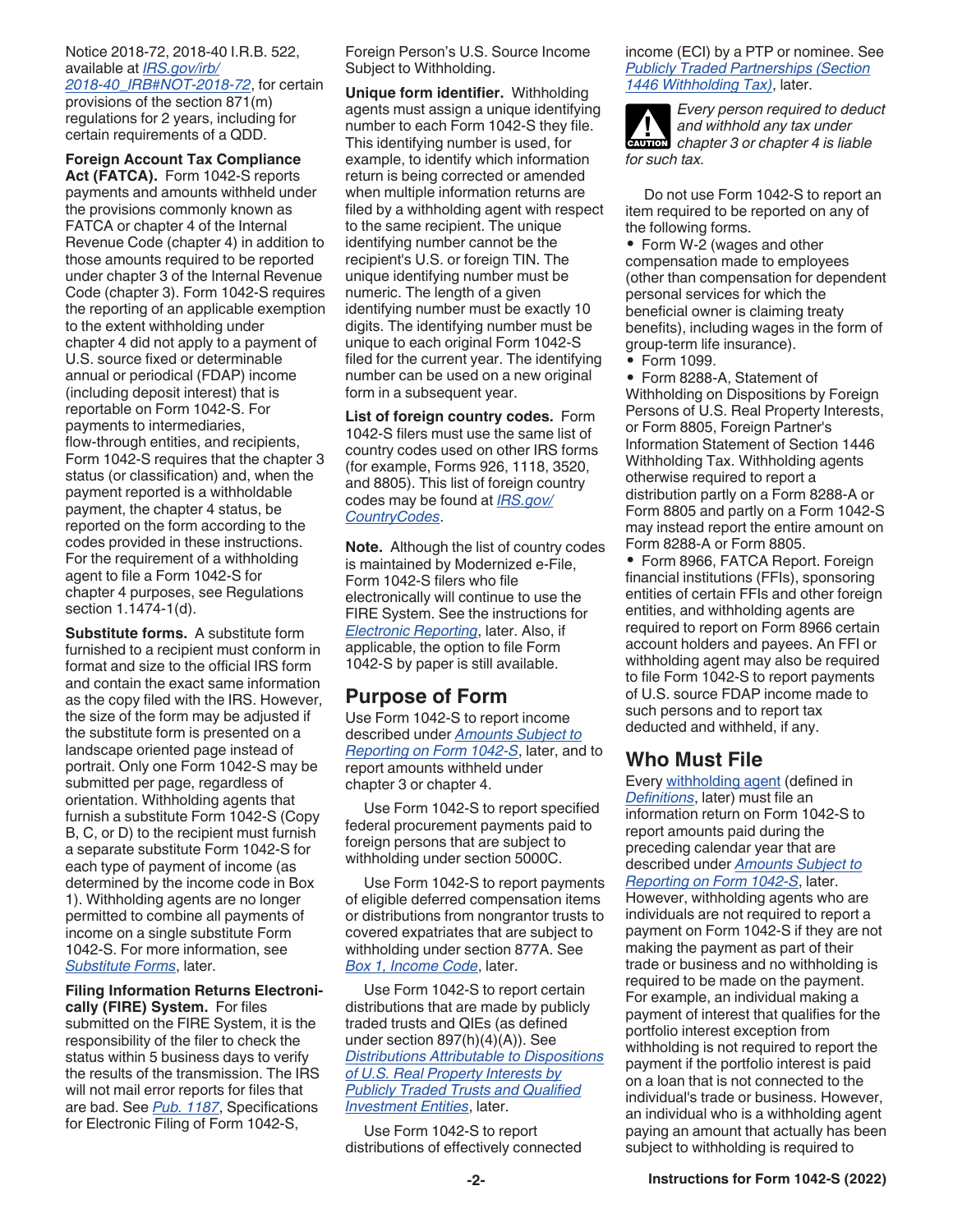<span id="page-2-0"></span>report the payment. Also, an individual paying an amount on which withholding is required must report the payment, whether or not the individual actually withholds. See *[Multiple Withholding](#page-19-0)  [Agent Rule](#page-19-0)*, later, for exceptions to reporting when another person has reported the same payment to the recipient. Note that there may be a payment for tax purposes, even if there is no net payment. For example, see Regulations section 1.871-15(i) for when there is a dividend equivalent.

You must file a Form 1042-S even if you did not withhold tax under chapter 3 because the income was exempt from tax under a U.S. tax treaty or the Code, including the exemption for income that is effectively connected with the conduct of a trade or business in the United States, or you released the tax withheld to the recipient. For exceptions, see *[Amounts That Are Not](#page-9-0)  [Subject to Reporting on Form 1042-S](#page-9-0)*, later.

Amounts paid to an individual that is a bona fide resident of a U.S. possession or territory are not subject to reporting on Form 1042-S if the beneficial owner of the income is a U.S. citizen, national, or resident alien (such amounts may be subject to Form 1099 reporting).

*If you file Form 1042-S, you also must file Form 1042, Annual*  **CAUTION** *Withholding Tax Return for U.S. Source Income of Foreign Persons. See [Form 1042 and its instructions](https://www.irs.gov/forms-pubs/about-form-1042) for more information.*

#### **Where, When, and How To File**

Forms 1042-S, whether filed on paper or electronically, must be filed with the IRS by March 15, 2023. You must also furnish Form 1042-S to the recipient of the income by March 15, 2023.

Copy A is filed with the IRS. Send all paper Forms 1042-S with Form 1042-T, Annual Summary and Transmittal of Forms 1042-S, to the address in the Form 1042-T instructions. You must use Form 1042-T to transmit paper Forms 1042-S. Use a separate Form 1042-T to transmit each type of Form 1042-S. See *[Payments by U.S. Withholding Agents](#page-11-0)*, later, and the Form 1042-T instructions for more information.

**Electronic filing requirement.**  Financial institutions must file Forms 1042-S electronically. The IRS encourages all other filers of Form 1042-S to file them electronically;

however, they are not required to do so unless the number of forms they are required to file exceeds a certain threshold. See *Electronic Reporting*, later, for details.

*Attach only Copy A to Form 1042-T. Provide Copies B, C, and D to the recipient of the income. The withholding agent should keep Copy E. All copies must match the copy filed with the IRS. Any differences between the copy of the form issued to recipients and the copy filed with the IRS will lead to delays in processing the recipient's tax return. The IRS may disallow claims for refund or credit for amounts withheld reported on Form 1042-S if the form attached to such claims differs from the copy that was filed with the IRS.* **TIP**

With respect to a withholdable payment, the recipient copy should be provided to the intermediary or flow-through entity named as a recipient with respect to a chapter 4 reporting pool, if applicable.

**Extension of time to file.** To request an extension of time to file Forms 1042-S, file Form 8809, Application for Extension of Time To File Information Returns. See the *[Form 8809](https://www.irs.gov/pub/irs-pdf/f8809.pdf)  [instructions](https://www.irs.gov/pub/irs-pdf/f8809.pdf)* for where to file that form. You should request an extension as soon as you are aware that an extension is necessary, but no later than the due date for filing Form 1042-S. By filing Form 8809, you will get an automatic 30-day extension to file Form 1042-S. If you need more time, you may submit a second Form 8809 before the end of the initial extended due date. See *[Form 8809](https://www.irs.gov/pub/irs-pdf/f8809.pdf)* for more information.

*Recipient copies.* You may request an extension of time to provide the statements to recipients by faxing a letter to:

Internal Revenue Service Technical Services Operation **Attn: Extension of Time Coordinator** Fax: 877-477-0572 (International 304-579-4105)

The letter must include:

- 1. Your name,
- 2. Your TIN,
- 3. Your address,
- 4. Type of return (Form 1042-S),

5. A statement that your extension request is for providing statements to recipients,

6. Reason for delay, and

7. The signature of the payer or authorized agent.

Your request must be received no later than the date the Forms 1042-S are due to the recipients. If your request for an extension is approved, generally you will be granted a maximum of 30 extra days to furnish the recipient statements. See *Extension to provide statements to recipients* in *[Pub. 515](https://www.irs.gov/pub/irs-pdf/p515.pdf)*, Withholding of Tax on Nonresident Aliens and Foreign Entities.

*See [Pub. 1187](https://www.irs.gov/pub/irs-pdf/p1187.pdf) for more information about filing*  **CAUTION** *extension requests electronically instead of on a paper Form 8809.*

#### **Electronic Reporting**

Forms 1042-S filed for tax year 2022 must be filed electronically if:

• You are a person (including a corporation, partnership, individual, trust, or estate) that is required to file 250 or more Forms 1042-S, or

• You are a financial institution (whether U.S. or foreign) regardless of the number of Forms 1042-S required to be filed.

*Section 6011(e), which was most recently amended by the*  **PARTICIPY ACTES 2019**<br> **Taxpayer First Act of 2019,** *enacted July 1, 2019, authorizes the IRS and Treasury to issue regulations that could change some of the above rules. If those regulations are issued and effective for 2022 tax year returns, we will post an article at [IRS.gov/](https://www.irs.gov/forms-pubs/about-form-1042-s) [Form1042S](https://www.irs.gov/forms-pubs/about-form-1042-s) explaining the changes.*

Electronic submissions are filed using the FIRE System. The FIRE System operates 24 hours a day, 7 days a week, at *[fire.irs.gov](https://fire.irs.gov)*. For more information, see *[Pub. 1187](https://www.irs.gov/pub/irs-pdf/p1187.pdf)*.

The electronic filing requirement applies separately to original and amended returns. For a withholding agent other than a financial institution, the filing requirement applies individually to each reporting entity as defined by its separate taxpayer identification number (TIN). For example, if you have 300 original Forms 1042-S, they must be filed electronically. However, if 200 of those forms contained erroneous information, the amended returns may be filed on paper forms because the number of amended Forms 1042-S is less than the 250-or-more filing requirement.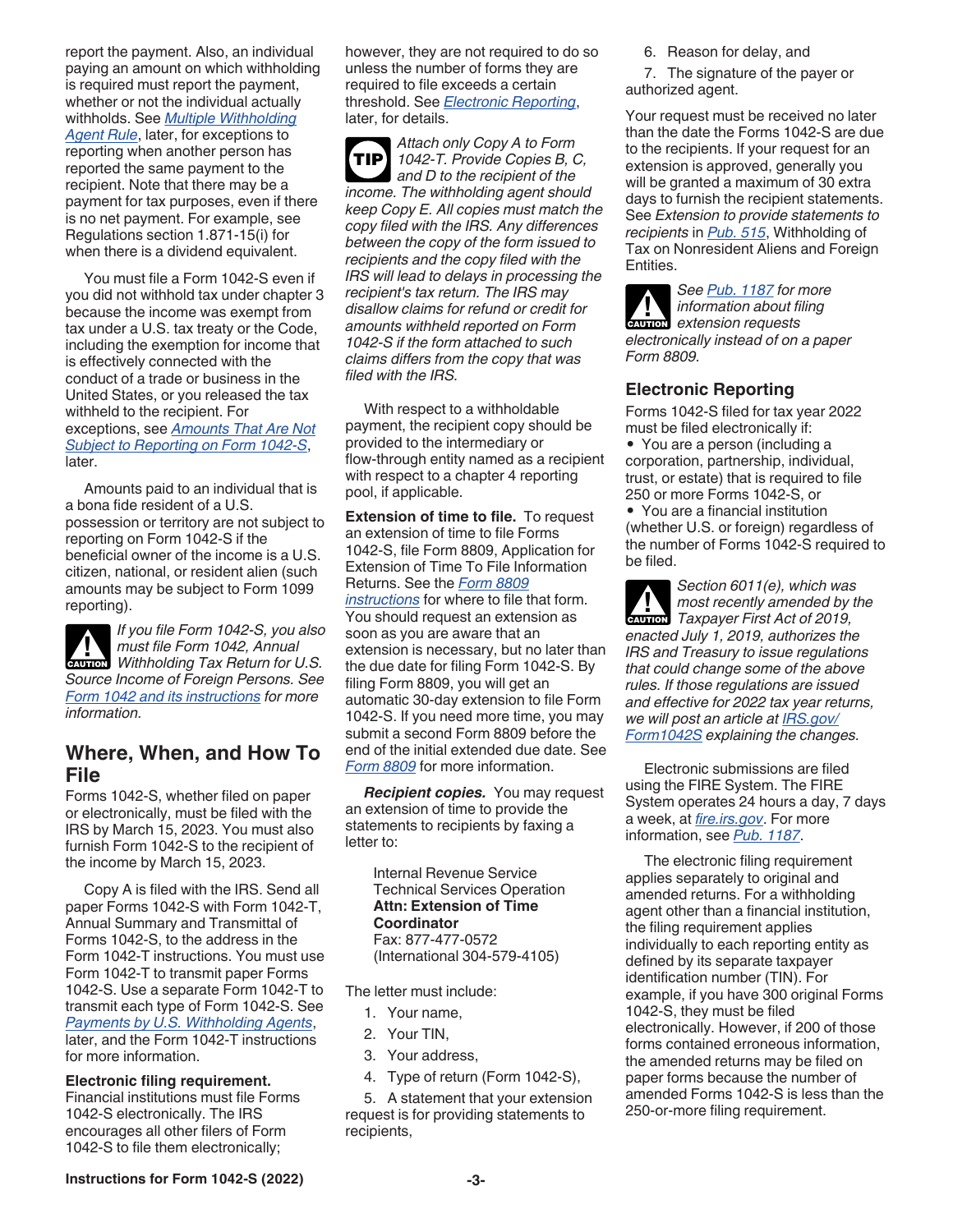<span id="page-3-0"></span>

*If you file electronically, do not file the same returns on paper. Duplicate filing may cause*<br> **CAUTION** *penalty notices to be generated.*

**Note.** Even though as many as 249 Forms 1042-S may be submitted on paper, the IRS encourages filers to transmit forms electronically.

**Hardship waiver.** To receive a hardship waiver from filing Forms 1042-S electronically, submit Form 8508, Request for Waiver From Filing Information Returns Electronically. Waiver requests should be filed at least 45 days before the due date of the returns. See *[Form 8508](https://www.irs.gov/pub/irs-pdf/f8508.pdf)* for more information.

#### **Truncation of TIN Rules**

Withholding agents may truncate the recipient's TIN (social security number (SSN), individual taxpayer identification number (ITIN), or employer identification number (EIN)) on the recipient's copy of Form 1042-S (that is, Copies B, C, and D), including a substitute form. To truncate the recipient's TIN, only the last four digits of a TIN must be displayed and the remaining digits must be replaced with either asterisks (\*) or Xs. For example, an SSN or ITIN must be truncated on the recipient's copy as XXX-XX-nnnn. An EIN must be truncated as XX-XXXnnnn.

Withholding agents may also truncate a recipient's foreign tax identification number (FTIN) on the recipient's copy of Form 1042-S (Copies B, C, and D), including a substitute form. The same rules for truncating a recipient's U.S. TIN stated above must be followed if truncating a recipient's FTIN.

**Note.** The recipient's TIN and FTIN must not be truncated on Copy A filed with the IRS. The withholding agent's EIN cannot be truncated on any copy.

**Need assistance?** For additional information and instructions on filing Forms 1042-S electronically, extensions of time to file (Form 8809), and hardship waivers (Form 8508), see *[Pub. 1187](https://www.irs.gov/pub/irs-pdf/p1187.pdf)*. You also can call the Information Reporting Program at 866-455-7438 (toll free) or 304-263-8700 (not a toll-free number). Do not call the Information Reporting Program for tax law questions. The Information Reporting Program can also be reached by fax at 877-477-0572 (toll free) and international fax at 304-579-4105 (not a toll-free number).

If you have tax law questions pertaining to Form 1042-S, call 267-941-1000 (not a toll-free number).

#### **Additional Information**

For more information on the withholding of tax, see *[Pub. 515](https://www.irs.gov/pub/irs-pdf/p515.pdf)*. To order this publication and other publications and forms, call 800-TAX-FORM (800-829-3676). You can download or print some of the forms and publications you may need on *[IRS.gov/Forms](https://www.IRS.gov/Forms)*. Otherwise, you can go to *[IRS.gov/](https://www.IRS.gov/OrderForms) [OrderForms](https://www.IRS.gov/OrderForms)* to place an order and have forms mailed to you. You should receive your order within 10 business days.

#### **Record Retention**

Withholding agents should retain a copy of the information returns filed with the IRS, or have the ability to reconstruct the data, for at least 3 years after the reporting due date.

#### **Substitute Forms**

The official Form 1042-S is the standard for substitute forms. All substitute forms must comply with the rules set forth in *[Pub. 1179](https://www.irs.gov/pub/irs-pdf/p1179.pdf)*, General Rules and Specifications for Substitute Forms 1096, 1098, 1099, 5498, and Certain Other Information Returns. A substitute of Form 1042-S that is furnished to the recipient (Copy B, C, or D) must conform in format and size to the official IRS form and must contain the exact same information as the copy filed with the IRS. However, the size of the form may be adjusted if the substitute form is presented on a landscape-oriented page instead of portrait. Only one Form 1042-S may be submitted per page, regardless of orientation. You may be subject to a penalty for failure to furnish a correct information return. See *[Penalties](#page-20-0)*, later.

**Note.** A withholding agent is required to provide a recipient with a separate substitute Form 1042-S for each type of payment of income (as determined by the income code in box 1).

*All of the fields on the substitute form must match the copy filed*  form must match the copy filed<br>with the IRS and must comply *with IRS standards (see [Pub. 1179\)](https://www.irs.gov/pub/irs-pdf/p1179.pdf). Any differences between the substitute form issued to recipients and the copy filed with the IRS will lead to delays in processing the recipient's tax return. The IRS may disallow claims for refund or credit for amounts withheld reported on Form 1042-S if the substitute form attached to such claims differs from the copy that was filed with the IRS.*

#### *Penalty for filing incorrect*

*substitute form.* Privately printed substitute Forms 1042-S must be exact copies of both the format and content of the official Form 1042-S. If you file a substitute for Form 1042-S, Copy A, with the IRS that is not an exact copy of the official Form 1042-S, Copy A, you may be subject to a penalty for failure to file a correct information return. See *[Penalties](#page-20-0)*, later.

#### **Account-by-Account Reporting by Certain Financial Institutions**

A U.S. financial institution or U.S. branch of an FFI maintaining an account within the United States is required to report payments of the same type of income (as determined by the income code in box 1) made to multiple financial accounts held by the same recipient on a separate Form 1042-S for each account. For this purpose, a financial account is an account described in Regulations section 1.1471-5(b)(1). See the instructions for *[Box 13k, Recipient's](#page-28-0)  [Account Number](#page-28-0)*, later, for information on designating each account with a separate account number.

#### **Combined Reporting Procedures**

Rev. Proc. 99-50 provides special procedures for successor entities to use combined information reporting under chapter 3 in certain situations following a merger or acquisition. A withholding agent may also use these procedures for purposes of reporting under chapter 4.

#### **Deposit Requirements**

For information and rules concerning federal tax deposits, see *Depositing Withheld Taxes* in *[Pub. 515](https://www.irs.gov/pub/irs-pdf/p515.pdf)* or *Deposit Requirements* in the Instructions for Form 1042.

### **Definitions**

**Withholding agent.** A withholding agent is any person, U.S. or foreign, that has control, receipt, or custody of an amount subject to withholding under chapter 3 who can disburse or make payments of an amount subject to withholding, or who makes a withholdable payment under chapter 4. The withholding agent may be an individual, corporation, partnership, trust, association, or any other entity. The term "withholding agent" also includes, but is not limited to, a qualified intermediary (QI), a nonqualified intermediary (NQI), a withholding foreign partnership (WP), a withholding foreign trust (WT), a flow-through entity,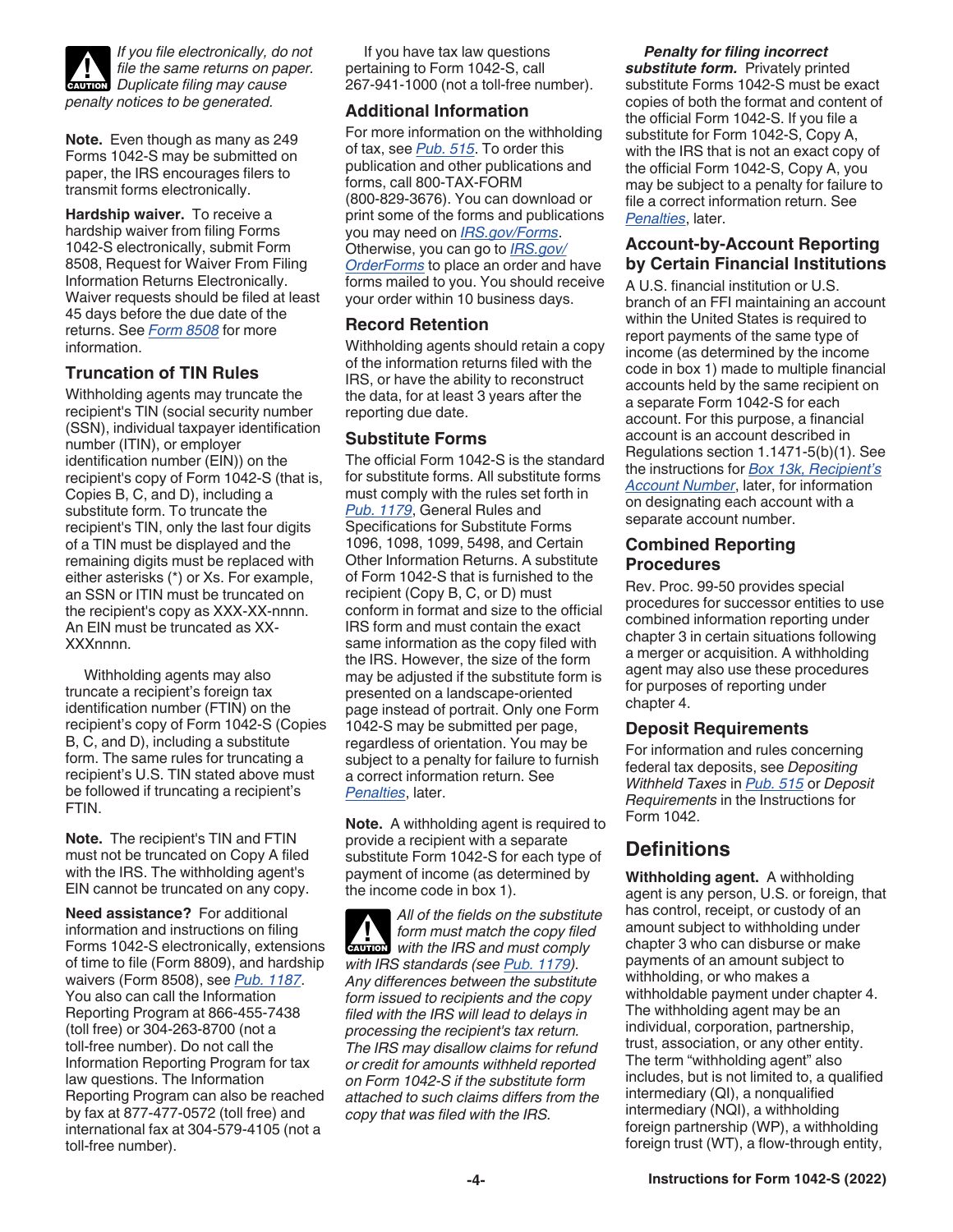<span id="page-4-0"></span>a U.S. branch that is treated as a U.S. person under Regulations section 1.1441-1(b)(2)(iv)(A), a territory FI, a nominee under section 1446, and an authorized agent. A person may be a withholding agent even if there is no requirement to withhold from a payment or if another person has already withheld the required amount from a payment.

In most cases, the U.S. person who pays (or causes to be paid) the item of U.S. source income to a foreign person (or to its agent) must withhold. However, other persons may be required to withhold. For example, if a payment is made by a QI (whether or not it assumes primary withholding responsibility) and the QI knows that withholding was not done by the person from which it received the payment, then that QI is required to do the appropriate withholding. In addition, withholding must be done by any QI that assumes primary withholding responsibility under chapters 3 and 4, a WP, a WT, a U.S. branch that agrees to be treated as a U.S. person under Regulations section 1.1441-1(b)(2)(iv) (A), or an authorized agent. Finally, if a payment is made by an NQI or a flow-through entity that knows, or has reason to know, that withholding was not done, that NQI or flow-through entity is required to withhold since it also falls within the definition of a withholding agent.

**Account holder.** Generally, the account holder is the person that holds the account. See Regulations section 1.1471-5(a).

**Amount realized.** An amount realized on the transfer of a PTP interest is the amount of gross proceeds (as defined in Regulations section 1.6045-1(d)(5)) paid or credited to a partner or broker (as applicable) that is a transferor of the interest. The amount realized on a PTP distribution is the amount of the distribution reduced by the portion of the distribution that is attributable to the cumulative net income of the partnership (as determined under Regulations section 1.1446(f)-4(c)(2) (iii)).

#### **Amount subject to withholding.**

Generally, an amount subject to chapter 3 withholding is an amount from sources within the United States that is FDAP income. FDAP income is all income included in gross income, including interest (as well as original issue discount (OID)), dividends, rents, royalties, and compensation. Amounts subject to chapter 3 withholding do not

include amounts that are not FDAP, such as most gains from the sale of property (including market discount and option premiums), as well as other specific items of income (such as interest on bank deposits and short-term OID). See Regulations section 1.1441-2.

**Authorized agent.** An agent is an authorized agent for purposes of filing Form 1042 or making tax deposits and payments on behalf of its principal (payer) only if all five of the following conditions apply.

1. There is a written agreement between the payer and the person acting as agent.

2. A Form 8655, Reporting Agent Authorization, is filed with the IRS if the agent is filing Form 1042 (in its own name) on behalf of the payer.

3. The books and records and relevant personnel of the agent are available to the payer.

4. The payer remains fully liable for the acts of its agent and does not assert any of the defenses that may otherwise be available.

5. If the agent is filing Form 1042 (in its own name) on behalf of the payer, the agent is reported as the withholding agent in boxes 12a through 12i and information about the payer is reported in boxes 16a through 16e of the Form 1042-S.

A sponsoring entity is a reporting agent with respect to withholdable payments and must fulfill the above conditions to be an authorized agent.

For more information on these conditions, see Regulations sections 1.1441-7(c) and 1.1474-1(a)(3)(ii).

**Beneficial owner.** For payments other than those for which a reduced rate of withholding is claimed under an income tax treaty, the beneficial owner of income in most cases is the person who is required under U.S. tax principles to include the income in gross income on a tax return. A person is not a beneficial owner of income, however, to the extent that person is receiving the income as a nominee, agent, or custodian, or to the extent the person is a conduit whose participation in a transaction is disregarded. In the case of amounts paid that do not constitute income, beneficial ownership is determined as if the payment were income.

Foreign partnerships, foreign simple trusts, and foreign grantor trusts are not the beneficial owners of income paid to the partnership or trust. The beneficial

owners of income paid to a foreign partnership in most cases are the partners in the partnership, provided that the partner is not itself a partnership, foreign simple or grantor trust, nominee, or other agent. The beneficial owner of income paid to a foreign simple trust (a foreign trust that is described in section 651(a)) in most cases is the beneficiary of the trust, if the beneficiary is not a foreign partnership, foreign simple or grantor trust, nominee, or other agent. The beneficial owner of a foreign grantor trust (a foreign trust to the extent that all or a part of the income of the trust is treated as owned by the grantor or another person under sections 671 through 679) is the person treated as the owner of the trust. The beneficial owner of income paid to a foreign complex trust (a foreign trust that is not a foreign simple trust or foreign grantor trust) is the trust itself.

The beneficial owner of income paid to a foreign estate is the estate itself.

A payment to a U.S. partnership, U.S. trust, or U.S. estate is not subject to withholding under chapter 3 or 4. A U.S. partnership, trust, or estate should provide the withholding agent with a Form W-9, Request for Taxpayer Identification Number and Certification. In most cases, these beneficial owner rules apply for purposes of section 1446; however, there are exceptions.

1. Chapter 3 withholding rate pool. A payment of a single type of income, determined in accordance with the income codes used to file Form 1042-S, that is subject to a single rate of withholding and a single chapter 4 exemption code.

2. Chapter 4 withholding rate pool. A pool of account holders or payees provided on an FFI withholding statement (or a chapter 4 withholding statement) that is described in Regulations section 1.1471-1(b)(20).

**Disregarded entity.** A business entity that has a single owner and is not a corporation under Regulations section 301.7701-2(b) is disregarded as an entity separate from its owner.

**Dividend equivalent.** To the extent specified in section 871(m) and the regulations thereunder, a dividend equivalent is a payment (within the meaning of Regulations section 1.871-15(i)) that, directly or indirectly, is contingent on, or determined by reference to, the payment of a dividend from U.S. sources, including pursuant to a securities lending, sale-repurchase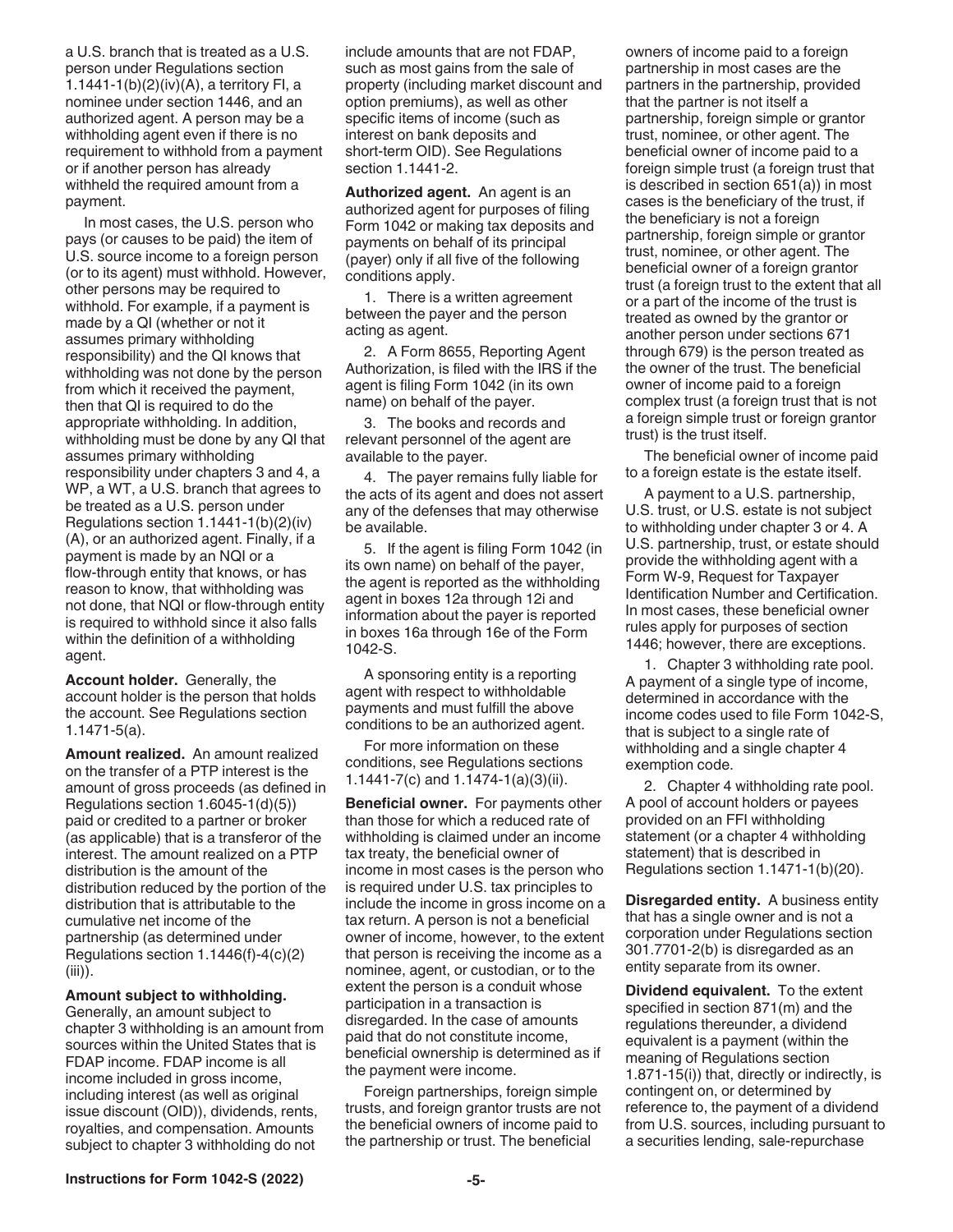<span id="page-5-0"></span>transaction or a specified notional principal contract or a specified equity-linked instrument.

In addition, certain other payments made by the withholding agent to satisfy a tax liability with respect to a dividend equivalent by the party receiving the dividend equivalent are dividend equivalents. See Regulations section 1.871-15(c) for additional information, including the definitions of specified notional principal contract and specified equity-linked instrument.

**Exempt beneficial owner.** An exempt beneficial owner means a person that is described in Regulations section 1.1471-6 and includes a foreign government, a political subdivision of a foreign government, a wholly owned instrumentality or agency of a foreign government or governments, an international organization, a wholly owned agency or instrumentality of an international organization, a foreign central bank of issue, a government of a U.S. possession, certain retirement funds, and certain entities wholly owned by one or more exempt beneficial owners. In addition, an exempt beneficial owner includes any person treated as an exempt beneficial owner under an applicable Model 1 IGA or Model 2 IGA.

**Exempt recipient.** An exempt recipient is any payee that is exempt from the Form 1099 reporting requirements.

*Exempt recipients are not exempt from withholding under*  **c**aution chapter 3 of the Internal *Revenue Code unless they are U.S. persons or foreign persons entitled to an exemption from withholding under chapter 3.*

**Expatriate.** A person is considered an expatriate if he or she relinquishes U.S. citizenship or, in the case of a long-term resident of the United States, ceases to be a lawful permanent resident as defined in section 7701(b)(6).

**Fiscally transparent entity.** An entity is treated as fiscally transparent with respect to an item of income for which treaty benefits are claimed to the extent that the interest holders in the entity must, on a current basis, take into account separately their shares of an item of income paid to the entity, whether or not distributed, and must determine the character of the items of income as if they were realized directly from the sources from which realized by the entity. For example, partnerships, common trust funds, and simple trusts

or grantor trusts in most cases are considered to be fiscally transparent with respect to items of income received by them.

**Flow-through entity.** A flow-through entity is a foreign partnership (other than a WP), a foreign simple or grantor trust (other than a WT), or, for any payments for which a reduced rate of withholding under an income tax treaty is claimed, any entity to the extent the entity is considered to be fiscally transparent under section 894 with respect to the payment by an interest holder's jurisdiction.

**Financial institution.** A financial institution generally means an entity that is a depository institution, custodial institution, investment entity, or an insurance company (or holding company of an insurance company) that issues cash value insurance or annuity contracts. See Regulations section 1.1471-5(e).

**Foreign financial institution (FFI).** An FFI is an entity described in Regulations section 1.1471-5(d) or an entity treated as a financial institution under an Intergovernmental Agreement (IGA).

*Deemed-compliant FFI.* Under section 1471(b)(2), certain FFIs are deemed to comply with the regulations under chapter 4 without the need to enter into an FFI agreement with the IRS. However, certain deemed-compliant FFIs are required to register with the IRS and obtain a GIIN. These FFIs are referred to as "**registered deemed-compliant FFIs**". See Regulations section 1.1471-5(f)(1). Registered deemed-compliant FFIs also include certain FFIs that satisfy the requirements of an applicable IGA.

*Nonparticipating FFI.* A nonparticipating FFI is an FFI that is not a participating FFI, deemed-compliant FFI, or exempt beneficial owner.

*Participating FFI.* A participating FFI is an FFI that has agreed to comply with the terms of an FFI agreement with respect to all branches of the FFI, other than a branch that is a reporting Model 1 FFI or a U.S. branch. The term "participating FFI" also includes a reporting Model 2 FFI and a QI branch of a U.S. financial institution, unless such branch is a reporting Model 1 FFI.

**Foreign person.** A foreign person includes a nonresident alien individual, a foreign corporation, a foreign partnership, a foreign trust, a foreign estate, and any other person that is not a U.S. person. The term also includes a foreign branch or office of a U.S. financial institution or U.S. clearing organization if the foreign branch is a QI. A payment to a U.S. branch of a foreign person is treated as a payment to a foreign person for purposes of Form 1042-S.

**Global intermediary identification number (GIIN).** The GIIN is the identification number that is assigned to a participating FFI (including a reporting Model 2 FFI), registered deemed-compliant FFI (including a reporting Model 1 FFI), or other entity for chapter 4 reporting purposes.

**Intermediary.** An intermediary is a person that acts as a custodian, broker, or nominee, or otherwise as an agent for another person, regardless of whether that other person is the beneficial owner of the amount paid, a flow-through entity, or another intermediary.

*Qualified intermediary (QI).* A QI is an intermediary or eligible entity that is a party to a withholding agreement with the IRS. A QI that is a financial institution must have a chapter 4 status described in Regulations section 1.1441-1(e)(5)(ii). An entity must indicate its status as a QI on a Form W-8IMY submitted to a withholding agent. For information on a QI withholding agreement, see *[Rev. Proc.](https://www.irs.gov/irb/2017-03_IRB#RP-2017-15) [2017-15](https://www.irs.gov/irb/2017-03_IRB#RP-2017-15)*, and *[IRS.gov/](https://www.irs.gov/businesses/corporations/qualified-intermediary-system) [QualifiedIntermediary](https://www.irs.gov/businesses/corporations/qualified-intermediary-system)*.

A branch of a financial institution may not act as a QI in a country that does not have approved know-your-customer (KYC) rules. Countries having approved KYC rules are listed at *[IRS.gov/](https://www.irs.gov/businesses/international-businesses/list-of-approved-kyc-rules) [businesses/international-businesses/](https://www.irs.gov/businesses/international-businesses/list-of-approved-kyc-rules) [list-of-approved-kyc-rules](https://www.irs.gov/businesses/international-businesses/list-of-approved-kyc-rules)*. Branches that operate in non-KYC approved jurisdictions as intermediaries are required to act as NQIs. See the *[Instructions for Form W-8IMY](https://www.irs.gov/pub/irs-pdf/iw8.pdf)* for more information on the definition of a QI.

*Nonqualified intermediary (NQI).* An NQI is any intermediary that is not a U.S. person and that is not a QI.

*Private arrangement intermediary (PAI).* A QI that is an FFI may enter into a contractual agreement with another intermediary under which the other intermediary generally agrees to perform all of the obligations of the QI with respect to the accounts maintained directly by the other intermediary. See the QI agreement for the requirements of a PAI and a QI's agreement with a PAI.

**Nonfinancial foreign entity (NFFE).** An NFFE is a foreign entity or an entity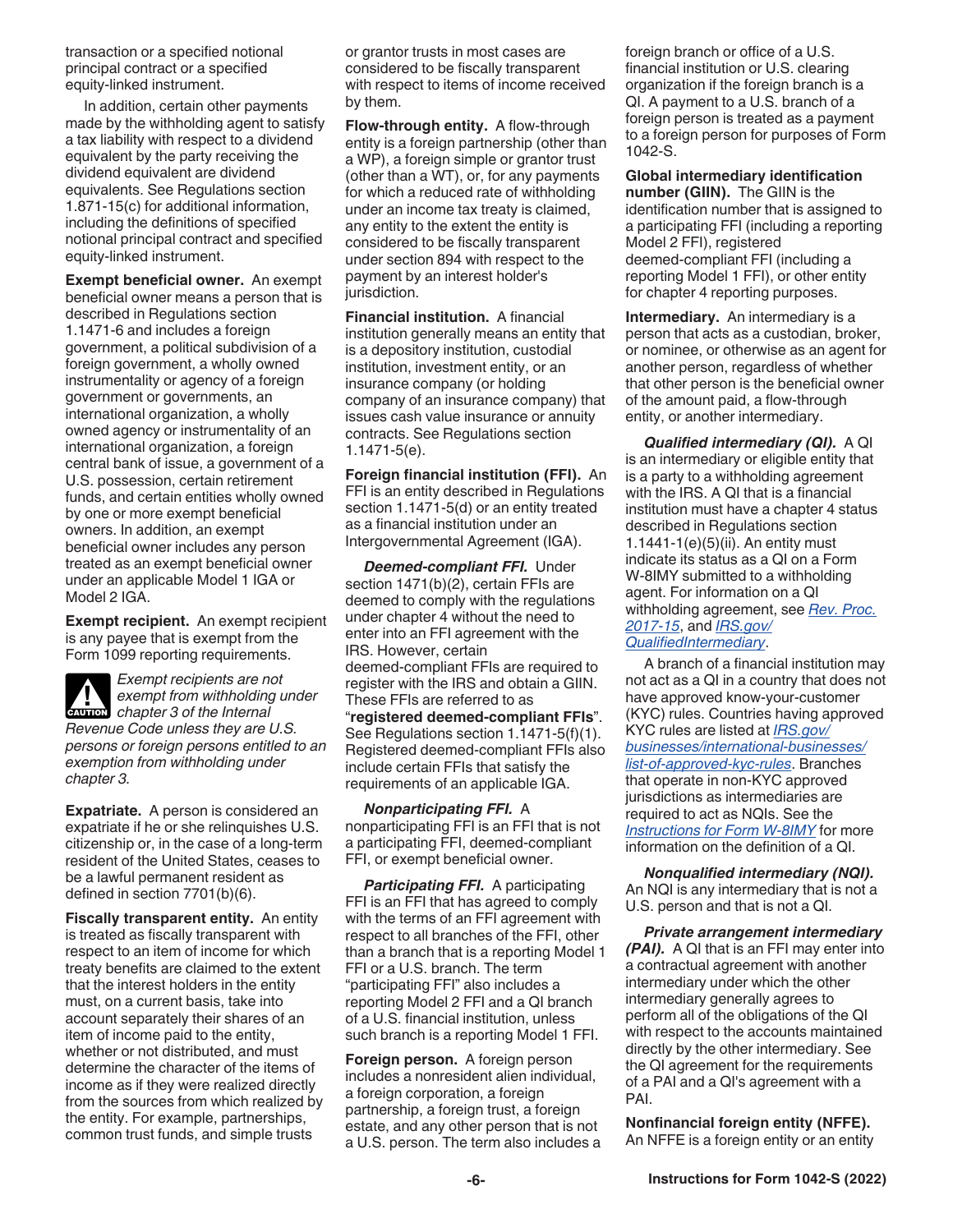<span id="page-6-0"></span>incorporated or organized under the laws of any U.S. territory that is not a financial institution.

*Excepted NFFE.* The term "excepted NFFE" means an NFFE that is described in Regulations section 1.1472-1(c)(1) and generally includes a publicly traded corporation, certain affiliated entities related to a publicly traded corporation, certain territory entities, active NFFEs, and entities excluded from the definition of FFI (excluded FFIs) described in Regulations section 1.1471-5(e)(5).

**Nonexempt recipient.** A nonexempt recipient is any person who is not an exempt recipient under chapter 61 of the Code.

**Nonresident alien individual.** Any individual who is not a citizen or resident of the United States is a nonresident alien individual. An alien individual meeting either the green card test or the substantial presence test for the calendar year is a resident alien. Any person not meeting either test is a nonresident alien individual. Additionally, an alien individual who is treated as a nonresident alien pursuant to Regulations section 301.7701(b)-(7) for purposes of figuring out the individual's U.S. tax liability, or an alien individual who is a bona fide resident of Puerto Rico, Guam, the Commonwealth of the Northern Mariana Islands, the U.S. Virgin Islands, or American Samoa is a nonresident alien individual. An individual will not be treated as a U.S. person for a tax year or any portion of a tax year that the individual is a dual-resident taxpayer who is treated as a nonresident alien for purposes of figuring his or her U.S. tax liability. See *[Pub. 519](https://www.irs.gov/pub/irs-pdf/p519.pdf)*, U.S. Tax Guide for Aliens, for more information on resident and nonresident alien status.

*Even though a nonresident alien individual married to a U.S. citizen or resident alien may citizen or resident alien may choose to be treated as a resident alien for certain purposes (for example, filing a joint income tax return), such individual is still treated as a nonresident alien for withholding tax purposes.*

**Payee.** Except as otherwise provided, the payee is the person to whom a payment is made, regardless of whether such person is the beneficial owner of the amount or treated as the recipient of the payment for purposes of reporting on Form 1042-S. See Regulations section 1.1471-3(a).

**Presumption rules.** For withholdable payments and for amounts subject to withholding under chapter 3, the presumption rules are those rules that a withholding agent must follow to determine the status of a beneficial owner or payee (for example, as a U.S. person or a foreign person) when it cannot reliably associate a payment with valid documentation. See, for example, Regulations sections 1.1441-1(b)(3), 1.1441-4(a), 1.1441-5(d) and (e), 1.1441-9(b)(3), 1.1446-1(c)(3), and 1.6049-5(d). Also see *[Pub. 515](https://www.irs.gov/pub/irs-pdf/p515.pdf)*. For a withholdable payment (defined in Regulations section 1.1473-1(a)), the withholding agent must also follow the presumption rules under Regulations sections 1.1471-3(f) and, for an FFI, 1.1471-4(c)(4)(i) to determine the chapter 4 status of the payee when it cannot reliably associate a payment with valid documentation.

**Publicly traded partnership (PTP).** A PTP is an entity that has the same meaning as in section 7704 and Regulations sections 1.7704-1 through 1.7704-4 but does not include a PTP treated as a corporation under that section.

**PTP distribution.** A PTP distribution is a distribution made by a PTP.

**PTP interest.** A PTP interest is an interest in a PTP if the interest is publicly traded on an established securities market or is readily tradable on a secondary market (or the substantial equivalent thereof).

**Qualified derivatives dealer (QDD).** A QDD is a QI that is an eligible entity that agrees to meet the requirements of Regulations section 1.1441-1(e)(6)(i) and the QI agreement. An eligible entity is defined in Regulations section 1.1441-1(e)(6)(ii).

To act as a QDD, the home office or branch, as applicable, must qualify and be approved for QDD status and must represent itself as a QDD on its Form W-8IMY and separately identify the home office or branch as the recipient on a withholding statement (if required). Each home office or branch that obtains QDD status is treated as a separate QDD. See Regulations section 1.1441-1(e)(6) and *[Rev. Proc. 2017-15](https://www.irs.gov/irb/2017-03_IRB#RP-2017-15)*  for more information.

**Qualified securities lender (QSL).** A QSL is a FFI that satisfies **all** of the following.

• It is a bank, custodian, broker-dealer, or clearing organization that is regulated by the government in its home

jurisdiction and that regularly borrows and lends the securities of U.S. corporations to unrelated customers.

• It is subject to audit by the IRS under section 7602 or by an external auditor if it is a QI.

• It provides to the withholding agent an annual certification of its QSL status.

• It meets the requirements to qualify as a QSL provided in Notice 2010-46 for the transition period. See Notice 2010-46 at *[IRS.gov/irb/](https://www.irs.gov/irb/2010-24_IRB#NOT-2010-46)*

*[2010-24\\_IRB#NOT-2010-46](https://www.irs.gov/irb/2010-24_IRB#NOT-2010-46)*. While Notice 2010-46 was obsoleted, *[Notice](https://www.IRS.gov/irb/2020-03_IRB#NOT-2020-2) [2020-2](https://www.IRS.gov/irb/2020-03_IRB#NOT-2020-2)*, permits withholding agents to apply the transition rules described in Notice 2010-46 for payments made in 2022.

#### **Recalcitrant account holder.**

Generally, a recalcitrant account holder is an account holder of a participating or registered deemed-compliant FFI that failed to provide the documentation required under chapter 4 to determine the account holder's status or to report the account as a U.S. account. See Regulations section 1.1471-5(g).

**Recipient.** For chapter 3 purposes, a recipient includes any of the following.

- A beneficial owner of income.
- A QI.
- A WP or WT.
- A U.S. branch that is treated as a

U.S. person under Regulations section 1.1441-1(b)(2)(iv)(A).

• A foreign partnership or a foreign trust (other than a WP or WT), but only to the extent the income is effectively connected with its conduct of a trade or business in the United States.

• A payee who is not known to be the beneficial owner, but who is presumed to be a foreign person under the presumption rules.

• A PAI.

• A partner receiving a distribution of ECI from a PTP or nominee.

• A QSL.

For chapter 3 purposes, a recipient does not include any of the following.

• An NQI.

• A nonwithholding foreign partnership (NWP), if the income is not effectively connected with its conduct of a trade or business in the United States.

• A disregarded entity other than a hybrid entity claiming treaty benefits.

• A foreign trust that is described in section 651(a) (a foreign simple trust) if the income is not effectively connected with the conduct of a trade or business in the United States.

• A foreign trust to the extent that all or a part of the trust is treated as owned by the grantor or other person under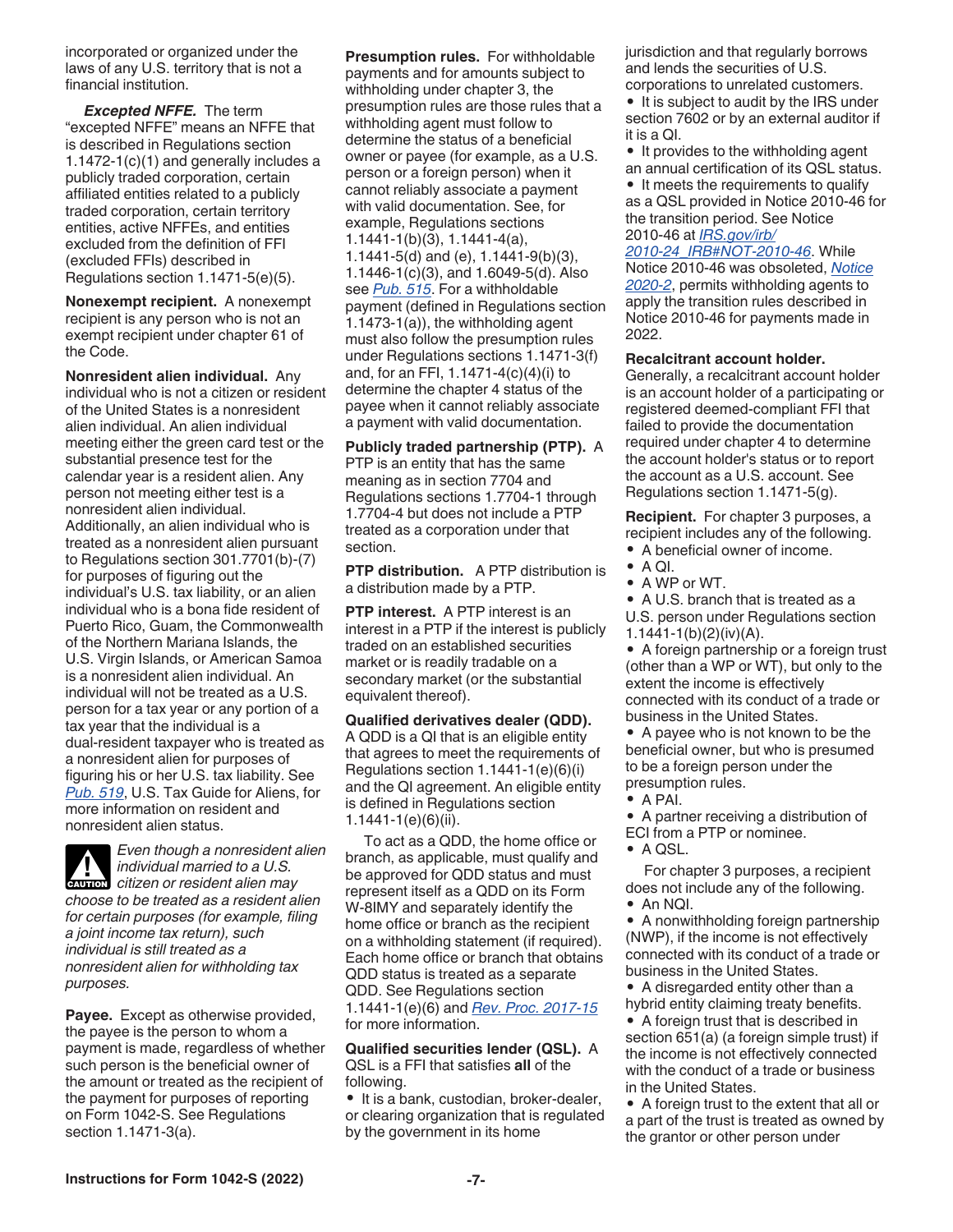<span id="page-7-0"></span>sections 671 through 679 (a foreign grantor trust).

• A U.S. branch that is not treated as a U.S. person unless the income is, or is treated as, effectively connected with the conduct of a trade or business in the United States.

For chapter 4 purposes, a recipient also includes any of the following. • A recalcitrant account holder not included in a chapter 4 reporting pool.

- $\bullet$  A QI.
- A WP or WT.
- A PAI.

• A participating FFI or a registered deemed-compliant FFI that is an NQI, NWP, or NWT and provides chapter 4 withholding rate pool information to the extent permissible.

• A participating FFI or deemed-compliant FFI that is the beneficial owner, including a nonreporting FFI under a Model 1 or Model 2 IGA.

• A U.S. branch or territory FI treated as a U.S. person under Regulations section 1.1441-1(b)(2)(iv)(A).

• An NFFE that is not a flow-through entity or acting as an intermediary.

• A foreign partnership or a foreign trust (other than a WP or WT), but only to the extent the income is effectively connected with its conduct of a trade or business in the United States.

• A partner or beneficiary of a flow-through entity that is an NFFE (other than a WP or WT).

• A nonparticipating FFI that is a beneficial owner.

• An exempt beneficial owner that is not a flow-through entity or acting as an intermediary.

*In the case of a PTP distribution subject to withholding under*  **subject to withholding under**<br> **Section 1446(a), if another** *partnership or a trust (other than a grantor trust) receives the distribution, the partnership or trust is the recipient for chapter 3 purposes.*

For chapter 4 purposes, a recipient is generally the same person that is a recipient for chapter 3 purposes.

**Specified notional principal contract (SNPC).** An SNPC is any specified notional principal contract within the meaning of Regulations section 1.871-15(d).

**Specified U.S. person.** A specified U.S. person is any U.S. person other than a person identified in Regulations section 1.1473-1(c).

**Substantial U.S. owner.** A substantial U.S. owner is a specified U.S. person

described in Regulations section 1.1473-1(b). For purposes of filing this form, a reporting Model 2 FFI reporting an account held by a passive NFFE should substitute the term "controlling person that is a specified U.S. person" for "substantial U.S. owner" and refer to the applicable Model 2 IGA for the definition of controlling person. A territory NFFE that is not an excepted NFFE determines its substantial U.S. owners by applying the 10% threshold in Regulations section 1.1473-1(b)(1).

**Territory FI.** A territory FI is a financial institution that is incorporated or organized under the laws of any U.S. territory and is not an investment entity. See Regulations section 1.1471-5(e)(1) (iii) for the definition of investment entity.

**U.S. branch treated as a U.S. person.** A U.S. branch may agree to be treated as a U.S. person if it meets the requirements described in the regulations under chapter 3. See Regulations section 1.1441-1(b)(2)(iv) (A). Additionally, a territory FI may agree to be treated as a U.S. person.

The U.S. branch or territory FI must provide a Form W-8IMY evidencing that it is agreeing to be treated as a U.S. person.

*A U.S. branch that is treated as a U.S. person is treated as such*  **z** *solely for purposes of determining whether a payment is subject to withholding. The branch is, for purposes of information reporting, a foreign person, and payments to such a branch must be reported on Form 1042-S.*

**Withholdable payment.** A

withholdable payment is generally **any**  payment of U.S. source FDAP income, subject to certain exceptions. For exceptions and additional information, see *[Pub. 515](https://www.irs.gov/pub/irs-pdf/p515.pdf)* and Regulations section 1.1473-1(a).

**Withholding certificate.** The term "withholding certificate" refers to Form W-8 or Form W-9 in most cases.

**Note.** Throughout these instructions, a reference to or mention of "Form W-8" is a reference to Forms W-8BEN, W-8BEN-E, W-8ECI, W-8EXP, and/or W-8IMY.

#### **Withholding foreign partnership (WP) or withholding foreign trust**

**(WT).** A WP or WT is a foreign partnership or trust that has entered into a withholding agreement with the IRS in which it agrees to assume primary withholding responsibility for all

payments that are made to it for its partners, beneficiaries, or owners under chapter 3 (except for sections 1445 and 1446) and under chapter 4. For information on these withholding agreements, see Rev. Proc. 2017-21 at *[IRS.gov/irb/2017-06\\_IRB#RP-2017-21](https://www.irs.gov/irb/2017-06_IRB#RP-2017-21)*  and Regulations section 1.1441-5.

#### *Nonwithholding foreign partnership (NWP) or nonwithholding foreign trust (NWT).*

An NWP or NWT is any partnership or trust (other than a complex trust) that is not a U.S. person and that is not a WP or WT.

### **Amounts Subject to Reporting on Form 1042-S**

Amounts subject to reporting on Form 1042-S are amounts from U.S. sources paid to foreign persons (including persons presumed to be foreign) or included in a U.S. payee pool that are reportable under chapters 3 and 4, even if no amount is deducted and withheld from the payment because of a treaty or Code exception to taxation or if any amount withheld was repaid to the payee. Amounts subject to reporting are amounts from sources within the United States that constitute (a) FDAP income (including deposit interest); (b) certain gains from the disposal of timber, coal, or domestic iron ore with a retained economic interest; and (c) gains relating to contingent payments received from the sale or exchange of patents, copyrights, and similar intangible property. A payment is also subject to reporting if withholding under chapter 4 is applied (or required to be applied) to the payment.

Amounts subject to reporting on Form 1042-S include, but are not limited to, the following amounts to the extent they are from U.S. sources.

#### • **Interest on deposits paid to certain nonresident aliens.**

Withholding agents must report certain interest described in section 871(i)(2)(A) aggregating \$10 or more paid with respect to a deposit maintained at an office within the United States if such interest is paid to a nonresident alien individual who is a resident of a country identified in Rev. Proc. 2019-23, 2019-38 I.R.B. 725, available at *[IRS.gov/irb/2019-38\\_IRB#REV-](https://www.irs.gov/irb/2019-38_IRB#REV-PROC-2019-23)*

*[PROC-2019-23](https://www.irs.gov/irb/2019-38_IRB#REV-PROC-2019-23)* (or any superseding revenue procedure that is effective as of January 1, 2022). A payer may elect to report interest described above paid to any nonresident alien individual by reporting all such interest.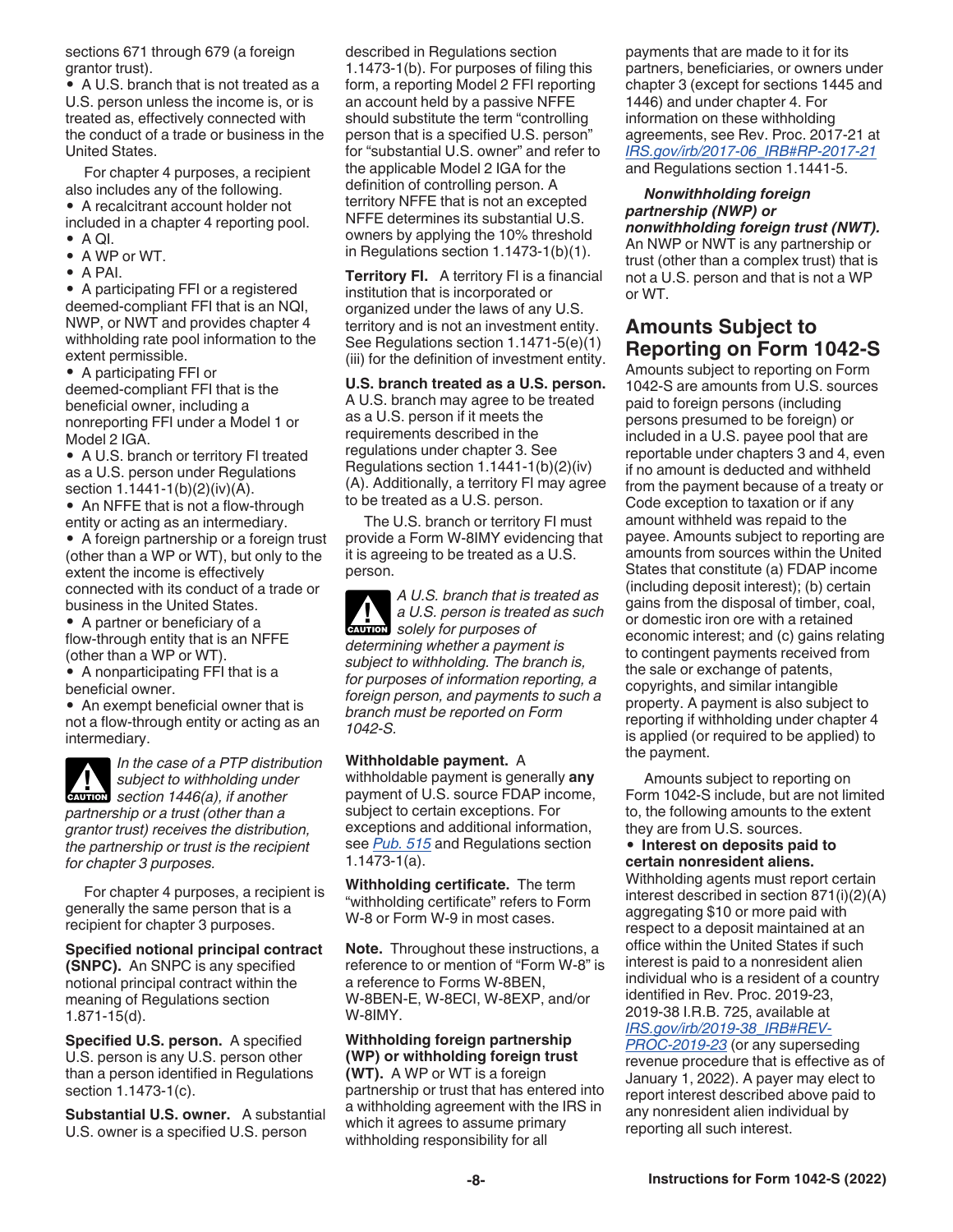When completing Form 1042-S, use income code 29 in box 1 and exemption code 02 in box 3a for chapter 3 purposes, and the applicable chapter 4 exemption code in box 4a (see the instructions for *[Boxes 3a and 4a](#page-22-0)*, later).

• **Interest on deposits subject to chapter 4 withholding.** Interest on deposits from U.S. sources are withholdable payments and, therefore, may be subject to withholding under chapter 4. If payers withhold tax, they must report the interest and tax on Form 1042-S.

• **Corporate distributions.** The entire amount of a corporate distribution (whether actual or deemed) must be reported, regardless of any estimate of the part of the distribution that represents a taxable dividend. Any distribution, however, that is treated as gain from the redemption of stock is not an amount subject to withholding. For information on distributions from the disposition of a U.S. real property interest paid by a publicly traded trust or a QIE, see *[Distributions Attributable to](#page-9-0)  [Dispositions of U.S. Real Property](#page-9-0)  [Interests by Publicly Traded Trusts and](#page-9-0)  [Qualified Investment Entities](#page-9-0)*, later.

• **Interest.** Interest subject to reporting includes the part of a notional principal contract payment that is characterized as interest.

- **Rents.**
- **Royalties.**

• **Compensation for independent personal services performed in the United States.**

• **Compensation for dependent personal services performed in the United States (but only if the beneficial owner is claiming treaty benefits).**

• **Annuities.**

• **Pension distributions and other deferred income.**

• **Most gambling winnings.** Proceeds from a wager placed in blackjack, baccarat, craps, roulette, or big-6 wheel are not amounts subject to reporting.

• **Cancellation of indebtedness.** Agents must report income from the cancellation of indebtedness unless the withholding agent is unrelated to the debtor and does not have knowledge of the facts that give rise to the payment.

• **Effectively connected income (ECI).** ECI includes amounts that are (or are presumed to be) effectively connected with the conduct of a trade or business in the United States even if no withholding certificate is required. Note that bank deposit interest is subject to Form 1042-S reporting if it is ECI or otherwise reportable on Form 1042-S

(see *Interest on deposits paid to certain nonresident aliens* in this bullet list, earlier). ECI of a PTP distributed to a foreign partner must be reported on Form 1042-S.

• **Notional principal contract income.** Income from notional principal contracts that the payer knows, or must presume, is effectively connected with the conduct of a U.S. trade or business is subject to reporting using income code 32. The amount to be reported is the amount of cash paid on the contract during the calendar year. Any amount of interest determined under the provisions of Regulations section 1.446-3(g)(4) (dealing with interest in the case of a significant nonperiodic payment) is reportable as interest and not as notional principal contract income. See, however, the separate reporting for dividend equivalents, later.

• **Insurance premiums.** Insurance premiums from U.S. sources (regardless of whether or not the premium payments are subject to the section 4371 excise tax) are withholdable payments under chapter 4. If the payment is actually withheld upon or should have been withheld upon (but the withholding agent failed to withhold), such amount must be reported on Form 1042-S. Insurance premiums from U.S. sources are amounts subject to chapter 3 withholding (excluding amounts subject to the section 4371 excise tax) that must be reported on Form 1042-S.

• **REMIC excess inclusions.** Excess inclusions from REMICs (income code 02) and withheld tax must be reported on Form 1042-S. A domestic partnership must separately state a partner's allocable share of REMIC taxable income or net loss and the excess inclusion amount on Schedule K-1 (Form 1065). If the partnership allocates all or some part of its allocable share of REMIC taxable income to a foreign partner, the partner must include the partner's allocated amount in income as if that amount was received on the earliest to occur of (1) the date of distribution by the partnership, (2) the date the foreign partner disposes of its indirect interest in the REMIC residual interest, or (3) the last day of the partnership's tax year.

The partnership must withhold tax on the part of the REMIC amount that is an excess inclusion.

An excess inclusion allocated to the following foreign persons must be included in that person's income at the same time as other income from the entity is included in income.

- Shareholder of a real estate
- investment trust (REIT).
- Shareholder of a regulated
- investment company (RIC).
- Participant in a common trust fund.
- Patron of a subchapter T cooperative organization.

• **Students, teachers, and researchers.** Amounts paid to foreign students, trainees, teachers, or researchers as scholarship or fellowship income, and compensation for personal services (whether or not exempt from tax under an income tax treaty) must be reported. However, amounts that are exempt from tax under section 117 are not subject to reporting.

• **Amounts paid to foreign governments, foreign central banks of issue, and international organizations.** These amounts are subject to reporting even if they are exempt from chapter 3 withholding under section 892 or 895.

- **Foreign targeted registered obligations.** Interest paid on registered obligations targeted to foreign markets paid by a U.S. person to a foreign person other than a financial institution or a member of a clearing organization is an amount subject to reporting.
- **Original issue discount (OID) from the redemption of an OID obligation.** The amount subject to reporting is the amount of OID actually includible in the gross income of the foreign beneficial owner of the income, if known. Otherwise, the withholding agent should report the entire amount of OID as if the recipient held the instrument from the date of original issuance. See *[Pub.](https://www.irs.gov/pub/irs-pdf/p1212.pdf)  [1212](https://www.irs.gov/pub/irs-pdf/p1212.pdf)*, Guide to Original Issue Discount (OID) Instruments.

• **Certain distributions attributable to dispositions of U.S. real property interests.** See *[Distributions Attributable](#page-9-0) [to Dispositions of U.S. Real Property](#page-9-0)  [Interests by Publicly Traded Trusts and](#page-9-0)  [Qualified Investment Entities](#page-9-0)*, later.

• **Dividend equivalents.** Dividend equivalents have been divided into the following three income code reporting categories.

1. Substitute dividends that are dividend equivalents (income code 34 or 53).

2. Dividend equivalents with respect to transactions that are section 871(m) transactions as a result of combining transactions under Regulations section 1.871-15(n) (income code 56).

3. All other dividend equivalents (income code 40).

• **Guarantee of indebtedness.** This includes amounts paid, directly or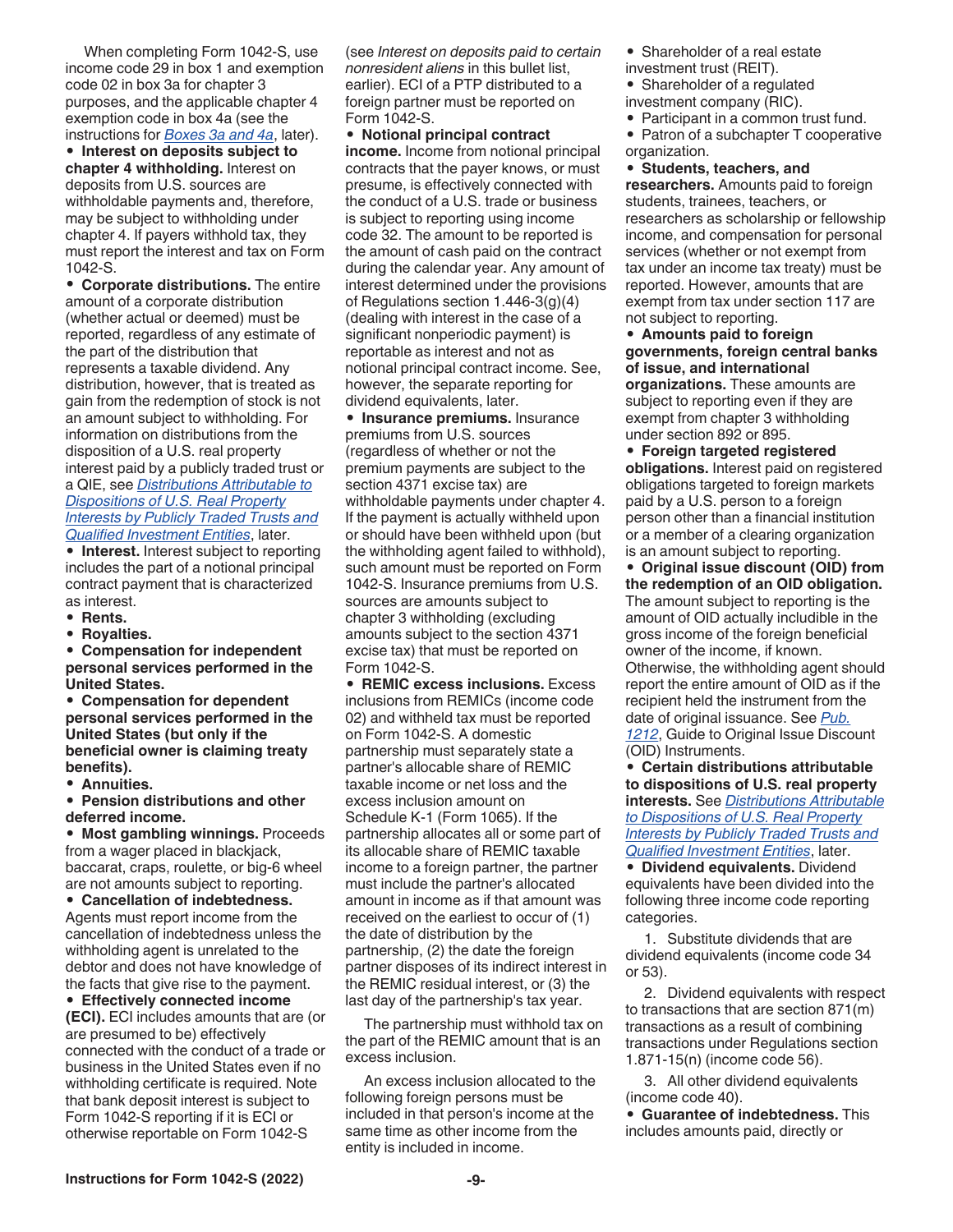<span id="page-9-0"></span>indirectly, for the provision of a guarantee of indebtedness issued after September 27, 2010. They must be paid by a noncorporate resident or U.S. corporation or by any foreign person if the amounts are effectively connected with the conduct of a U.S. trade or business. Report these amounts using income code 41.

• **Specified federal procurement payments.** Report specified federal procurement payments subject to withholding under section 5000C.

• **PTPs.** Certain payments of amounts realized on the transfer of a PTP interest and distributions made by PTPs are subject to reporting on Form 1042-S. See *[Publicly Traded Partnerships](#page-10-0) [\(Section 1446 Withholding Tax\)](#page-10-0)*, later, for additional information.

### **Amounts That Are Not Subject to Reporting on Form 1042-S**

**Interest and OID from short-term obligations.** Interest and OID from any obligation payable 183 days or less from the date of original issue are generally not required to be reported on Form 1042-S. See, however, the reporting requirements for deposit interest described in *Interest on deposits paid to certain nonresident aliens* in the bullet list under *[Amounts Subject to Reporting](#page-7-0) [on Form 1042-S](#page-7-0)*, earlier.

**Registered obligations targeted to foreign markets.** Interest on a registered obligation that is targeted to foreign markets and that qualifies as portfolio interest is not subject to reporting if it is paid to a registered owner that is a financial institution or member of a clearing organization and you have received the required certifications.



*December 31, 2015.*

*Reporting will be required on interest paid on any registered*  **c** *obligation* (*regardless of whether targeted to foreign markets) if the registered obligation is issued after* 

#### **Bearer obligations targeted to for-**

**eign markets.** Do not file Form 1042-S to report interest not subject to withholding on bearer obligations if a Form W-8 is not required.

*Withholding is required on interest paid on any bearer*  **CAUTION** *obligations targeted to foreign markets if the obligation is issued after March 18, 2012. You must file Form 1042-S to report this interest paid on an obligation issued after that date.*

**Notional principal contract payments that are not ECI or dividend equivalents.** Do not report on Form 1042-S amounts paid on a notional principal contract, other than a SNPC, if the amounts are not effectively connected with the conduct of a trade or business in the United States. All amounts paid on an SNPC that are treated as dividend equivalents should be reported as such on Form 1042-S.

**Accrued interest and OID.** Interest paid on obligations sold between interest payment dates and the part of the purchase price of an OID obligation that is sold or exchanged in a transaction other than a redemption is not subject to reporting unless the sale or exchange is part of a plan, the principal purpose of which is to avoid tax, and the withholding agent has actual knowledge or reason to know of such plan.

#### **Certain withholdable payments.**

Withholdable payments not subject to reporting for chapter 3 purposes (other than bank deposit interest paid to certain nonresident aliens) are not required to be reported if withholding is not applied (or required to be applied) under chapter 4.

### **Distributions Attributable to Dispositions of U.S. Real Property Interests by Publicly Traded Trusts and Qualified Investment Entities**

**Publicly traded trusts.** In general, when a publicly traded trust makes a distribution to a foreign person attributable to the disposition of a U.S. real property interest, it must withhold tax under section 1445. However, this withholding liability is shifted to the person who pays the distribution to a foreign person (or to the account of the foreign person) if the special notice requirement of Regulations section 1.1445-8(f) and other requirements of Regulations section 1.1445-8(b)(1) are satisfied.

The amount subject to withholding for a distribution by a publicly traded

trust is determined under the rules of Regulations section 1.1445-5(c)(3).

**Qualified investment entities (QIEs).**  Special rules apply to QIEs. A QIE is one of the following.

• A REIT.

• A RIC that is treated as a U.S. real property holding corporation (after applying certain rules in section 897(h)  $(4)(A)(ii)$ .

**Look-through rule for QIEs.** In most cases, any distribution from a QIE to a nonresident alien, foreign corporation, or other QIE that is attributable to the QIE's gain from the sale or exchange of a U.S. real property interest is treated as gain recognized by the nonresident alien, foreign corporation, or other QIE from the sale or exchange of a U.S. real property interest.

A distribution by a QIE to a nonresident alien or foreign corporation that is treated as gain from the sale or exchange of a U.S. real property interest by the shareholder is subject to withholding at 21%.

Certain exceptions apply to the lookthrough rule for distributions by QIEs. Any distribution by a QIE with respect to stock regularly traded on an established securities market in the United States is not treated as gain from the sale or exchange of a U.S. real property interest if the shareholder did not own more than 5% of that stock (or 10% of that stock in the case of REITs) at any time during the 1-year period ending on the date of the distribution. A distribution by a REIT is generally not treated as gain from the sale or exchange of a U.S. real property interest if the shareholder is a qualified shareholder (as described in section 897(k)(3)). These distributions may be included in the shareholder's gross income as a dividend (income code 06) from the QIE, not as long-term capital gain.

In addition, a qualified foreign pension fund or an entity all of the interests of which are held by a qualified foreign pension fund is generally not subject to the look-through rule for distributions by QIEs for purposes of section 897(h).

Use Forms 1042-S and 1042 to report and pay over the withheld amounts. All other withholding required under section 1445 is reported and paid over using Form 8288, U.S. Withholding Tax Return for Dispositions by Foreign Persons of U.S. Real Property Interests, and Form 8288-A.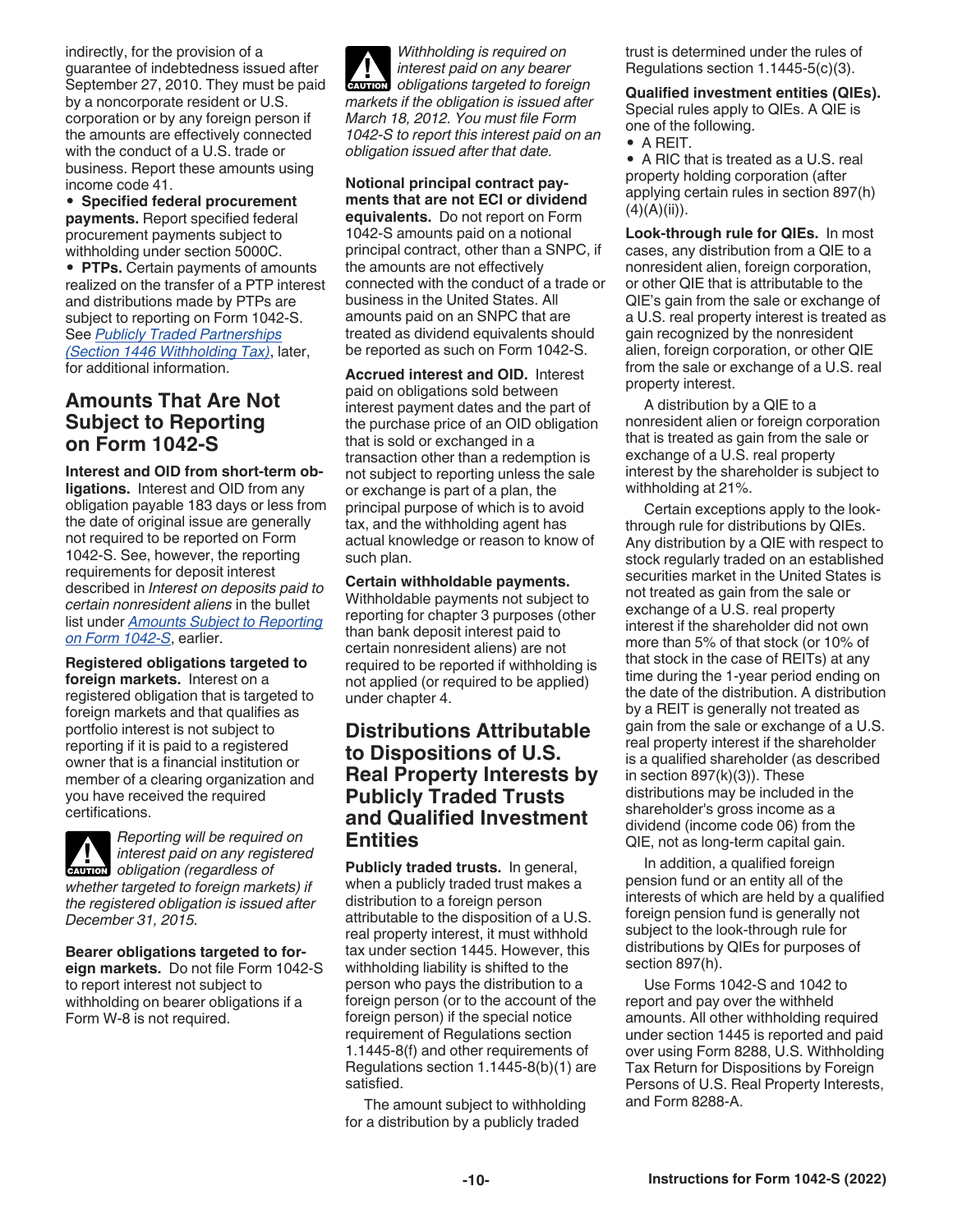<span id="page-10-0"></span>For more information on reporting income from real property interests, see *U.S. Real Property Interest* in *[Pub. 515](https://www.irs.gov/pub/irs-pdf/p515.pdf)*.

#### **Publicly Traded Partnerships (Section 1446 Withholding Tax)**

A [publicly traded partnership](#page-6-0) (PTP) (defined under *[Definitions](#page-3-0)*, earlier) that has ECI must pay a withholding tax under section 1446(a) on distributions of that income made to its foreign partners and file Form 1042-S using income code 27 and chapter 4 exemption code 14. A nominee that receives a distribution of ECI from a PTP is treated as the withholding agent to the extent of the amount specified in the qualified notice received by the nominee. For this purpose, a nominee is a domestic person that holds an interest in a PTP on behalf of a foreign person. See Regulations section 1.1446-4 and *[Pub.](https://www.irs.gov/pub/irs-pdf/p515.pdf) [515](https://www.irs.gov/pub/irs-pdf/p515.pdf)* for details.

*If you are the nominee that is the withholding agent under*  **TIP** *section 1446(a), enter the PTP's name and other required information in boxes 16a through 16e on a Form 1042-S issued for the amount of a distribution subject to section 1446 (income code 27).*

*Beginning in 2023, the information with respect to a PTP that is required in boxes 16a through 16e will apply to each amount subject to withholding on the distribution.*

*The section 1446(f) regulations revise certain requirements under section 1446(a) relating to withholding and reporting on distributions made by PTPs, including by expanding the entities permitted to act as nominees for PTP distributions to include certain qualified intermediaries and U.S. branches of foreign persons that agree to act as U.S. persons. These provisions take effect in 2023. See T.D. 9926 (84 FR 21198), and Notice 2021-51, 2021-36 I.R.B. 361, available at [IRS.gov/irb/](https://www.irs.gov/irb/2021-36_IRB#NOT-2021-51)*

*[2021-36\\_IRB#NOT-2021-51](https://www.irs.gov/irb/2021-36_IRB#NOT-2021-51), for additional information.*

Partnerships (other than PTPs) that have effectively connected gross income allocable to foreign partners must file Form 8804, Annual Return for Partnership Withholding Tax (Section 1446). If these partnerships have effectively connected taxable income allocable to foreign partners, they must also pay a withholding tax under section 1446 and report these amounts on Form 8804 and the partners' allocable shares of these amounts on Form 8805.

### **Requirement To Withhold**

**Chapter 3 withholding.** For purposes of sections 1441 and 1442, a withholding agent must withhold 30% of any payment of an amount subject to [withholding under chapter 3](#page-4-0) (defined above) made to a payee that is a foreign person (or is presumed to be a foreign person) unless it can associate the payment with documentation to treat the payment as made to a foreign person entitled to a reduced rate of or exemption from withholding. For more information, see *Chapter 3 Responsibilities* under *Responsibilities of a Withholding Agent To Obtain Form W-8* in the *[Instructions for the Requester](https://www.irs.gov/pub/irs-pdf/iw8.pdf)  [of Forms W-8BEN, W-8BEN-E,](https://www.irs.gov/pub/irs-pdf/iw8.pdf) [W-8ECI, W-8EXP, and W-8IMY](https://www.irs.gov/pub/irs-pdf/iw8.pdf)*. Also see *[Pub. 515](https://www.irs.gov/pub/irs-pdf/p515.pdf)*.

**Chapter 4 withholding.** For purposes of chapter 4, a withholding agent must withhold 30% of a [withholdable payment](#page-7-0)  (defined earlier) made to an FFI that is or is presumed to be a [nonparticipating](#page-5-0) **FFI** (defined earlier). It also applies to withholdable payments made to certain NFFEs that fail to identify their substantial U.S. owners (or to certify that they have none) under Regulations section 1.1472-1(b). For more information, see *Chapter 4 Responsibilities* under *Responsibilities of a Withholding Agent To Obtain Form W-8* in the *[Instructions for the Requester](https://www.irs.gov/pub/irs-pdf/iw8.pdf)  [of Forms W-8BEN, W-8BEN-E,](https://www.irs.gov/pub/irs-pdf/iw8.pdf) [W-8ECI, W-8EXP, and W-8IMY](https://www.irs.gov/pub/irs-pdf/iw8.pdf)*. Also see *[Pub. 515](https://www.irs.gov/pub/irs-pdf/p515.pdf)*.

A payment will be subject to withholding under either chapter 3 or chapter 4 but not both. If the payment is of an amount subject to both chapter 3 and chapter 4 withholding, chapter 4 withholding takes precedence.

#### **Before Completing Form 1042-S**

You must complete the following steps before completing Form 1042-S.

**Step 1.** Determine if you have a Form 1042-S filing obligation. If you make a payment described under *[Amounts](#page-7-0) [Subject to Reporting on Form 1042-S](#page-7-0)*, earlier, you are required to file Form 1042-S for that payment. Note that you may have a Form 1042-S reporting obligation even if withholding is not required.

**Step 2.** Determine whether the payment is:

• A "withholdable payment" under chapter 4,

• An "amount subject to withholding under chapter 3,"

• Both a withholdable payment and an amount subject to withholding under chapter 3, or

• Neither a withholdable payment nor an amount subject to withholding under chapter 3.

Be sure to carefully read through the exceptions to "withholdable payment" and the exemptions from withholding or taxation provided under chapter 3 that are included in Pub. 515. Note that reporting and withholding are done either under chapter 3 or chapter 4, not both. However, even if reporting is done under chapter 3, you may be required to provide certain chapter 4 information.

**Step 3.** Determine the chapter indicator to be entered in box 3. The chapter indicator is generally based on whether amounts were withheld (or paid by the withholding agent) under chapter 3 or chapter 4. For example, if the payment is a withholdable payment and it is subject to chapter 4 withholding (see *Requirement To Withhold*, earlier), enter "4" in box 3. If no withholding was required on the payment, enter "3" in box 3. For additional information, see the instructions for *[Box 3](#page-22-0)*, later.

**Note.** You must always complete boxes 4a (chapter 4 exemption code) and 4b (chapter 4 withholding tax rate) regardless of the chapter indicator entered in box 3.

**Note.** If a payment is a withholdable payment under chapter 4, you must complete boxes 4a (chapter 4 exemption code), 4b (chapter 4 withholding tax rate), and 13g (recipient chapter 4 status code), even if the payment is properly classified with a chapter 3 indicator in box 3.

**Note.** If a payment is properly classified with a chapter 3 indicator in box 3, the withholding agent is not required to complete boxes 12e, 13h, 15e, and 16c, all of which request a GIIN.

Be sure to complete a separate Form 1042-S for:

• Each recipient of income,

• Each income type paid to the same recipient, and

• Each amount to which a separate tax rate was applied (if you withheld at more than one tax rate for a specific type of income that you paid to the same recipient).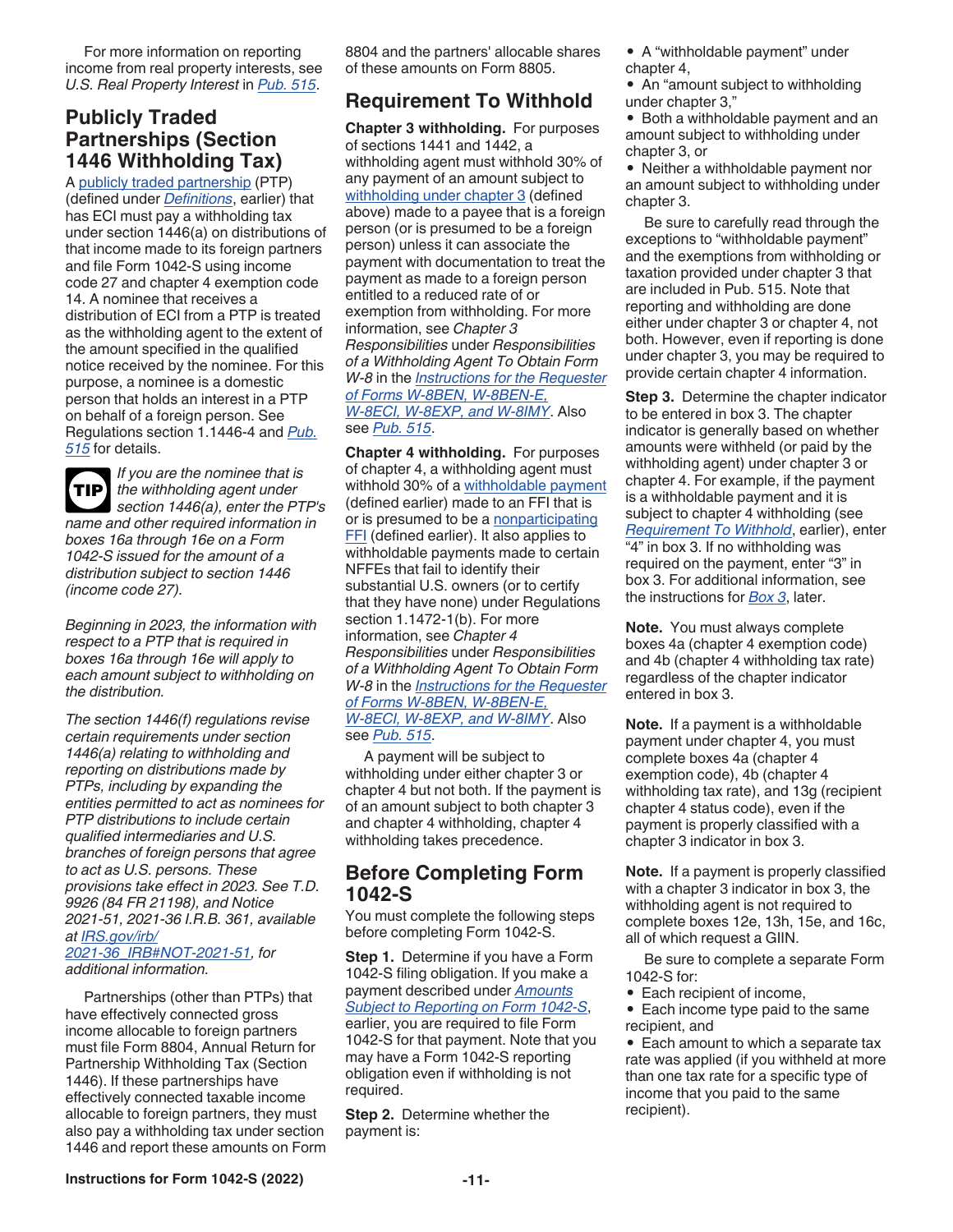### <span id="page-11-0"></span>**Payments by U.S. Withholding Agents**

**In general.** U.S. withholding agents making payments described under *[Amounts Subject to Reporting on Form](#page-7-0) [1042-S](#page-7-0)*, earlier, must file a separate Form 1042-S for each recipient who receives the income. Furthermore, withholding agents are not permitted to report multiple types of income on a single Form 1042-S (or substitute Form 1042-S) furnished to a recipient or on Copy A filed with the IRS. These filers must use a separate Form 1042-S (or substitute form) for information reportable on a single type of income.

See *[Payments Made to Persons](#page-13-0) [Who Are Not Recipients](#page-13-0)*, later, if the payment is made to a foreign person that is not a recipient.

#### **Payments to Recipients**

**Payments directly to beneficial owners.** A U.S. withholding agent making a payment directly to a beneficial owner must complete Form 1042-S and treat the beneficial owner as the recipient. Boxes 15a through 15i should be left blank. The Form 1042-S must also include the appropriate chapter 3 and chapter 4 exemption codes, if applicable, in boxes 3a and 4a, as well as the appropriate recipient codes for the chapter 3 and chapter 4 status codes for a payment that is a withholdable payment and an amount subject to chapter 3 withholding. A U.S. withholding agent should complete boxes 16a through 16e only if it is completing Form 1042-S as a paying agent acting pursuant to an agreement to act as an authorized agent for filing and reporting Forms 1042 and 1042-S.

In the case of foreign joint owners, you may provide a single Form 1042-S made out to the owner whose status you relied upon to determine the applicable rate of withholding (the owner subject to the highest rate of withholding). If, however, any one of the owners requests its own Form 1042-S, you must furnish a Form 1042-S to the person who requests it. If the request is made after a Form 1042-S was filed reporting the payment and tax withheld to only one of the joint owners, you should amend the originally filed Form 1042-S to allocate the payment and tax withheld among the joint owners accordingly and provide copies of the amended forms to each recipient. If more than one Form 1042-S is issued for a single payment, the aggregate amount paid and tax withheld that is reported on all Forms 1042-S cannot

exceed the total amounts paid to joint owners and the tax withheld on those payments. In any event, each Form 1042-S can only include the recipient information (boxes 13a through 13d) for one of the beneficial owners. Form 1042-S must not be completed with more than one of the joint owners as the recipient.

*In the case of joint owners, Form 1042-S can only list one of Form 1042-S can only list one*<br> *the owners as the recipient in box 13a. Form 1042-S must not be completed with more than one of the joint owners as the recipient.*

*Example 1.* WA, a U.S. withholding agent, makes a withholdable payment of U.S. source dividends to A, a foreign individual from whom it has received a Form W-8BEN and who is not eligible for a reduced rate of chapter 3 withholding under a treaty. WA must file a Form 1042-S for A, enter "3" in box 3, "06" in box 1 (income code), "00" in box 3a (chapter 3 exemption code), "30.00" in box 3b (chapter 3 tax rate), "15" in box 4a (payee not subject to chapter 4 withholding), "00.00" in box 4b (chapter 4 tax rate), "16" in box 13f (individual), and "23" in box 13g (individual).

*See* [Appendix C](#page-34-0) *for a comprehensive analysis of this*  Example 1 *fact pattern, including a step-by-step guide on how to complete Form 1042-S in its entirety.* **TIP**

**Payments to a QI (including a QDD), WP, or WT.** A U.S. withholding agent that makes payments to a QI (whether or not the QI assumes primary withholding responsibility), a QI acting as a QDD with respect to a payment, a WP, or a WT should complete Form 1042-S in most cases, treating the QI, QDD, WP, or WT as the recipient.

If a payment is being made to a QI that is acting as a QDD with respect to the payment, a U.S. withholding agent should report the QDD as the recipient showing the QDD as the recipient in box 13a (identifying the QDD by the name used for the QDD on the Form W-8IMY it provides, which should include a branch identifier, if applicable) and using recipient code 35 (qualified derivatives dealer) as the chapter 3 status code. See *[Payments allocated,](#page-12-0) [or presumed made, to U.S. nonexempt](#page-12-0)  [recipients](#page-12-0)*, later, for exceptions.

A QI that does not assume primary withholding responsibility is required to provide information regarding the allocations of income subject to a

particular withholding rate to the withholding agent on the withholding statement associated with its Form W-8IMY. In such a case, the U.S. withholding agent must complete a separate Form 1042-S for each withholding rate pool associated with the QI. For purposes of chapter 4, a QI may provide a single pool of recalcitrant account holders (rather than separate pools for each class). In such a case, the withholding agent may use chapter 4 pooled reporting code 49 (QI-Recalcitrant Pool-General). A QI that assumes primary withholding responsibility, a WP, or a WT is not required to provide withholding rate pool information to a withholding agent but will report such information directly to the IRS.

A U.S. withholding agent making a withholdable payment to an FFI that is a QI (that assumes primary withholding responsibility and is not acting as a QDD with respect to the payment), a WP, or a WT must use recipient code 12 (qualified intermediary), 09 (withholding foreign partnership), or 11 (withholding foreign trust) as the chapter 3 status code and must use recipient code 05 (participating FFI - other), 06 (participating FFI - reporting Model 2 FFI), 07 (registered deemed-compliant FFI - reporting Model 1 FFI), 09 (registered deemed-compliant FFI other) for an FFI treated as deemed-compliant under an IGA, 31 (nonreporting IGA FFI), or, for a payment to a QI, 27 (exempt beneficial owner) as the chapter 4 status code. A U.S. withholding agent must use chapter 4 recipient code 48 (U.S. Payees Pool) when reporting a reportable amount allocated to a chapter 4 withholding rate pool of U.S. payees of a QI and report the chapter 3 recipient code 12 (qualified intermediary). A U.S. withholding agent must not use any chapter 3 pooled reporting code (codes 27 through 32) as such codes are only to be used by a withholding agent that is a QI, WP, or WT. See *[Amounts Paid by Qualified](#page-16-0)  [Intermediaries](#page-16-0)*, later, and the instructions for *[Boxes 13f and 13g](#page-27-0)*, later. Use of an inappropriate recipient code may cause a notice to be generated.

*A QI is required to act in such capacity only for designated*  **z** capacity only for designated<br> **accounts.** Therefore, such an *entity may also provide a Form W-8IMY in which it certifies that it is acting as an NQI for other accounts and, if it is an FFI that is receiving a withholdable payment, that it is a participating FFI, registered deemed-compliant FFI, or*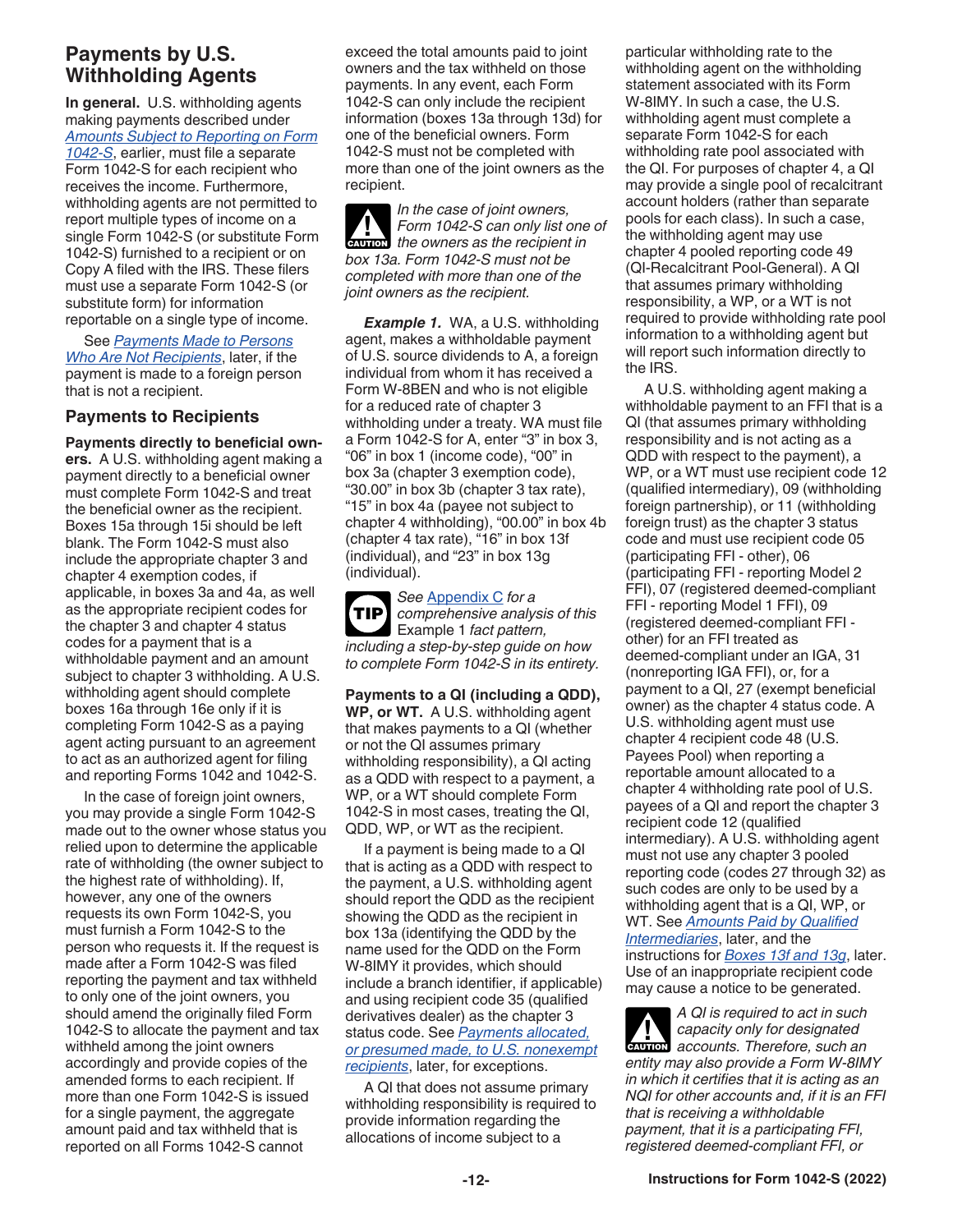*payments that are treated as made to an entity in its capacity as an NQI. In that case, use the GIIN, if any, and EIN that is provided by the entity on its Form W-8IMY in which it claims that it is acting as an NQI or flow-through entity.* **Note.** A withholding agent is required to use chapter 4 reporting pool codes as the chapter 4 status code in the case of withholdable payments made to: • A QI that does not assume primary withholding responsibility; • A participating FFI or registered deemed-compliant FFI that is an NQI,

*not treat the foreign person as a recipient except as otherwise provided in these instructions. A withholding agent must not use the EIN that a QI provides in its capacity as such to report* 

<span id="page-12-0"></span>*FFI treated as deemed-compliant under an IGA. A U.S. withholding agent that receives a Form W-8IMY on which the foreign person providing the form indicates that it is not acting as a QI may* 

NWP, or NWT; or • An NQI, NWP, or NWT (other than a nonparticipating FFI) that provides a pool of nonparticipating FFIs, if the QI, NQI, NWP, or NWT provides chapter 4 withholding rate pool information in the withholding statement associated with its Form W-8IMY. See *[Amounts paid to a nonqualified](#page-14-0) [intermediary or flow-through entity,](#page-14-0)* later, and the presumption rules under

Regulations section 1.1471-3(f) when such information is not provided for a withholdable payment made to an entity.

**Example 2.** WA, a U.S. withholding agent, makes a withholdable payment of U.S. source dividends to QI, a qualified intermediary that does not assume primary chapters 3 and 4 withholding responsibility and that is a participating FFI. QI provides WA with a valid Form W-8IMY with which it associates a withholding statement that allocates 95% of the payment to a chapter 3, 15% withholding rate pool with a single chapter 4 exemption code, and 5% of the payment to a chapter 4, 30% withholding rate pool of recalcitrant account holders. WA must complete a Form 1042-S for the dividends allocated to the chapter 3, 15% withholding rate pool, showing "3" in box 3, "00" in box 3a (chapter 3 exemption code), "15.00" in box 3b (chapter 3 tax rate), chapter 4 exemption code 15 (payee not subject to chapter 4 withholding) in box 4a, "00.00" in box 4b (chapter 4 tax rate), and QI as the recipient in box 13a along with recipient code 12 (qualified

intermediary) as the chapter 3 status code, and recipient code 05 (participating FFI-other) as the chapter 4 status code. WA must also complete a Form 1042-S for the dividends allocated to the chapter 4, 30% withholding rate pool, showing "4" in box 3, chapter 3 exemption code 12 (payee subjected to chapter 4 withholding) in box 3a, "00.00" in box 3b (chapter 3 tax rate), "00" in box 4a (chapter 4 exemption code), and "30.00" in box 4b with QI as the recipient in box 13a, and recipient code 12 (qualified intermediary) as the chapter 3 status code, and recipient code 49 (QI-Recalcitrant Pool-General) as the chapter 4 status code.

*Payments allocated, or presumed made, to U.S. nonexempt recipients.*  A QI may provide Forms W-9 or other information regarding U.S. nonexempt recipients that the QI (or other entity maintaining the account) is required to report under chapter 61 and for which the QI does not assume primary Form 1099 reporting responsibility. A QI may also provide information regarding U.S. nonexempt recipients on whom the QI elects to backup withhold under section 3406 instead of withholding under chapter 4 on payments made to an account holder. If Forms W-9 or other information is provided together with information allocating all or a part of the payment to U.S. nonexempt recipients, you must report income allocable to the U.S. nonexempt recipients on the appropriate Form 1099 and not on Form 1042-S even though you are paying that income to a QI. The QI may also provide information regarding U.S. nonexempt recipients in a chapter 4 withholding rate pool that the withholding agent must report on Form 1042-S.

You may also be required under the presumption rules to treat a payment made to a QI as made to a payee that is a U.S. nonexempt recipient from which you must withhold on the payment under the backup withholding provisions of the Code. In this case, you must report the payment on the appropriate Form 1099. See the General Instructions for Certain Information Returns, available at *[IRS.gov/](https://www.irs.gov/1099GeneralInstructions) [1099GeneralInstructions](https://www.irs.gov/1099GeneralInstructions)*.

**Example 3. WA, a U.S. withholding** agent, makes a withholdable payment of U.S. source dividends to QI, a qualified intermediary and registered deemed-compliant FFI that is a local FFI described in Regulations section 1.1471-5(f)(1)(i)(A). QI provides WA with a valid Form W-8IMY certifying that it is transmitting Forms W-9 for U.S.

nonexempt recipients and with which it associates a withholding statement that allocates 95% of the payment to a chapter 3, 15% withholding rate pool with a single chapter 4 exemption code, and 5% of the payment to C, a U.S. individual. QI also provides WA with C's Form W-9. C is a direct account holder of QI and a U.S. citizen that is a resident of QI's local jurisdiction that QI is not required to report under chapter 4 (see Regulations section  $1.1471 - 5(f)(1)(i)(A)$ and thus cannot be included in a chapter 4 withholding rate pool of U.S. payees. See Regulations section 1.6049-4(c)(4). WA must complete a Form 1042-S, showing QI as the recipient in box 13a, and WA should use recipient code 12 (qualified intermediary) as the chapter 3 status code and recipient code 09 (registered deemed-compliant FFI – other) as the chapter 4 status code for the dividends allocated to the 15% withholding rate pool. WA must also complete a Form 1099-DIV issued to C reporting the part of the dividend allocated to C.

*Example 4.* WA, a withholding agent, makes a withholdable payment of U.S. source dividends to QI, a qualified intermediary that is a reporting Model 1 FFI. QI provides WA with a valid Form W-8IMY with which it associates a withholding statement that allocates 40% of the payment to a chapter 3, 15% withholding rate pool and 40% to a chapter 3, 30% withholding rate pool. QI does not provide any withholding rate pool information regarding the remaining 20% of the payment. WA must apply the presumption rule to the part of the payment (20%) that has not been allocated. Under the presumption rules of Regulations section 1.1471-3(f) for a withholdable payment made to an entity, 20% of the payment is treated as paid to a nonparticipating FFI. WA must complete three Forms 1042-S. First, a Form 1042-S for dividends subject to 15% withholding, showing "3" in box 3, "00" in box 3a (chapter 3 exemption code), "15.00" in box 3b (chapter 3 tax rate), chapter 4 exemption code 15 (payee not subject to chapter 4 withholding) in box 4a, "00.00" in box 4b (chapter 4 tax rate), QI as the recipient in box 13a, recipient code 12 (qualified intermediary) as the chapter 3 status code, and recipient code 07 (registered deemed-compliant FFI-reporting Model 1 FFI) as the chapter 4 status code (because the payment is a withholdable payment). Second, a Form 1042-S for dividends subject to 30% withholding, showing "3" in box 3, "00" in box 3a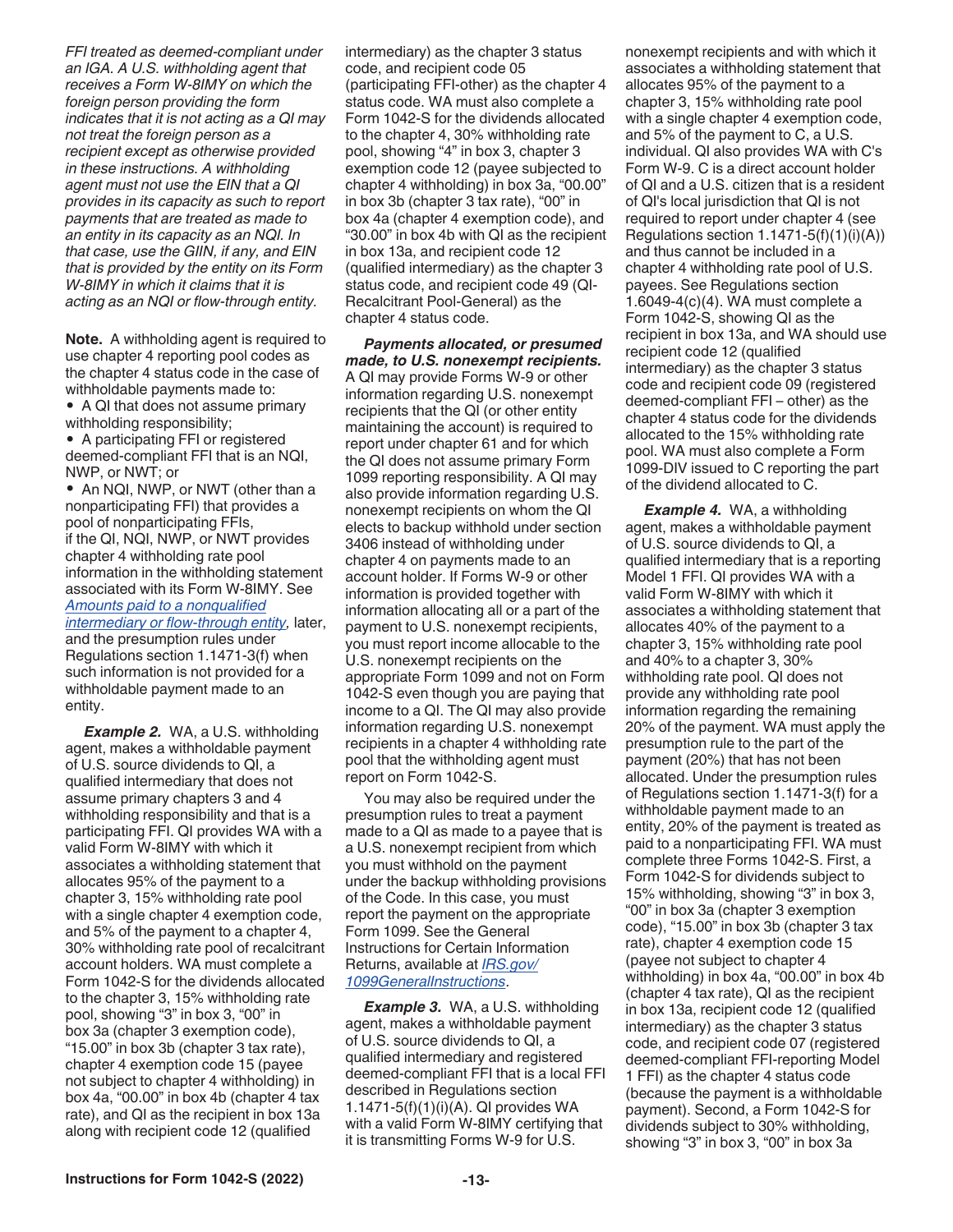<span id="page-13-0"></span>(chapter 3 exemption code), "30.00" in box 3b (chapter 3 tax rate), chapter 4 exemption code 15 (payee not subject to chapter 4 withholding) in box 4a, "00.00" in box 4b (chapter 4 tax rate), QI as the recipient in box 13a, recipient code 12 (qualified intermediary) as the chapter 3 status code, and recipient code 07 (registered deemed-compliant FFI – reporting Model 1 FFI) as the chapter 4 status code. Third, a Form 1042-S for dividends subject to 30% withholding, showing "4" in box 3, chapter 3 exemption code 12 (payee subjected to chapter 4 withholding) in box 3a, "00.00" in box 3b (chapter 3 tax rate), "00" in box 4a (chapter 4 exemption code), "30.00" in box 4b (chapter 4 tax rate), "Unknown Recipient" as the recipient name in box 13a, recipient code 21 (unknown recipient) as the chapter 3 status code, and recipient code 29 (unknown recipient) as the chapter 4 status code. Also, QI's name, status codes, country code, address, GIIN, and QI-EIN must be entered in boxes 15a through 15i.

**Substitute dividends paid to qualified securities lenders (QSLs).** A withholding agent that makes payments of substitute dividends to a QSL should complete Form 1042-S treating the QSL as the recipient. Use income code 34 or 53. Use recipient code 13 or 14 (qualified securities lender – qualified intermediary or qualified securities lender – other) as the chapter 3 status code and include the applicable chapter 4 status code of the QSL.

The withholding agent is not required to withhold on a substitute dividend payment if it receives, at least annually, a certificate from the QSL that includes a statement with the following information.

• The recipient of the substitute dividend is a QSL.

• With respect to the substitute dividend it receives from the withholding agent, the QSL states that it will withhold and remit or pay the proper amount of U.S. gross-basis tax.

If the withholding agent receives a certificate from the QSL that includes a statement that contains the above information, use chapter 3 exemption code 11.

If the QSL is also a QI with primary withholding responsibility, use chapter 3 exemption code 11 and not exemption code 06 for chapter 3 purposes.

**Amounts paid to certain U.S. branches.** A U.S. withholding agent making a payment to a U.S. branch of an FFI or

NFFE completes Form 1042-S as follows.

• If a withholding agent makes a payment to a U.S. branch that has provided the withholding agent with a Form W-8IMY stating that it has agreed to be treated as a U.S. person, the U.S. withholding agent treats the U.S. branch as the recipient using chapter 3 recipient code 05 (U.S. branch - treated as a U.S. person) and chapter 4 recipient code 17 (U.S. branch - treated as a U.S. person).

• If a withholding agent makes a payment to a U.S. branch that has provided a Form W-8IMY to transmit information regarding its chapter 4 reporting pools when the payment is a withholdable payment or the branch provides a chapter 4 withholding rate pool of U.S. payees and, to the extent applicable, recipient specific information for chapter 3 purposes, the U.S. withholding agent must complete a separate Form 1042-S for each chapter 4 reporting pool treating the U.S. branch as the recipient or, for chapter 3 purposes, for each recipient that is a foreign person whose documentation is associated with the U.S. branch's Form W-8IMY. If a payment cannot be reliably associated with recipient documentation, the U.S. withholding agent must complete Form 1042-S in accordance with the presumption rules. If a U.S. branch not treated as a U.S. person fails to certify that it will meet the requirements under Regulations section 1.1471-4(d)(2)(iii) (C), a withholding agent must report the branch as a nonparticipating FFI.

• If a withholding agent cannot reliably associate a payment with a Form W-8IMY from a U.S. branch, and if a withholding agent has an EIN for the branch, then the payment may be reported on a single Form 1042-S treating the U.S. branch as the recipient and reporting the income as ECI.

**Amounts paid to a foreign estate.** If a U.S. withholding agent makes a payment to a foreign estate, a Form 1042-S must be completed showing the estate as the recipient. Use recipient code 17 (estate) as the chapter 3 status code and the applicable recipient code for the chapter 4 status code.

**Dual claims.** A U.S. withholding agent may make a payment to a foreign entity (for example, a hybrid entity) that is simultaneously claiming an exemption from chapter 4 withholding and a reduced rate of tax under chapter 3 on its own behalf for a part of the payment and an exemption from chapter 4

withholding and a reduced rate of tax under chapter 3 on behalf of persons in their capacity as interest holders in that entity on the remaining part. If the claims are consistent and the withholding agent has accepted the multiple claims, a separate Form 1042-S must be filed for the entity for those payments for which the entity is treated as claiming a reduced rate of withholding, and separate Forms 1042-S must be filed for each of the interest holders for those payments for which the interest holders are claiming a reduced rate of withholding. The Forms 1042-S must include the chapter 4 status of the payee (including the applicable chapter 4 exemption). If the claims are consistent but the withholding agent has not chosen to accept the multiple claims, or if the claims are inconsistent, a separate Form 1042-S must be filed for the person(s) being treated as the recipient(s).

**Special instructions for U.S. trusts and estates.** Report the entire amount of income subject to reporting, regardless of estimates of distributable net income.

#### **Payments Made to Persons Who Are Not Recipients**

**Disregarded entities and hybrid entities.** If a U.S. withholding agent makes a payment to a disregarded entity that is not a hybrid entity making a treaty claim, and receives a valid Form W-8BEN-E or W-8ECI from a foreign person that is the single owner of the disregarded entity, the withholding agent must file a Form 1042-S in the name of the foreign single owner. The TIN on the Form 1042-S, if required, must be the foreign single owner's TIN. However, in box 13h, include the GIIN of the disregarded entity provided in Part II of Form W-8BEN-E if the owner is an FFI.

*Example 5.* WA, a withholding agent, makes a withholdable payment of interest to LLC, a foreign limited liability company that is not an FFI. LLC is wholly owned by FC, a foreign corporation that is an excepted nonfinancial foreign entity. LLC is treated as a disregarded entity. WA has a Form W-8BEN-E from FC on which it states that it is the beneficial owner of the income paid to LLC. WA reports the interest payment on Form 1042-S showing FC as the recipient. The result would be the same if LLC was a domestic entity.

A disregarded entity can, however, claim to be the beneficial owner of a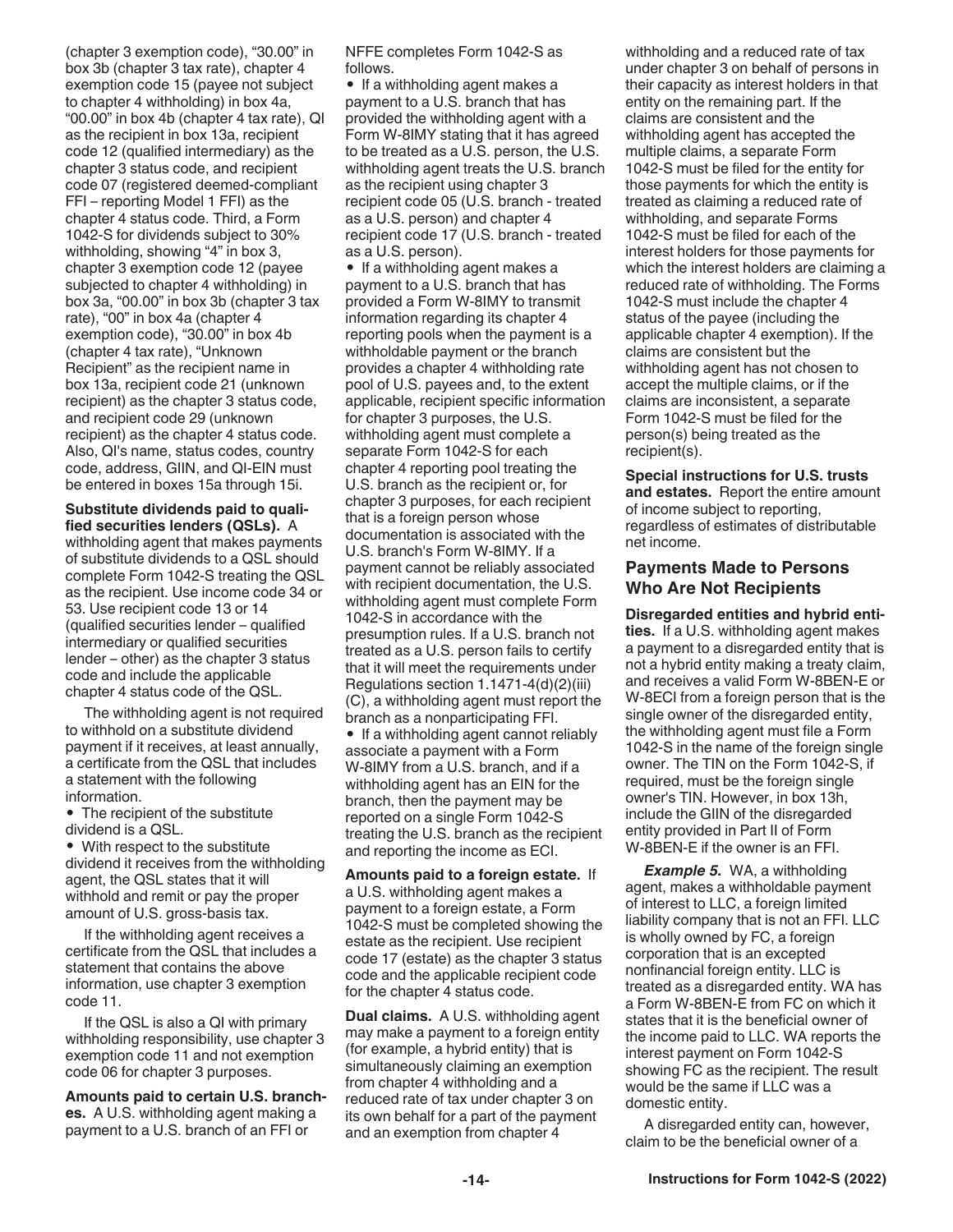<span id="page-14-0"></span>payment if it is a hybrid entity claiming treaty benefits. See *[Form W-8BEN and](https://www.irs.gov/forms-pubs/about-form-w-8-ben)  [its instructions](https://www.irs.gov/forms-pubs/about-form-w-8-ben)* for more information. If a disregarded entity claims on a valid Form W-8BEN-E to be the beneficial owner, the U.S. withholding agent must complete a Form 1042-S treating the disregarded entity as a recipient and using recipient code 26 (hybrid entity making treaty claim) as the chapter 3 status code and the applicable recipient code for the chapter 4 status code of the single owner when the payment is a withholdable payment and chapter 4 withholding does not apply.

A hybrid entity with multiple owners may also claim treaty benefits. See *[Form W-8BEN-E and its instructions](https://www.irs.gov/forms-pubs/about-form-w-8-ben-e)* for more information on documentation requirements that apply in such cases. If a hybrid entity treated as a resident of a treaty country claims treaty benefits on a valid Form W-8BEN-E associated with a withholdable payment (and chapter 4 withholding does not apply with respect to any of its owners to such payment or portion of such payment), the U.S. withholding agent should complete a Form 1042-S treating the hybrid entity as a recipient, use code 26 (hybrid entity making treaty claim) as the chapter 3 recipient status code, and leave blank the chapter 4 recipient status code. To the extent, however, that a portion of a withholdable payment is allocated to an owner of the hybrid entity for which chapter 4 withholding must be applied, the U.S. withholding agent must issue a separate Form 1042-S to such owner using the applicable recipient codes for the owner's chapters 3 and 4 status codes and report the hybrid entity as the intermediary. The withholding agent must do so for each such owner for which chapter 4 withholding applies and must exclude amounts allocable to such owners from the Form 1042-S issued to the hybrid entity.

If an owner of a reverse hybrid entity claims treaty benefits on a valid Form W-8BEN-E or W-8BEN (and chapter 4 withholding does not apply with respect to the payment to the reverse hybrid entity), the U.S. withholding agent should issue a Form 1042-S for the portion of the payment allocable to each such owner treating the owner as the recipient, using the applicable recipient codes for the chapter 3 and 4 status codes, and report the reverse hybrid entity as the intermediary in boxes 15a through 15i. In such a case, the U.S. withholding agent must issue a Form 1042-S to the reverse hybrid entity for the remainder of the payment treating

such entity as the recipient and using the applicable chapters 3 and 4 status codes. However, if chapter 4 withholding applies with respect to the payment to the reverse hybrid entity, the U.S. withholding agent must instead issue a Form 1042-S to the reverse hybrid entity for the entire payment and withhold accordingly.

*Example 6.* WA, a withholding agent, makes a withholdable payment of interest to FP, a hybrid entity organized in Country X. FP is treated as a partnership under the Code but is treated as a company resident in Country X for Country X purposes. WA has a Form W-8BEN-E from FP on which it claims treaty benefits. WA also has a Form W-8IMY from FP that includes its chapters 3 and 4 statuses and a W-8BEN-E from each of FP's owners, FC1 and FC2, which certify that FC1 is a PFFI and FC2 is a nonparticipating FFI. The attached withholding statement allocates 80% of the payment to FC1 and 20% of the payment to FC2. WA must issue a Form 1042-S for 80% of the payment to FP as the recipient using recipient code 26 (hybrid entity making treaty claim) as the chapter 3 status code, and leaving blank the recipient code for the chapter 4 status code. WA must withhold under chapter 4 on the remaining 20% of the payment allocated to FC2 and issue a Form 1042-S to FC2 as the recipient using recipient code 15 (corporation) as the chapter 3 status code and recipient code 15 (nonparticipating FFI) as the chapter 4 status code and must report FP as the intermediary in boxes 15a through 15i.

**Amounts paid to a nonqualified intermediary or flow-through entity.** If a U.S. withholding agent makes a payment to an NQI or a flow-through entity (other than a nonparticipating FFI) with respect to a withholdable payment, it must complete a separate Form 1042-S for each recipient on whose behalf the NQI or flow-through entity acts as indicated by its withholding statement and the documentation associated with its Form W-8IMY. If a payment is made through tiers of NQIs or flow-through entities, the withholding agent must nevertheless complete Form 1042-S for the recipients to which the payments are remitted. A withholding agent completing Form 1042-S for a recipient that receives a payment through an NQI or a flow-through entity must include in boxes 15a through 15i of Form 1042-S the name, country code, address, TIN (if any), GIIN (if

any), and status codes of the NQI or flow-through entity from whom the recipient directly receives the payment.

If, however, a U.S. withholding agent makes withholdable payments to an NQI or a flow-through entity that is a participating FFI or registered deemed-compliant FFI that is allocable to a chapter 4 withholding rate pool as indicated by the FFI's withholding statement, the U.S. withholding agent should complete a separate Form 1042-S for each chapter 4 reporting pool (that is, pool of recalcitrant account holders, pool of nonparticipating FFIs, or pool of payees that are U.S. persons) treating the participating FFI or registered deemed-compliant FFI as the recipient and must include the GIIN and chapter 3 status code of the FFI and the applicable chapter 4 reporting pool code as the chapter 4 status code. If a payment is made through tiers of NQIs or flow-through entities that are participating FFIs or registered deemed-compliant FFIs, the withholding agent must nevertheless complete Form 1042-S for each chapter 4 reporting pool to which the payments are allocated and must report, as the recipient, the FFI from whom the recipients included in the chapter 4 reporting pool directly receive the payment.

*Example 7.* WA, a withholding agent, makes a withholdable payment of interest to FFI1, a reporting Model 1 FFI. FFI1 provides WA with a valid Form W-8IMY with which it associates a withholding statement that allocates 80% of the payment to FFI2, a participating FFI, and 20% of the payment to a pool of nonparticipating FFIs. FFI1 also provides WA with FFI2's Form W-8IMY with which it associates a withholding statement that allocates 100% of the payment to recalcitrant pool-no U.S. indicia. WA must complete a Form 1042-S for the interest allocated to a pool of nonparticipating FFIs with FFI1 as the recipient and must complete another Form 1042-S for the interest allocated to a pool of recalcitrant account holders-no U.S. indicia with FFI2 as the recipient.

If a U.S. withholding agent makes a withholdable payment to an NQI or flow-through entity that is a participating FFI or deemed-compliant FFI, and cannot reliably associate the payment, or any part of the payment, with a withholding statement, or to the extent required, a valid withholding certificate (Form W-8 or W-9) or other valid appropriate documentation from a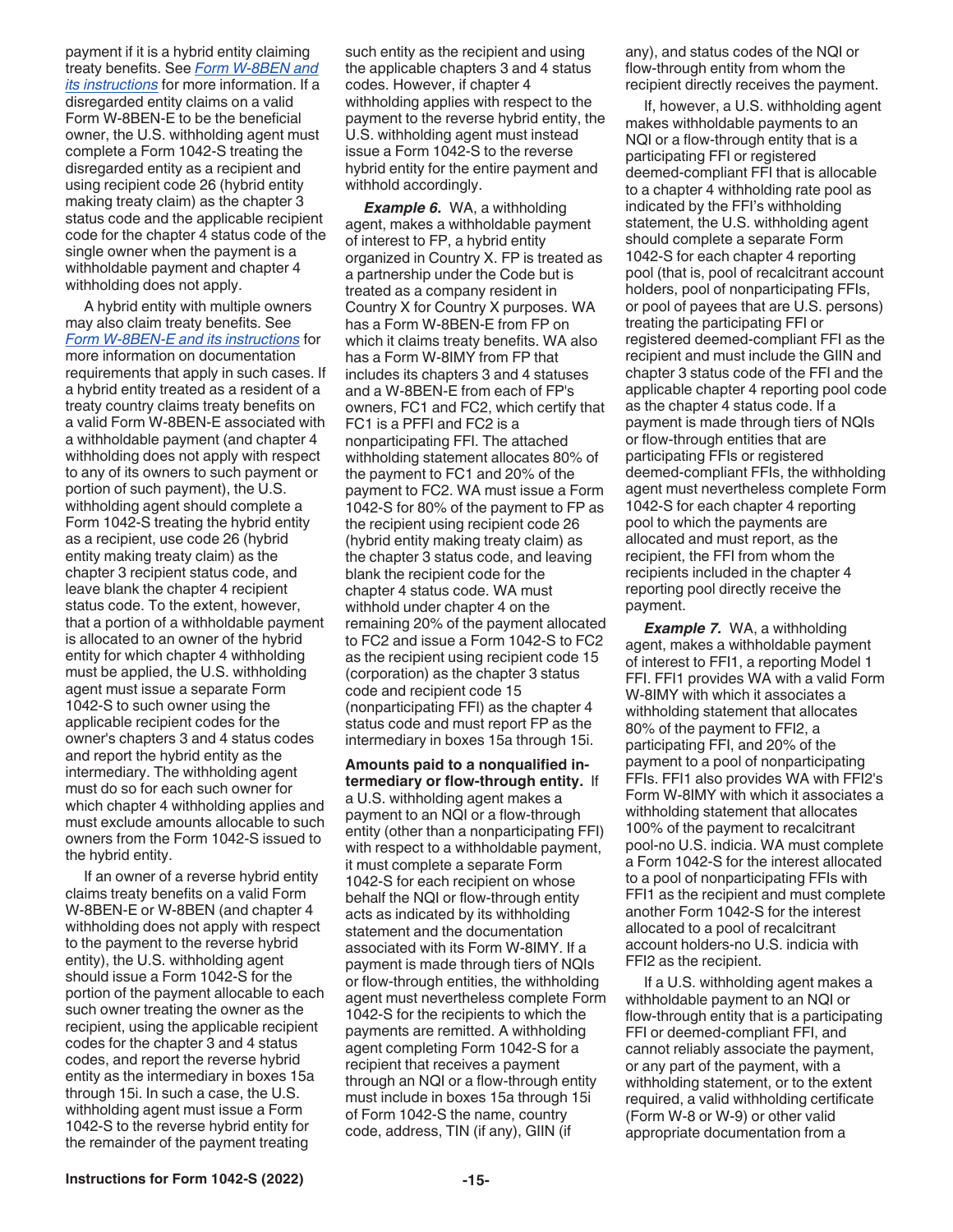<span id="page-15-0"></span>recipient, the withholding agent must follow the appropriate presumption rules for that payment which, if the payment is a withholdable payment, will generally require the withholding agent to withhold 30% under chapter 4 because such payment is presumed made to a nonparticipating FFI. See Regulations section 1.1471-3(f)(5). For this purpose, if the allocation information provided to the withholding agent indicates an allocation of more than 100% of the payment, then no part of the payment should be considered to be associated with a Form W-8, Form W-9, or other appropriate documentation. The Form 1042-S should be completed by entering "Unknown Recipient" in box 13a and recipient code 21 (unknown recipient) as the chapter 3 status code and recipient code 29 (unknown recipient) as the chapter 4 status code. Also, the name, country code, address, TIN (if any), GIIN (if any), and status codes of the FFI should be entered in boxes 15a through 15i.

If a U.S. withholding agent makes a withholdable payment to an NQI or flow-through entity that is a nonparticipating FFI, the withholding agent must treat the payments as made to an unknown recipient regardless of whether it can reliably associate the payment, or any part of the payment, with a valid withholding certificate (Form W-8 or W-9) or other valid appropriate documentation from a recipient (see Regulations section 1.1471-3(d)(8)). The withholding agent should complete a Form 1042-S showing "Unknown Recipient" in box 13a and recipient code 21 (unknown recipient) as the chapter 3 status code and recipient code 29 (unknown recipient) as the chapter 4 status code. Also, the name, country code, address, chapter 4 status code, and TIN (if any) of the nonparticipating FFI should be entered on Form 1042-S in boxes 15a through 15i.

If, however, an NQI or flow-through entity that is a nonparticipating FFI provides documentation described in Regulations section 1.1471-3(d)(8)(ii) to establish that the withholdable payment or a portion of the payment is beneficially owned by an exempt beneficial owner, then the withholding agent should complete a Form 1042-S for each exempt beneficial owner showing the chapter 4 exemption code 15 (payee not subject to chapter 4 withholding), the exempt beneficial owner as the recipient in box 13a, and the name, country code, address, chapter 4 status code, and TIN (if any) of the nonparticipating FFI in boxes 15a

through 15i. For any remaining portion of the payment, the withholding agent should complete a Form 1042-S to an unknown recipient as described directly above.

*Pro-rata reporting.* If the withholding agent has agreed that an NQI (other than a nonparticipating FFI) may provide information allocating a payment to its account holders under the alternative procedure of Regulations section 1.1441-1(e)(3)(iv)(D) (no later than February 14, 2023) and the NQI fails to allocate more than 10% of the payment in a withholding rate pool to the specific recipients in the pool or an applicable chapter 4 withholding rate pool, the withholding agent must file a Form 1042-S for each recipient in the pool on a pro-rata basis. The withholding agent must check box 15 (pro-rata basis reporting) on each Form 1042-S. For example, if there are four account holders in a withholding rate pool that receives a \$100 payment and the NQI fails to allocate more than \$10 of the payment, the withholding agent must file four Forms 1042-S, one for each account holder in the pool, showing \$25 of the income to each and box 15 checked. If, instead, the NQI fails to timely allocate 10% or less of the payment in a withholding rate pool to the specific recipients in a pool, the withholding agent must file a Form 1042-S for each recipient for which it has allocation information and report the unallocated part of the payment on a Form 1042-S as made to an "unknown recipient." In this case, the withholding agent does **not** check box 15 on any of the Forms 1042-S.

*Payments allocated, or presumed made, to U.S. nonexempt recipients.*  You may be given Forms W-9 or other information regarding U.S. nonexempt recipients from an NQI or flow-through entity together with information allocating all or a part of the payment to U.S. nonexempt recipients. You must report income allocable to a U.S. nonexempt recipient on the appropriate Form 1099 and not on Form 1042-S, even though you are paying that income to an NQI or a flow-through entity. If, however, a participating FFI or registered deemed-compliant FFI provides a withholding statement allocating all or part of the payment to a chapter 4 withholding rate pool of U.S. payees along with the certification provided on Form W-8IMY required for reporting such pool (as described in Regulations section 1.1471-3(c)(3)(iii)

(B)), you must report the income allocable to such pool on Form 1042-S.

*Example 8.* FP is an NWP (flow-through entity) that is a certified deemed-compliant FFI. FP receives from WA, a U.S. withholding agent, a withholdable payment of interest described by income code 01 (interest paid by U.S. obligors – general). FP has three partners, A, B, and C, all of whom are individuals. FP provides WA with a Form W-8IMY certifying that it is transmitting Forms W-9 for U.S. nonexempt recipients and Forms W-8BEN from A and B and a Form W-9 from C, a U.S. nonexempt recipient. In addition, FP provides a complete withholding statement in association with its Form W-8IMY that allocates the interest payments among A, B, and C. WA must file two Forms 1042-S, one each for A and B, treating FP as the intermediary in boxes 15a through 15i. WA should also file a Form 1099-INT for C.

**Example 9.** The facts are the same as in *Example 8*, except that FP does not provide any documentation from its partners. Because WA cannot reliably associate the withholdable payment of interest with documentation from a payee, it must apply the presumption rules of Regulations section 1.1471-3(f) to treat the interest as paid to a nonparticipating FFI. A Form 1042-S should be completed by entering "4" in box 3, "Unknown Recipient" in box 13a, recipient code 21 (unknown recipient) as the chapter 3 status code, and recipient code 29 (unknown recipient) as the chapter 4 status code. Also, the name, country code, address, status codes, and TIN (if any) of FP should be entered in boxes 15a through 15i.

**Example 10.** The facts are the same as in *Example 9*, except that FP is a participating FFI and provides WA with a Form W-8IMY certifying that it is reporting its U.S. accounts under chapter 4 and a withholding statement allocating 33% of the payment to a pool of U.S. payees. With respect to the U.S. pool of payees, WA must file a Form 1042-S showing FP as the recipient in box 13a and include FP's GIIN, recipient code 08 as the chapter 3 status code (partnership other than a withholding foreign partnership), and recipient code 48 (U.S. payees pool) as the chapter 4 status code. WA should enter "3" in box 3 as the chapter indicator, leave boxes 3a and 3b blank, and enter exemption code 18 (U.S. payees of a participating FFI or registered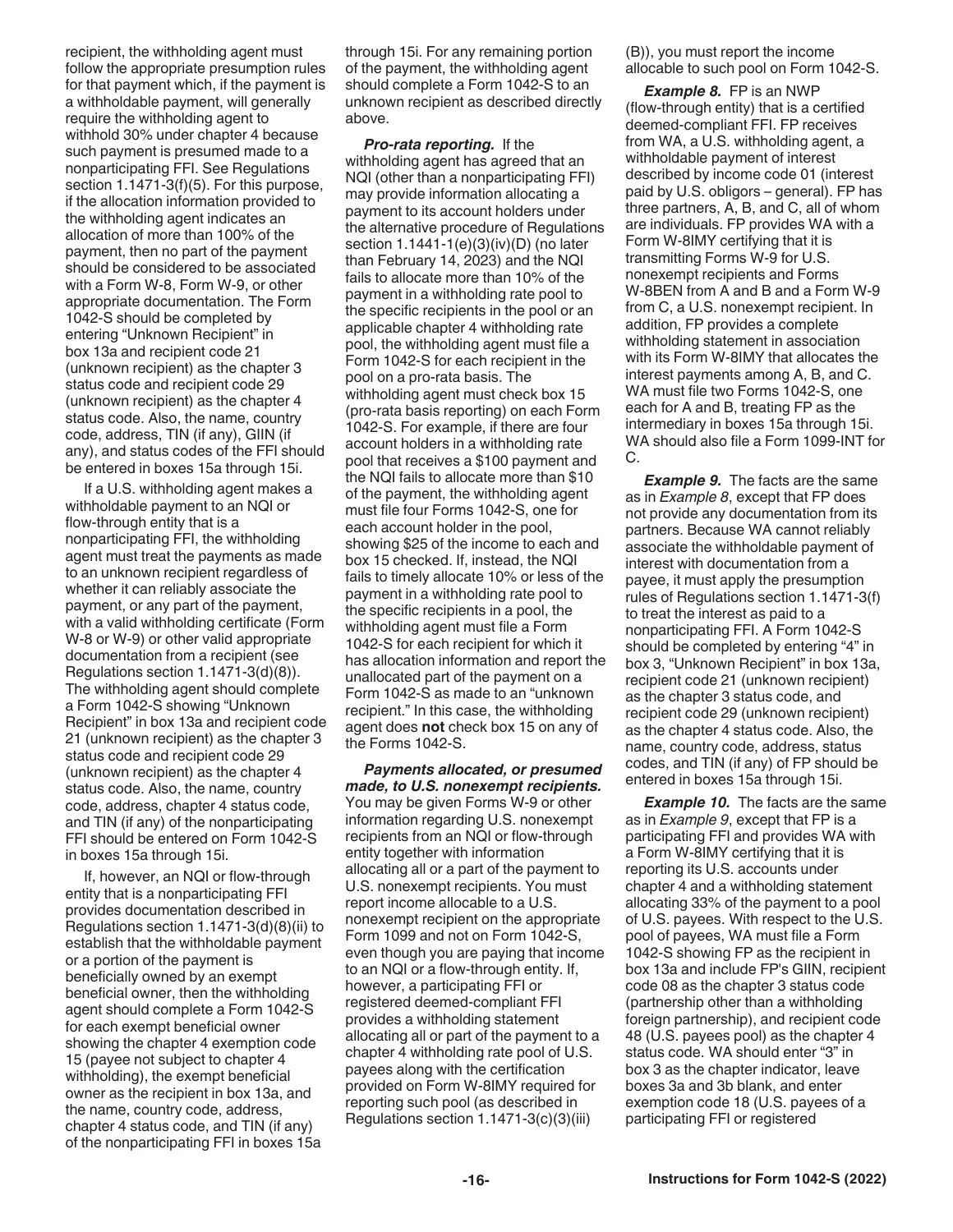<span id="page-16-0"></span>deemed-compliant FFI) in box 4a, and "00.00" in box 4b.

#### **Specified Federal Procurement Payments Made to Foreign Persons**

Section 5000C imposes a 2% tax on any foreign person that receives a specified federal procurement payment. A specified federal procurement payment is a payment made to a foreign person pursuant to a contract with the U.S. Government for (1) the provision of goods that are manufactured or produced in a country that does not have an international procurement agreement with the United States, or (2) the provision of services in a country that does not have an international procurement agreement with the United States.

For purposes of section 5000C, a payer of a specified federal procurement payment to a foreign person must complete a Form 1042-S for payments withheld upon in the name of the foreign person. Use income code 44 to report payments subject to withholding under section 5000C. box 2 should include the amount of the specified federal procurement payments subject to withholding and box 7 should include the amount of tax withheld under section 5000C.

If you are reporting tax withheld under section 5000C, enter "3" in box 3 as if the tax were a chapter 3 tax, enter "00" in box 3a, and report the tax withheld in box 7. You do not need to complete box 4a, 4b, or any box for a chapter 3 or 4 status code. In boxes 13a through 13d, include the name and the address of the foreign person withheld upon. If known, include the TIN (if any) in box 13e.

### **Amounts Paid by Qualified Intermediaries**

**In general.** For purposes of chapter 4, a QI must complete a Form 1042-S for payments withheld under chapter 4 determined in accordance with the income codes used to file Form 1042-S. A QI that is a participating FFI or registered deemed-compliant FFI may use the chapter 4 pooled reporting codes 42 through 48 to allocate payments made to its recalcitrant account holders, payees that are nonparticipating FFIs, and payees that are U.S. persons. A QI should not use chapter 4 reporting pool 49 (QI-Recalcitrant Pool-General) to report its accounts but may use it to report accounts maintained by another QI. A

QI that is an NFFE or an FFI treated as deemed-compliant under an applicable IGA (as described in Regulations section 1.1441-1(e)(5)(ii)(A)) may use chapter 4 reporting pool code 47 to report payments allocable to a pool of nonparticipating FFIs. A QI may also use the chapter 4 pooled reporting codes to report payments allocable to account holders, payees, or owners of another participating FFI or registered deemed-compliant FFI that is an NQI, NWP, or NWT, and it must provide its chapter 4 withholding rate pools on its withholding statement. In such case, the QI must include the NQI, NWP, or NWT as the recipient in box 13a and the applicable recipient code for such entity as the chapter 3 status code. For payments that are exempt from chapter 4 withholding and made by the QI directly to foreign beneficial owners (or that are treated as paid directly to beneficial owners), the QI may report on the basis of chapter 3 reporting pools, in most cases. A QI may not report on the basis of reporting pools in the circumstances described in *[Recipient-by-Recipient Reporting](#page-17-0)*, later. For payments not subject to chapter 4 withholding, a QI may use a single chapter 4 exemption code 15 (payee not subject to chapter 4 withholding) and a single chapter 3 reporting pool code 27 (withholding rate pool – general) as the chapter 3 status code for all reporting pools, except for amounts paid to foreign tax-exempt recipients for which chapter 3 reporting pool code 28 should be used. Note, however, that a QI should use recipient code 28 only for pooled account holders that have claimed an exemption based on their tax-exempt status and not some other exemption (tax treaty or other Code section). If a QI uses a chapter 3 pooled reporting code (because chapter 4 withholding does not apply and the QI is not allocating the payment to a U.S. pool of payees), it should leave blank the recipient code for the chapter 4 status code.

*Example 11.* QI, a qualified intermediary and participating FFI, has four direct account holders, A and B, foreign individuals, and X and Y, foreign corporations. The withholdable payments made to these direct account holders are exempt from chapter 4 withholding because of the chapter 4 status of each account holder. A and X are residents of a country with which the United States has an income tax treaty and have provided documentation that establishes that they are entitled to a lower treaty rate of 15% on withholding

of dividends from U.S. sources. B and Y are not residents of a treaty country and are subject to 30% withholding on dividends. QI receives U.S. source dividends on behalf of its four customers. QI must file one Form 1042-S for the 15% withholding rate pool. This Form 1042-S must show income code 06 (dividends paid by U.S. corporations – general) in box 1, "00" in box 3a (chapter 3 exemption code), "15.00" in box 3b (chapter 3 tax rate), chapter 4 exemption code 15 (payee not subject to chapter 4 withholding) in box 4a, "00.00" in box 4b (chapter 4 tax rate), "Withholding rate pool" in box 13a (recipient's name), chapter 3 reporting pool code 27 (withholding rate pool – general) as the chapter 3 status code, and a blank chapter 4 status code. QI must also file one Form 1042-S for the 30% withholding rate pool that contains the same information as the Form 1042-S filed for the 15% withholding rate pool, except that it will show "30.00" in box 3b (chapter 3 tax rate).

**Example 12.** The facts are the same as in *Example 11*, except that Y is an organization that has tax-exempt status in the United States and in the country in which it is located, and B is a recalcitrant account holder with U.S. indicia. QI must file three Forms 1042-S. One Form 1042-S (for amounts allocable to A and X) will contain the same information as in *Example 11*. The second Form 1042-S (for amounts allocable to Y) will contain information for the withholding rate pool consisting of the amounts paid to Y. This Form 1042-S will show income code 06 (dividends paid by U.S. corporations – general) in box 1, exemption code 02 (exempt under IRC) in box 3a, "00.00" in box 3b (chapter 3 tax rate), chapter 4 exemption code 15 (payee not subject to chapter 4 withholding) in box 4a, "00.00" in box 4b (chapter 4 tax rate), "Zero rate withholding pool-exempt organizations" or similar designation in box 13a (recipient's name), chapter 3 code 28 (withholding rate pool – exempt organization) in box 13f, and a blank chapter 4 status code in box 13g. The third Form 1042-S will contain information for the recalcitrant pool consisting of amounts paid to B. This Form 1042-S will show income code 06 (dividends paid by U.S. corporations-general) in box 1, code 12 (payee subjected to chapter 4 withholding) in box 3a (chapter 3 exemption code), "00.00" in box 3b (chapter 3 tax rate), "00" in box 4a (chapter 4 exemption code), "30.00" in box 4b (chapter 4 tax rate), "recalcitrant

**Instructions for Form 1042-S (2022) -17-**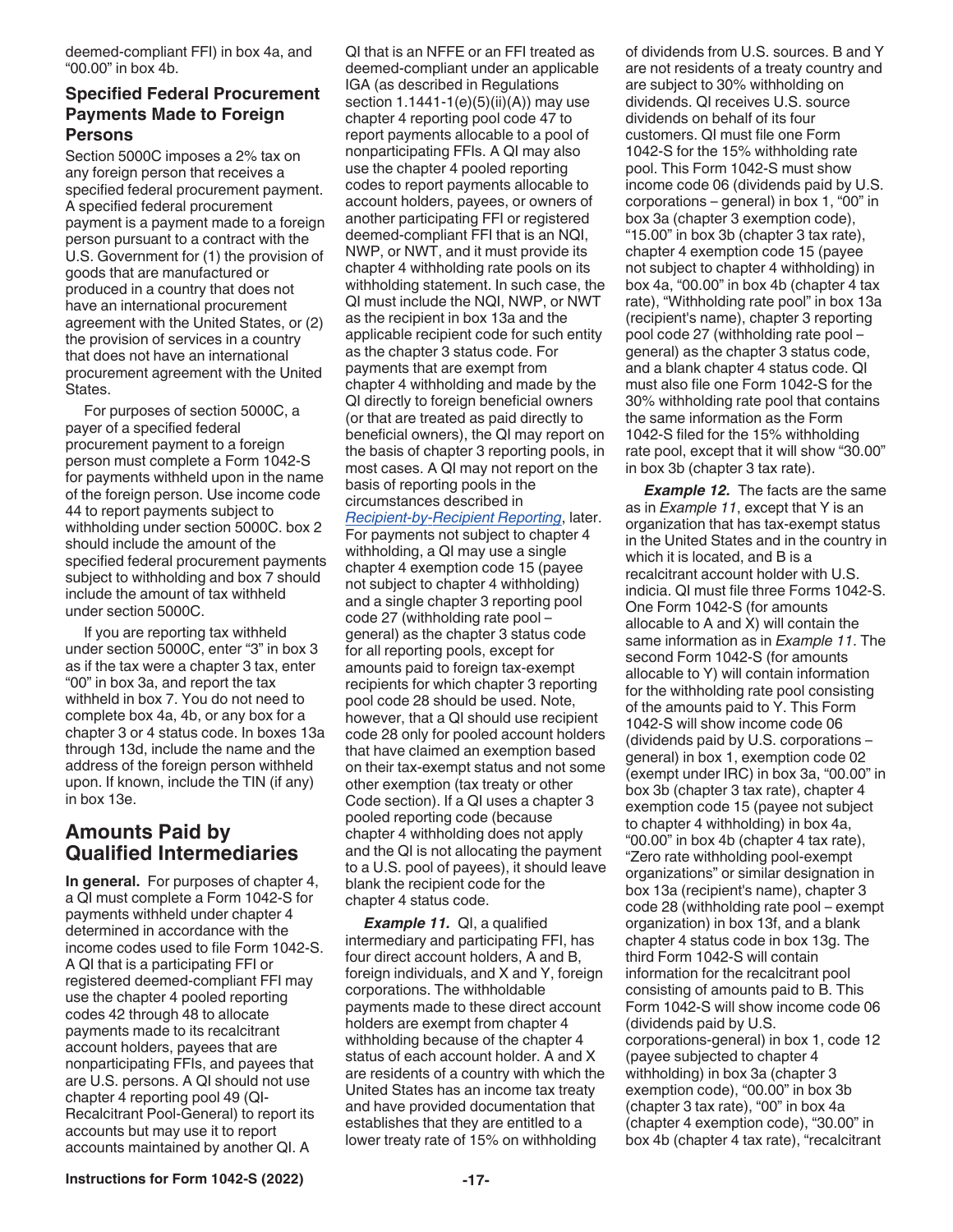<span id="page-17-0"></span>pool – U.S. indicia" or similar designation in box 13a (recipient's name), chapter 4 recipient code 43 (recalcitrant pool-U.S. indicia) as the chapter 4 status code in box 13g, and a blank chapter 3 status code in box 13f.



*Under the terms of its QI agreement with the IRS, a QI*  **deverted by an Internatively in the IRS, a QI** that is an FFI may be required to *report the amounts paid to U.S. nonexempt recipients on Form 1099 or Form 8966 using the name, address, and TIN of the payee to the extent those items of information are known. These amounts must be reported on Form* 

*1042-S if allocated to a chapter 4 withholding rate pool of U.S. payees.*

A QI acting as a QDD must separately report on Forms 1042-S payments that it makes in its QDD capacity. The QI should report the name of the QDD that makes the payment as the withholding agent in box 12d (following the naming protocol used for applying to be a QDD) and should use withholding agent code 35 as the chapter 3 status code.

*A QI acting as a QDD with respect to a payment may only*  **PERITED ASSECT** *use chapter 3 pooled reporting codes 27 and 28.*

#### **Amounts Paid to PAIs**

In most cases, a QI must report payments made to each [private](#page-5-0) [arrangement intermediary](#page-5-0) (PAI) (defined under *[Definitions](#page-3-0)*, earlier) as if the PAI's direct account holders were its own. For purposes of chapter 4, a QI that is a participating FFI, registered deemed-compliant FFI, or an FFI treated as deemed-compliant under an applicable IGA (as described in Regulations section 1.1441-1(e)(5)(ii) (A)) may use the chapter 4 reporting pool code 47 to allocate payments made to the PAI's payees that are nonparticipating FFIs, and may treat the PAI as the recipient on Form 1042-S with respect to each such pool. For chapter 3 purposes, if the payment is made directly by the PAI to the recipient, the QI may report the payment on a pooled basis. A QI may not, however, report on a pooled basis as described in the preceding sentence when acting as a QDD because, under the QI agreement, a QI may not enter into a private arrangement with any account holder for which it acts as a QDD. A separate Form 1042-S is required for each withholding rate pool of each PAI (unless the QI is acting as a QDD with respect to the payment). However, the

QI must include the name and address of the PAI and use pooled reporting code 29 (PAI withholding rate pool-general) or 30 (PAI withholding rate pool-exempt organization) as the chapter 3 status code. If the PAI is providing recipient information from an NQI or flow-through entity, the QI may not report the payments on a pooled basis for chapter 3 purposes. Instead, it must follow the same procedures as a U.S. withholding agent making a payment to an NQI or flow-through entity.

*Example 13.* QI, a qualified intermediary, pays U.S. source dividends to direct account holders that are foreign persons and beneficial owners. It also pays a part of the U.S. source dividends to two private arrangement intermediaries, PAI1 and PAI2. The private arrangement intermediaries pay the dividends they receive from QI to foreign persons that are beneficial owners and direct account holders of PAI1 or PAI2. All payees are exempt from chapter 4 withholding based on their respective chapter 4 statuses and the dividends paid are subject to a 15% rate of withholding. QI must file a Form 1042-S for the dividends paid to its own direct account holders that are beneficial owners. QI also must file two Forms 1042-S, one for the dividends paid to the direct account holders of each of PAI1 and PAI2. Each of the Forms 1042-S that QI files for payments made to PAI1 and PAI2 must contain the name and address of PAI1 or PAI2, recipient code 29 (PAI withholding rate pool – general) as the chapter 3 status code, and a blank chapter 4 status code, and should use chapter 4 exemption code 15 (payee not subject to chapter 4 withholding) in box 4a.

#### **Amounts Paid to Certain Partnerships and Trusts**

A QI that is applying the special pool reporting allowance provided in the QI agreement for certain partnerships or trusts (Agency Option) must file separate Forms 1042-S reflecting reporting pools for each partnership or trust that has provided reporting pool information in its withholding statement. A QDD cannot use the Agency Option. For purposes of chapter 4, a QI that is an FFI may use the chapter 4 reporting pool code 47 to allocate payments made to the partnership's or trust's payees that are nonparticipating FFIs and should report the partnership or trust as the recipient on Form 1042-S.

For chapter 3 purposes, if the payment is made directly by the partnership or trust to the recipient, the QI may use reporting pool code 31 (Agency withholding rate pool - general) or 32 (Agency withholding rate pool - exempt organization) as the chapter 3 status code (unless the QI is acting as a QDD with respect to the payment). However, to the extent required in the QI agreement, the QI must file separate Forms 1042-S for partners, beneficiaries, or owners of such partnership or trust that are indirect partners, beneficiaries, or owners, and for direct partners, beneficiaries, or owners of such partnership or trust that are intermediaries or flow-through entities.

#### **Recipient-by-Recipient Reporting**

If a QI is not permitted to report on the basis of reporting pools, it must follow the same rules that apply to a U.S. withholding agent. For chapter 3 purposes, a QI may not report the following payments on a reporting pool basis, but rather must complete Form 1042-S for each appropriate recipient and must provide the applicable chapter 4 exemption code.

**Payments made to another QI, QDD, QSL, WP, or WT.** The QI must complete a Form 1042-S treating the other QI, QDD (when a QI is acting as a QDD with respect to a payment), QSL, WP, or WT as the recipient.

**Payments made to an NQI (including an NQI that is an account holder of a PAI).** For chapter 3 purposes, the QI must complete a Form 1042-S for each recipient who receives the payment from the NQI. A QI that is completing Form 1042-S for a recipient that receives a payment through an NQI must include in boxes 15a through 15i the name, country code, address, TIN (if any), GIIN (if any), and status codes of the NQI from whom the recipient directly receives the payment. In the case of an NQI that is a participating FFI or registered deemed-compliant FFI, the QI must complete a Form 1042-S for the chapter 4 withholding rate pool of the NQI provided in a withholding statement associated with its Form W-8IMY and must report the NQI as the recipient. In such a case, the QI must include the name and address of the NQI as the recipient and use chapter 4 pool reporting codes 42 through 48 as the chapter 4 status code and chapter 3 status code 25 (nonqualified intermediary). If the NQI fails to provide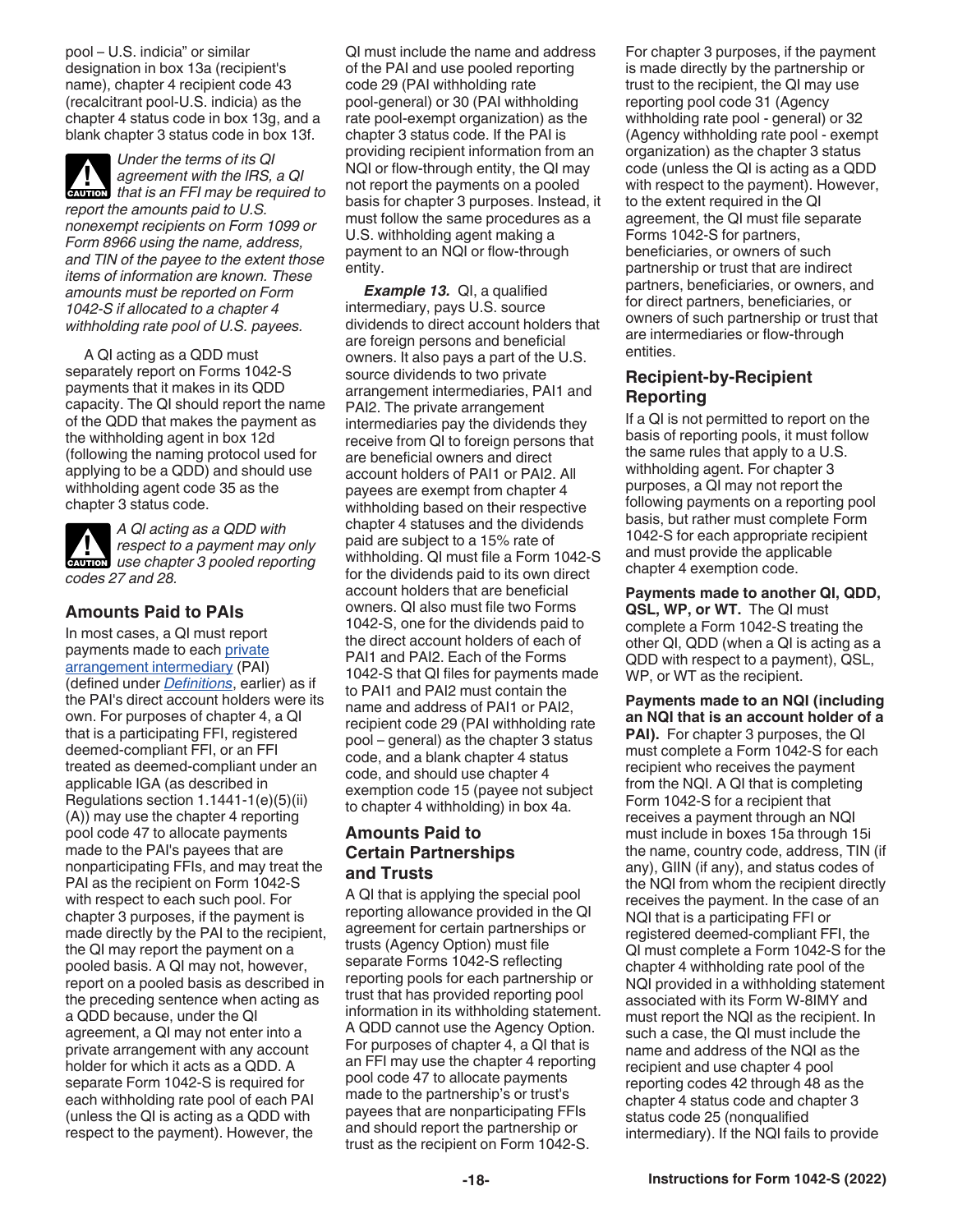sufficient allocation information with respect to a withholdable payment, the QI must complete a Form 1042-S with the recipient as "Unknown Recipient" using chapter 4 status code 29 (unknown recipient) and must include the NQI's information in boxes 15a through 15i.

*Example 14. QI, a qualified* intermediary, has NQI, a nonqualified intermediary that is a participating FFI, as an account holder. NQI has two account holders, A and B, both recalcitrant account holders with U.S. indicia who receive a withholdable payment of U.S. source dividends from QI. NQI provides QI with a valid Form W-8IMY and a complete withholding statement that allocates the dividends paid to NQI to recalcitrant pool – U.S. indicia for both A and B. QI must complete one Form 1042-S reporting NQI as the recipient and using reporting pool code 43 (recalcitrant pool – U.S. indicia) as the chapter 4 status code.

*Example 15.* QI has NQI, a nonqualified intermediary that is a reporting Model 2 FFI, as an account holder. NQI has two account holders, A and B, who receive a withholdable payment of U.S. source dividends from QI. A is a nonparticipating FFI. NQI treats B as a nonconsenting U.S. account under the applicable IGA and is not required to withhold on payments to B under chapter 4. NQI provides QI with a valid Form W-8IMY and a complete withholding statement that allocates 50% of the dividends paid to A and 50% to B. NQI designates B as an individual exempt from withholding under an IGA but cannot include B in a chapter 4 withholding rate pool of U.S. payees because the payment is subject to chapter 3 withholding and under the presumption rules of Regulations section 1.1441-1(b)(3) the payment is presumed made to an unknown, undocumented foreign payee. QI must complete two Forms 1042-S. One Form 1042-S must show NQI as the recipient and use reporting pool code 47 (nonparticipating FFI pool). The second Form 1042-S must show the recipient as "Unknown Recipient," NQI's information in boxes 15a through 15i, chapter 4 exemption code 19 (exempt from withholding under IGA), chapter 4 status code 34 (nonconsenting U.S. account), chapter 3 status code 21 (unknown recipient), and 30% withholding under chapter 3 for the payment allocated to B as a presumed foreign person under chapter 3.

#### **Payments made to a flow-through**

**entity.** The QI must complete a Form 1042-S for each recipient who receives the payment from the flow-through entity. A QI that is completing a Form 1042-S for a recipient that receives a payment through a flow-through entity must include in boxes 15a through 15i the name, country code, address, TIN (if any), GIIN (if any), and status codes of the flow-through entity from which the recipient directly receives the payment.

For chapter 4 purposes and in the case of a flow-through entity that is a participating FFI or registered deemed-compliant FFI (other than a WP or WT), the QI must complete a Form 1042-S for each chapter 4 withholding rate pool provided in the withholding statement associated with the Form W-8IMY of the flow-through entity. The QI must include the name, address, and GIIN of the flow-through entity as the recipient and the applicable chapter 3 status code for the flow-through entity and use pooled reporting codes 42 through 48 as the chapter 4 status code.

*Example 16.* QI, a qualified intermediary, has FP, a nonwithholding foreign partnership that is a registered deemed-compliant FFI, as an account holder. QI pays interest that is a withholdable payment described by income code 01 (interest paid by U.S. obligors – general) to FP. FP has three partners, A, B, and C, all of whom are exempt from withholding under chapter 4 based on their respective chapter 4 statuses. FP provides QI with a Form W-8IMY with which it associates the Forms W-8BEN from each of A, B, and C. In addition, FP provides a complete withholding statement in association with its Form W-8IMY that allocates the interest payments among A, B, and C. QI must file three Forms 1042-S, one each for A, B, and C. The Forms 1042-S must show information relating to FP in boxes 15a through 15i along with the chapter 3 and 4 status codes and chapter 4 exemption code 15 (payee not subject to chapter 4 withholding) for A, B, and C.

#### **Amounts Paid by Withholding Foreign Partnerships and Trusts**

**In general.** For chapter 4 purposes, payments that are made by a withholding foreign partnership (WP) or withholding foreign trust (WT) that is a participating FFI or a registered deemed-compliant FFI directly to its partners, owners, or beneficiaries that are recalcitrant account holders, payees that are nonparticipating FFIs, and payees that are U.S. persons may be reported on the basis of chapter 4 reporting pools. A WP or WT may also use the chapter 4 pooled reporting codes to report payments allocable to account holders, payees, or owners of another participating FFI or registered deemed-compliant FFI that is an NQI, NWP, or NWT and provides its chapter 4 withholding rate pools on its withholding statement when the WP or WT applies section 9.03 of its agreement to such entity. In such case, the WP or WT must include the NQI, NWP, or NWT as the recipient in box 13a. If a WP or WT has not made a pooled reporting election for chapter 3 purposes, a WP or WT must file a separate Form 1042-S for each direct partner, beneficiary, or owner that is exempt from chapter 4 withholding and to whom the WP or WT distributes, or in whose distributive share is included, an amount subject to withholding under chapter 3, in the same manner as a U.S. withholding agent. However, if the WP or WT has made a pooled reporting election in its WP or WT agreement, the WP or WT may instead report payments to such direct partners, beneficiaries, or owners on the basis of chapter 3 reporting pools and file a separate Form 1042-S for each reporting pool. For payments not subject to chapter 4 withholding, a WP or WT may use a single chapter 4 exemption code 15 (payee not subject to chapter 4 withholding) and a single chapter 3 reporting pool code 27 (withholding rate pool – general) as the chapter 3 status code for all chapter 3 reporting pools, except for amounts paid to foreign tax-exempt recipients for which a separate recipient code 28 must be used. For this purpose, a foreign tax-exempt recipient includes any organization that is not subject to withholding and is not liable to tax in its country of residence because it is a charitable organization, pension fund, or foreign government. See the WP and WT agreements for when a WP and WT can pool report payments to an indirect partner, a beneficiary, or an owner. See section 9 of the WP or WT agreement.

### **Amounts Paid by Nonqualified Intermediaries and Flow-Through Entities**

An NQI and a flow-through entity are withholding agents and must file Forms 1042-S for amounts paid to recipients. However, an NQI or flow-through entity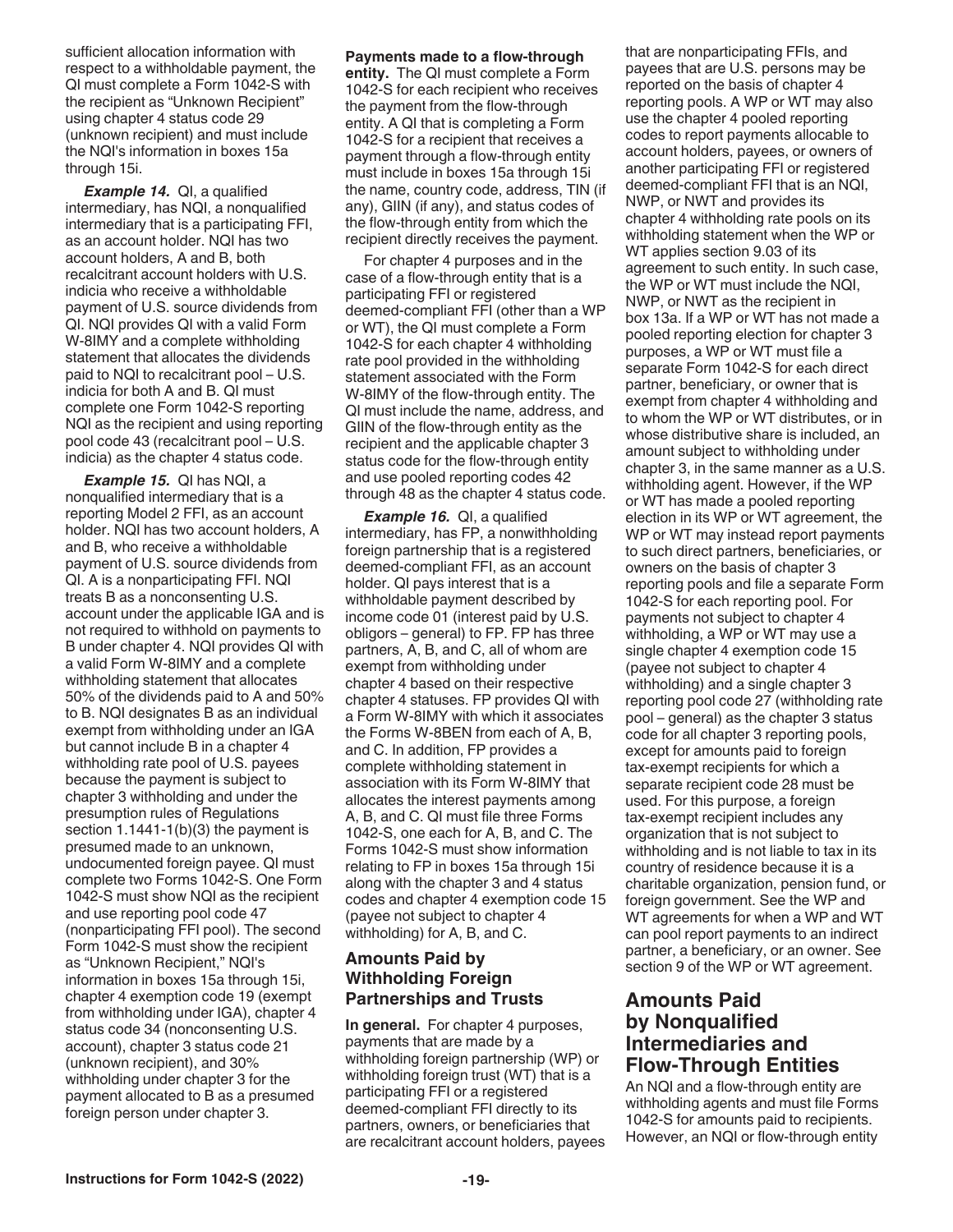<span id="page-19-0"></span>is not required to file Form 1042-S if it is not required to file Form 1042-S under the *Multiple Withholding Agent Rule*,

later. An NQI or flow-through entity may report payments made to recipients to the extent it has failed to provide to another withholding agent the appropriate documentation and complete withholding statement for either chapter 3 or 4 purposes. If the NQI or flow-through entity chooses to or must file Form 1042-S, as described above, the NQI or flow-through entity must also file Form 1042 and, if applicable, attach the Form 1042-S it received from the withholding agent to establish any credit for amounts withheld by the withholding agent. See the *[Instructions for Form 1042](https://www.irs.gov/pub/irs-pdf/i1042.pdf)*.

If another withholding agent has withheld tax on an amount that should have been exempt (for example, where the withholding agent applied the presumption rules because it did not receive proper documentation or other required information from the NQI or flow-through entity), and the payee or beneficial owner will make a claim for refund, the NQI or flow-through entity must report on Form 1042-S the correct tax rate and the combined amount of U.S. federal tax withheld with respect to all recipients and should enter the applicable chapter 3 and 4 exemption codes.

If another withholding agent underwithholds, regardless of whether it received proper documentation from the NQI or flow-through entity, the NQI or flow-through entity must withhold additional amounts to bring the total withholding to the correct amount.

### **Multiple Withholding Agent Rule**

A withholding agent is not required to file Form 1042-S if a return is filed by another withholding agent reporting the same amount and the withholding agent has withheld correctly.

The multiple withholding agent rule does not relieve withholding agents from Form 1042-S reporting responsibility in the following circumstances.

• Any withholding agent making a payment to a QI, QSL, WP, or WT must report that payment as made to the QI, QSL, WP, or WT.

• Any withholding agent making a payment to a U.S. branch treated as a U.S. person must report the payment as made to that branch.

• Any withholding agent that withholds an amount from a payment under

chapter 3 or 4 must report that amount to the recipient from whom it was withheld.

Furthermore, the multiple withholding agent rule does not relieve the following from Form 1042-S reporting responsibility.

• Any QI, WP, or WT required to report an amount to a chapter 4 withholding rate pool or chapter 3 withholding rate pool.

• An NQI or flow-through entity that knows, or has reason to know, that the correct amount has not been withheld by another withholding agent.

Under the multiple withholding agent rule, a withholding agent reporting amounts withheld by another withholding agent must use box 8 (Tax withheld by other agents) to report such amounts and must provide the name and EIN of the withholding agent that withheld in boxes 14a and 14b (Primary Withholding Agent's Name and EIN). See the instructions for *[Boxes 14a and](#page-29-0)  [14b](#page-29-0)*, later.

*Example 17.* NQI, a foreign bank that is a participating FFI, acts as a nonqualified intermediary for four different foreign persons (A, B, C, and D) who own securities from which they receive interest that is a withholdable payment. The interest is paid by a U.S. withholding agent (WA) as custodian of the securities for NQI. A, B, C, and D each own a 25% interest in the securities. NQI has furnished WA with a Form W-8IMY to which it certifies its status as a participating FFI and has attached Forms W-8BEN from A and B. NQI's Form W-8IMY contains an attachment stating that 25% of the securities are allocable to each of A and B and 50% to a pool of recalcitrant account holders with U.S. indicia. WA pays \$100 of interest during the calendar year. WA treats the \$25 of interest allocable to A and the \$25 of interest allocable to B as portfolio interest and completes Forms 1042-S for A and for B as the recipients. WA includes information relating to NQI in boxes 15a through 15i on the Forms 1042-S for A and B. WA subjects the remaining \$50 of interest to 30% withholding under chapter 4 and reports the interest on a Form 1042-S by treating NQI as the recipient in box 13a and uses chapter 3 status code 25 (nonqualified intermediary), chapter 4 status code 43 (recalcitrant pool – U.S. indicia), "30.00" in box 4b (chapter 4 tax rate), and \$15 as the amount withheld in boxes 7 and 10. Under the multiple withholding agent rule, NQI is not

required to file a Form 1042-S, but must file a Form 1042-S if, for example, C and D seek to make a claim for refund and NQI has not filed a collective refund claim on behalf of C and D for the tax withheld under chapter 4 on the payment (see Regulations section 1.1471-4(h)).

*Example 18.* WA, a U.S. withholding agent, makes a \$100 dividend payment that is a withholdable payment to a foreign bank (NQI) that is a participating FFI and acts as a nonqualified intermediary. NQI receives the payment on behalf of A, documented as a foreign individual exempt from chapter 4 withholding and a resident of a treaty country who is entitled to a 15% rate of withholding under chapter 3, and B, documented as a foreign individual exempt from chapter 4 withholding and a resident of a country that does not have a tax treaty with the United States and who is subject to 30% withholding under chapter 3. NQI provides WA with its Form W-8IMY that certifies its status as a participating FFI to which it associates the Forms W-8BEN from both A and B and a complete withholding statement that allocates 50% of the dividend to A and 50% to B. A's Form W-8BEN claims a 15% treaty rate of withholding. B's Form W-8BEN does not claim a reduced rate of withholding. WA, however, mistakenly withholds only 15%, \$15, from the entire \$100 payment. WA completes a Form 1042-S for each A and B as the recipients, showing on each form \$50 of dividends in box 2, a withholding rate of "15.00" in box 3b (chapter 3 tax rate), and \$7.50 as the amount withheld in boxes 7 and 10. Under the multiple withholding agent rule, NQI is not required to file a Form 1042-S for A. However, because NQI knows (or should know) that B is subject to a 30% rate of withholding, and assuming it knows that WA only withheld 15%, the multiple withholding agent rule does not apply to the dividend paid to B, and NQI must withhold an additional 15% from the payment to B. NQI must then file a Form 1042-S for B showing \$50 of dividends in box 2, "00" in box 3a (chapter 3 exemption code), "30.00" in box 3b (the correct chapter 3 tax rate), \$7.50 withheld by NQI in box 7, \$7.50 withheld by WA in box 8, and \$15 in box 10 (the combined amount withheld). NQI must also enter chapter 4 exemption code 15 (payee not subject to chapter 4 withholding) in box 4a and "00.00" in box 4b (chapter 4 tax rate). See the instructions for *[Box 3b](#page-24-0)*, later.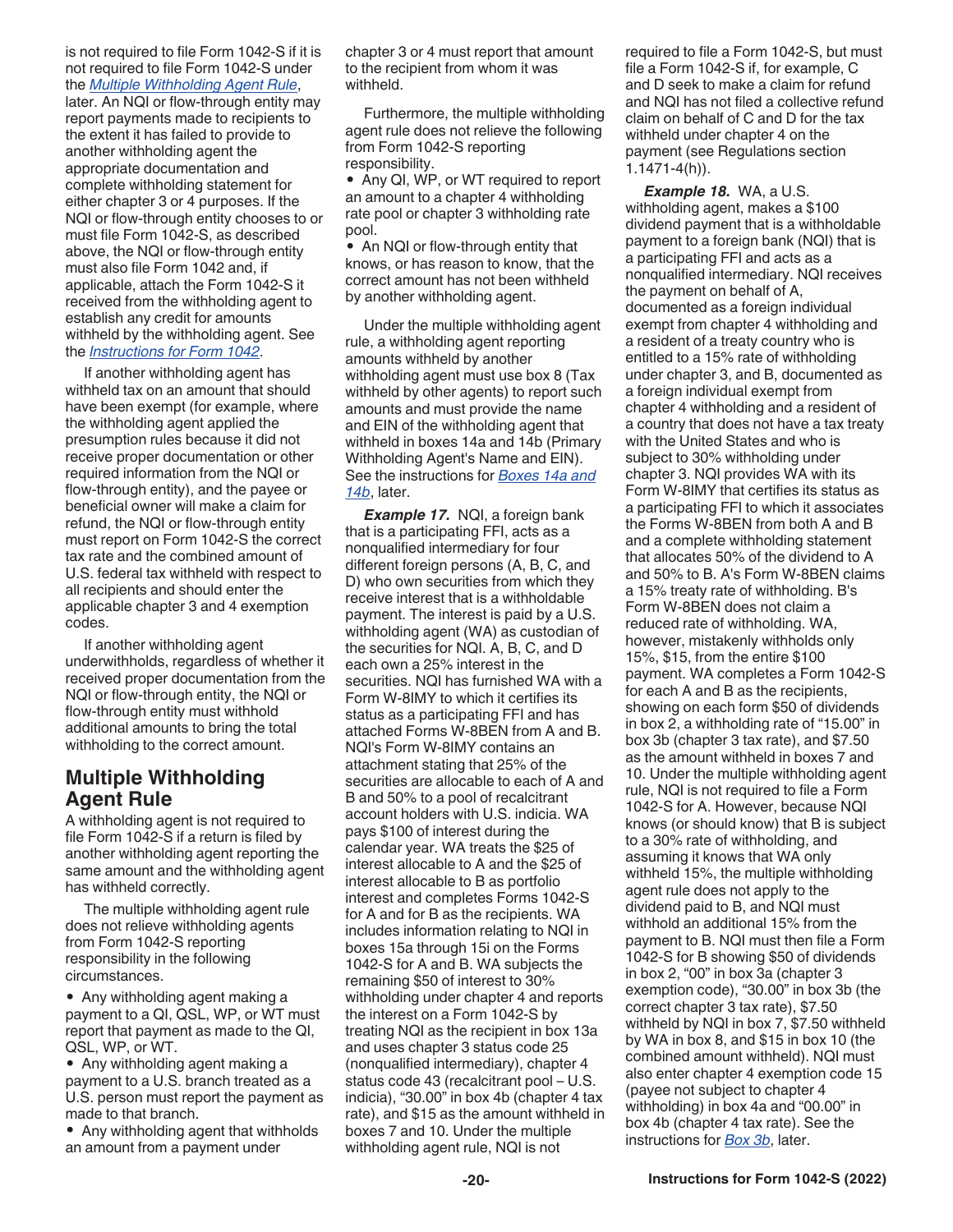### <span id="page-20-0"></span>**Penalties**

The following penalties apply to the person required to file Form 1042-S. The penalties apply to both paper filers and electronic filers.

**Late filing of correct Form 1042-S.** A penalty may be imposed for failure to file each correct and complete Form 1042-S when due (including extensions), unless you can show that the failure was due to reasonable cause and not willful neglect. The penalty, based on when you file a correct Form 1042-S, is the following.

• \$50 per Form 1042-S if you correctly file within 30 days after the required filing date; the maximum penalty is \$588,500 per year (\$206,000 for a small business). A small business, for this purpose, is defined as having average annual gross receipts of \$5 million or less for the 3 most recent tax years (or for the period of its existence, if shorter) ending before the calendar year in which the Forms 1042-S are due.

• \$110 per Form 1042-S if you correctly file more than 30 days after the due date but by August 1; the maximum penalty is \$1,766,000 per year (\$588,500 for a small business).

• \$290 per Form 1042-S if you file after August 1 or you do not file correct Forms 1042-S; the maximum penalty is \$3,532,500 per year (\$1,177,500 for a small business).

If you intentionally disregard the requirement to report correct information, the penalty per Form 1042-S is increased to the greater of \$580 or 10% of the total amount of items required to be reported, with no maximum penalty.

**Failure to furnish correct Form 1042-S to recipient.** If you fail to provide Forms 1042-S to recipients and cannot show reasonable cause, a penalty of up to \$290 may be imposed for each failure to furnish Form 1042-S to the recipient when due. The penalty may also be imposed for failure to include all required information or for furnishing incorrect information on Form 1042-S. The maximum penalty is \$3,532,500 for all failures to furnish correct recipient statements during a calendar year. If you provide the correct statement on or before August 1, reduced penalties similar to those for failing to file a correct Form 1042-S with the IRS may be imposed. See *Late filing of correct Form 1042-S*, earlier. If you intentionally disregard the requirement to report correct information, each \$290 penalty is increased to the greater of \$580 or 10% of the total amount of

items required to be reported, with no maximum penalty.

**Failure to file electronically.** If you are required to file electronically but fail to do so, and you do not have an approved waiver on record, penalties may apply unless you establish reasonable cause for your failure.

### **Avoid Common Errors**

To ensure that your Forms 1042-S can be correctly processed, be sure that you do the following.

• Carefully read the information provided in *[Pub. 515](https://www.irs.gov/pub/irs-pdf/p515.pdf)* and these instructions.

• Comply with the requirements in *[Pub.](https://www.irs.gov/pub/irs-pdf/p1187.pdf) [1187](https://www.irs.gov/pub/irs-pdf/p1187.pdf)* if you are an electronic filer.

• Complete all required fields. At a minimum, you must provide your unique form identifier at the top of the form as well as the information requested in boxes 1, 2, 3, 7a, 12a, 12b, 12c, 12d, 12f, 12h, 12i, 13a, 13b, 13c, and 13d. Other boxes must be completed if the nature of the payment requires it.

• If the amount reported in box 2 is a withholdable payment, you must also enter information in boxes 4a, 4b, and 13g. If the amount reported in box 2 is an amount subject to chapter 3 withholding, you must enter information in boxes 12b, 12c, and 13f.

• If the amount reported in box 2 is not subject to chapter 4 withholding or is not a withholdable payment, you must enter "00.00" in box 4b and provide the applicable exemption code in box 4a.

• If the amount reported in box 2 is a withholdable payment and an amount subject to chapter 3 withholding and the tax rate in box 4b is 00.00, you must enter information in boxes 3a and 3b. If the rate entered in box 4b is 30.00, you may enter information in boxes 3a and 3b.

• If you are a QI, WP, or WT that is pool reporting for its direct account holders only, either a chapter 3 status code (box 13f) or chapter 4 status code (box 13g) is required.

• If the recipient in box 13 or entity in box 15 is a participating FFI, registered deemed-compliant FFI, sponsored FFI, direct reporting NFFE, or sponsored direct reporting NFFE, you must enter the entity's GIIN or the GIIN of the sponsoring entity in box 13h or 15e (to the extent that you may rely on a sponsored entity's GIIN under the chapter 4 regulations or an applicable IGA for withholding purposes).

• Use only income, status, and exemption codes specifically listed in these instructions.

• Use only tax rates that are allowed by statute, regulations, or treaty. Do not attempt to "blend" rates. Instead, if necessary, submit multiple Forms 1042-S to show changes in tax rate. See the [Valid Tax Rate Table.](#page-24-0)

All information you enter when reporting the payment must correctly reflect the intent of the statute and regulations. In most cases, you should rely on the withholding documentation you have collected (Form W-8 series, Form 8233, etc.) to complete your Form 1042-S submissions.

Also note the following.

• The gross income you report in box 2 cannot be zero.

• The income code you report in box 1 must correctly reflect the type of income you pay to the recipient.

• The withholding agent's name, address, chapter 3 and 4 status codes, EIN, QI-EIN, WP-EIN, WT-EIN, and GIIN (if any) must be reported in boxes 12a through 12i.

• The recipient's name, address, U.S. TIN (if any), GIIN (if any), and country code must be reported in boxes 13a through 13e and 13h. In most cases, you must report a foreign address. See the instructions for *[Box 13](#page-26-0)*, later.

• In the case of joint owners, Form 1042-S can only list one of the owners as the recipient in box 13a. Form 1042-S must not be completed with more than one of the joint owners as the recipient.

• The country code that you report in boxes 13b and 15f must be present and correctly coded and cannot be "US" (unless the intermediary identified in line 15 is a U.S. branch that is not treated as a U.S. person). Additionally, do not use "OC" or "UC" except as specifically allowed in these instructions.

• For direct account holders, you must report the recipient's account number in box 13k. You may also be required to report the recipient's FTIN, an LOB code (for an entity claiming treaty benefits), and the recipient's date of birth in boxes 13j and 13l (see the instructions for *[Box 13j](#page-28-0)* and *[Box 13l](#page-28-0)*, later).

• The exemption code you report in box 3a must correctly identify the proper tax status for the type of income you pay to the recipient. The exemption code you report in box 4a must correctly identify the proper tax status for the type of income you pay to the recipient or if exemption code 15 is used (payee not subject to chapter 4 withholding), the chapter 4 status code of the recipient must correctly reflect this exemption.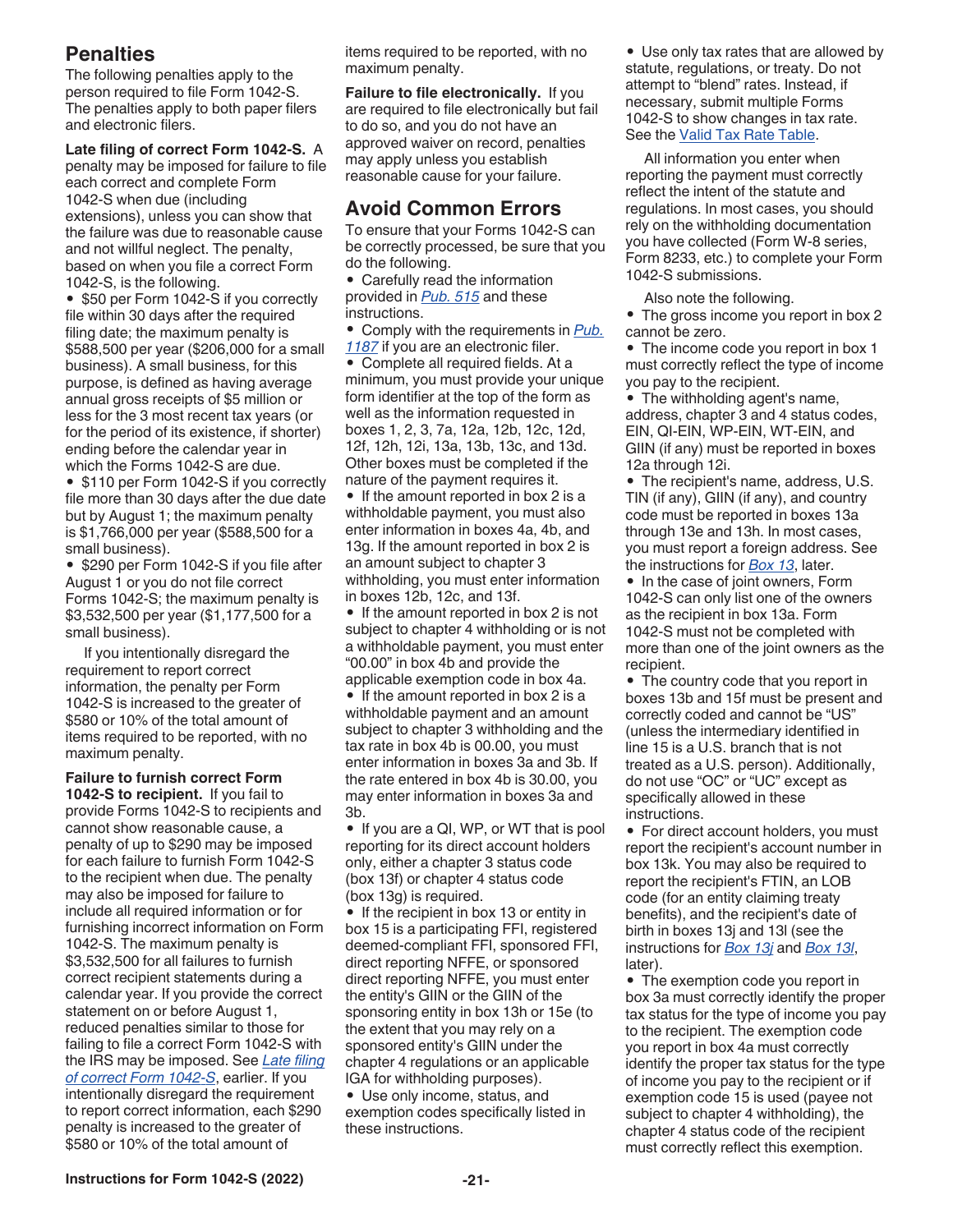<span id="page-21-0"></span>**Note.** If you use exemption code 04 (exempt under tax treaty), the country code that you report in box 13b must be a valid treaty country. Countries with which the United States has a tax treaty are listed at *[IRS.gov/Businesses/](https://www.irs.gov/businesses/international-businesses/united-states-income-tax-treaties-a-to-z) [International-Businesses/United-States-](https://www.irs.gov/businesses/international-businesses/united-states-income-tax-treaties-a-to-z)[Income-Tax-Treaties-A-to-Z](https://www.irs.gov/businesses/international-businesses/united-states-income-tax-treaties-a-to-z)*.

*You, the withholding agent, are liable for the tax if you know, or*  **k should have known, that caution** *underwithholding on a payment has occurred.*

### **Specific Instructions for Withholding Agents**



*All amounts must be reported in U.S. dollars.*

### **Rounding Off to Whole Dollars**

You must round off cents to whole dollars. To round off amounts to the nearest whole dollar, drop amounts under 50 cents and increase amounts from 50 to 99 cents to the next dollar. For example, \$1.39 becomes \$1 and \$2.50 becomes \$3. If you have to add two or more amounts to figure the amount to enter on a line, include cents when adding and only round off the total.

### **Unique Form Identifier**

A withholding agent must provide a unique form identifier number on each Form 1042-S that it files in the box provided at the top of the form. The unique form identifier must:

• Be numeric (for example, 1234567891),

• Be exactly 10 digits, and

• Not be the recipient's U.S. or foreign TIN.

If a withholding agent is filing an amended Form 1042-S, it must include the same unique form identifier that was reported by the withholding agent on the original Form 1042-S that is being amended. The unique form identifier will be used to identify which information return is being corrected or amended when multiple information returns are filed by a withholding agent with respect to the same recipient. The identifying number must be unique to each original Form 1042-S filed for the current year. The identifying number can be used on a new original form in a subsequent year.

### **Amended Checkbox**

See *[Amended Forms](#page-29-0)*, later.

### **Amendment Number**

If you are filing an amended Form 1042-S, you must provide an amendment number. The amendment number must be numeric and the length must be exactly **one** digit. Each time that you amend the same form (as determined by the unique form identifier), you must provide the amendment number in the box provided on the form (using "1" for the first amendment and increasing sequentially for each subsequent amendment).

### **Box 1, Income Code**

All filers must enter the appropriate two-digit income code from the list in *[Appendix A](#page-31-0)*, later. Use the income code that is the most specific. See *[Pub. 515](https://www.irs.gov/pub/irs-pdf/p515.pdf)*  for further explanation of the income codes. Below are examples on how to use some of the income codes.

1. Use code 06 for dividends, including any deemed dividends (such as deemed dividends arising under section 305(c)). However, use other codes for dividends (including deemed dividends) paid on actively traded securities and for dividend equivalents.

2. Use code 09 for the following types of capital gain.

a. Gains on disposal of timber, coal, or domestic iron ore with a retained economic interest, unless an election is made to treat those gains as income effectively connected with a U.S. trade or business.

b. Gains on contingent payments received from the sale or exchange after October 4, 1966, of patents, copyrights, secret processes and formulas, goodwill, trademarks, trade brands, franchises, and other like property.

c. Gains on certain transfers of all substantial rights to, or an undivided interest in, patents if the transfers were made before October 5, 1966.

d. Certain gains from the sale or exchange of OID obligations issued after March 31, 1972.

3. Use code 17 for payments for independent personal services performed by a foreign person (including payments made to an entity). This includes payments that are subject to the business profits article of a treaty.

4. Use code 29 (deposit interest) if you are paying bank deposit interest, not code 01 (interest paid by U.S. obligors-general).

5. Use code 24 (qualified investment entity (QIE) distributions of capital gains) for distributions of capital gains from a QIE. Use code 36 (capital gains distributions) for capital gain distributions (dividends) paid or credited by mutual funds (or other RICs). Include long-term and short-term capital gain dividends (use exemption code 02 (exempt under IRC) in box 3a).

**Note.** Exempt-interest dividends and interest-related dividends should be reported under income code 01 (interest paid by U.S. obligors-general) (use exemption code 02 (exempt under IRC) in box 3a).

6. Use code 28 for gambling winnings. These are proceeds from a game other than blackjack, baccarat, craps, roulette, or big-6 wheel. For more information, see *[Pub. 515](https://www.irs.gov/pub/irs-pdf/p515.pdf)*.

7. Use code 33, 34, 35, 53, or 54 for all substitute payment transactions. For more information, see Regulations sections 1.861-2(a)(7) and 1.861-3(a) (6). For payments of interest or substitute interest made by a withholding agent to a QI that assumes primary withholding responsibilities for substitute interest, the withholding agent and the QI should use code 33 or 54. For payments of substitute dividends, a withholding agent should use code 34 or 53. See *[Rev. Proc. 2017-15](https://www.irs.gov/irb/2017-03_IRB#RP-2017-15)* for more information on when a QI assumes primary withholding responsibilities for substitute interest or dividend equivalents.

8. Use code 37 (return of capital) for a nondividend distribution. This is a distribution that is not paid out of the earnings and profits of a corporation. It represents a distribution in part or full payment in exchange for stock.

9. Use codes 38 and 39 for payments to covered expatriates. Use code 38 for a payment of eligible deferred compensation subject to section 877A(d)(1) and use code 39 for a distribution from a nongrantor trust subject to section 877A(f)(1). For more information, see Notice 2009-85, 2009-45 I.R.B. 598, available at *[IRS.gov/irb/2020-03\\_IRB#NOT-2020-2](https://www.irs.gov/irb/2009-45_IRB#NOT-2009-85)*.

10. There are three categories of dividend equivalent codes. For substitute dividends, use code 34 or 52. See example 7 of this list for additional instructions related to substitute dividends. For dividend equivalents with respect to a transaction that is a section 871(m) transaction as a result of combining transactions under Regulations section 1.871-15(n)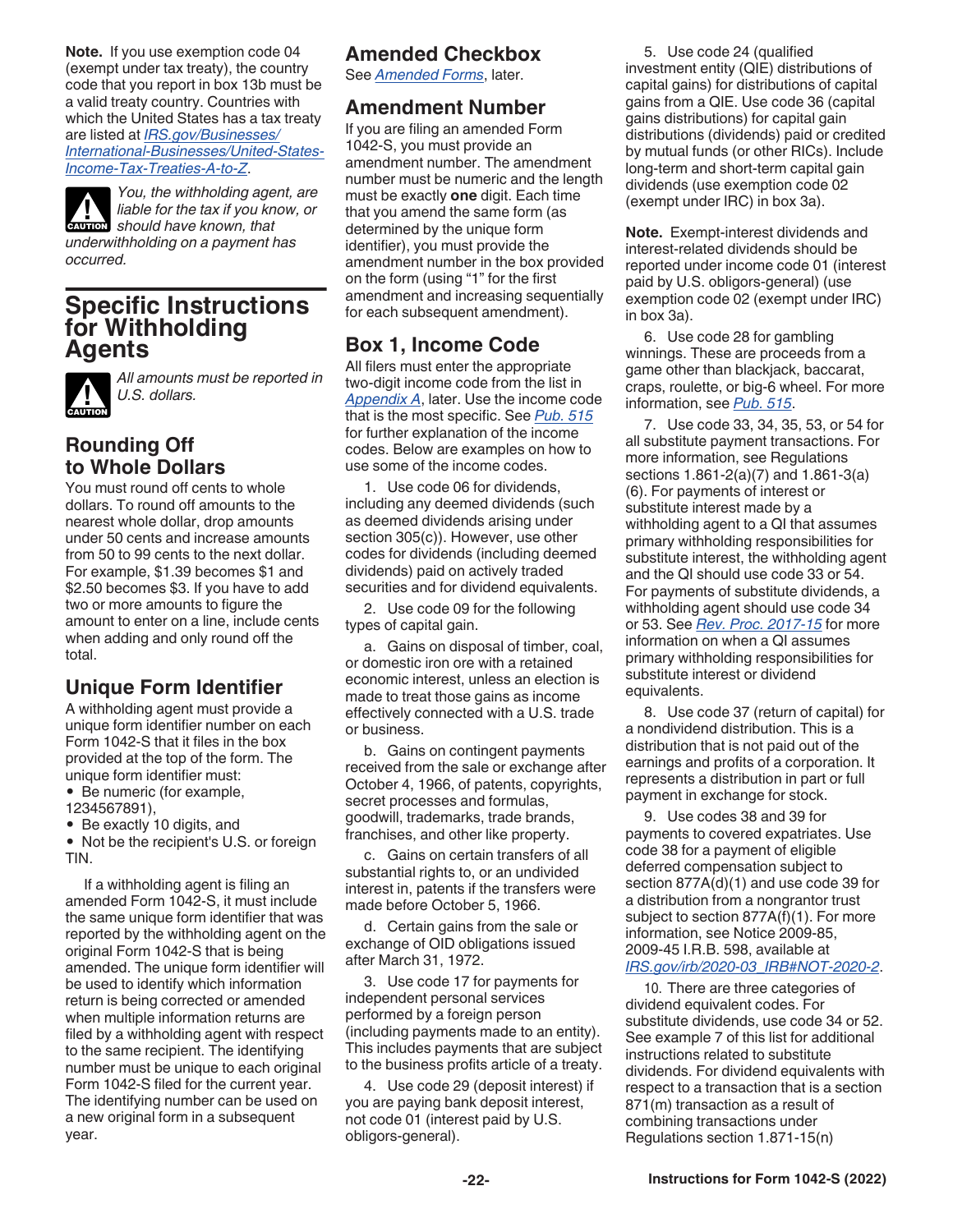<span id="page-22-0"></span>(including as modified by transition relief under Notice 2020-2, when applicable) (a "combined transaction"), use code 56 (dividend equivalents under IRC section 871(m) as a result of applying the combined transaction rules). For all other dividend equivalents, use code 40 (other dividend equivalents under IRC section 871(m)).

11. Use code 41 (guarantee of indebtedness) for certain guarantee of indebtedness payments. These are amounts paid for the provision of a guarantee of indebtedness that was issued after September 27, 2010.

12. Use either code 42 (earnings as an artist or athlete – no central withholding agreement) or 43 (earnings as an artist or athlete – central withholding agreement) for payments to an artist or athlete. A central withholding agreement is Form 13930, Application for Central Withholding Agreement, plus additional information specified in the instructions for such form, that is entered into by the artist or athlete, a designated withholding agent, and the IRS. For more details, see *[Pub. 515](https://www.irs.gov/pub/irs-pdf/p515.pdf)*.

13. Use code 50 (income previously reported under escrow procedure) with respect to a recalcitrant account holder of a dormant account for which a participating FFI reported the income on Form 1042-S in a prior calendar year but for which the participating FFI was not required to deposit the tax withheld or determined that withholding was not required until the current calendar year under an applicable escrow procedure. For additional information on the escrow procedure for dormant accounts, see Regulations section 1.1471-4(b)(6). Also use code 50 for income reported on a Form 1042-S in a prior calendar year for which tax withheld was not deposited pursuant to the escrow procedure for undetermined amounts of income and such withheld tax is now required to be deposited in the current calendar year. For additional information on the escrow procedure for undetermined amounts of income, see Regulations section 1.1441-3(d)(1). For instructions on reporting amounts withheld during the current calendar year that you are not depositing pursuant to the escrow procedure, see the instructions for *[Box 7](#page-24-0)*, later.

14. Use code 52 (dividends paid on certain actively traded or publicly offered securities), 53 (substitute payments-dividends paid from certain actively traded or publicly offered securities), 51 (interest paid on certain actively traded or publicly offered

securities), 54 (substitute payments-interest from certain actively traded or publicly offered securities), and 13 (royalties paid on certain publicly offered securities) if the income paid is described in Regulations section 1.1441-6(c)(2) and you have reduced the rate of withholding under an income tax treaty without the recipient providing a U.S. or foreign TIN. See codes 40 and 56 for dividend equivalents other than substitute dividends and example 10 of this list for additional information.

15. Use code 55 (taxable death benefits on life insurance contracts) to report taxable death benefits, such as benefits paid on an insurance contract that was acquired on a transfer for valuable consideration. See section 101 for when death benefits are taxable.

If you paid more than one type of income to or on behalf of the same recipient, you must complete a separate Form 1042-S for each income type.

**Note.** Although income codes are provided for short-term OID and notional principal contract income, those items are not always subject to reporting on Form 1042-S. For example, short-term OID may need to be reported by an NQI or flow-through entity if those amounts are paid to foreign persons and another withholding agent backup withheld on those amounts under the presumption rules. Notional principal contract income is reportable if it is effectively connected with the conduct of a trade or business in the United States or results in the payment of interest under Regulations section 1.446-3(g)(4) or a dividend equivalent under section 871(m) and the regulations thereunder (for which a Form 1042-S is required). For more information, see the regulations under chapter 3 and *[Pub. 515](https://www.irs.gov/pub/irs-pdf/p515.pdf)*.

#### **Box 2, Gross Income**

For each income type, enter the gross amount you paid (in whole dollars) to or on behalf of the recipient during the calendar year, including withheld tax. The following special procedures apply to the reporting of gross income.

• You must report the entire amount of a corporate distribution made with respect to stock even if you elect to reduce the amount of withholding on the distribution because all or a part of the distribution is nontaxable or represents a capital gain dividend.

• You must report the entire amount of a payment if you do not know at the time of payment the amount that is subject to

withholding because the determination of the source of the income or the calculation of the amount of income subject to tax depends upon facts that are not known at the time of payment.

• If you applied the escrow procedure under chapters 3 and 4, report the entire amount of a payment that you previously reported in a prior calendar year for which you withheld tax but did not deposit such tax under the escrow procedure if the liability is due in the current calendar year.

• You must report the entire amount of gains relating to the disposal of timber, coal, or domestic iron ore with a retained economic interest and gains relating to contingent payments received from the sale or exchange of patents, copyrights, and similar intangible property.

• You must report only the amount of cash paid on notional principal contracts.

• If reporting payments to artists or athletes who have signed a central withholding agreement (income code 43), you must report the gross amount paid to the artist or athlete in box 2 (without any consideration to the expenses to be taken into account for purposes of determining the amount of withholding tax pursuant to the central withholding agreement).

• You must report the entire amount of any dividend equivalent as determined under Regulations sections 1.871-15(i) and (j).

#### **Box 3**

**Chapter indicator.** If you are reporting amounts in boxes 7 through 9, enter either a "3" or "4" to indicate whether the amounts were withheld (or paid by the withholding agent) pursuant to chapter 3 or chapter 4. If you are reporting tax withheld under section 5000C, or backup withholding was applied under the presumption rules, enter "3" as if the tax were a chapter 3 tax.

**Note.** Either a "3" or "4" (but not both) must be entered on each Form 1042-S. If you are not reporting amounts in boxes 7 through 9 because you did not withhold under chapter 3 or 4, you should enter "3."

If you are reporting payments to U.S. payees, enter "3" and leave boxes 3a and 3b blank.

#### **Boxes 3a and 4a, Chapter 3 and Chapter 4 Exemption Codes**

In most cases, if the tax rate you entered in box 3b or 4b is 00.00, you may be required to enter the appropriate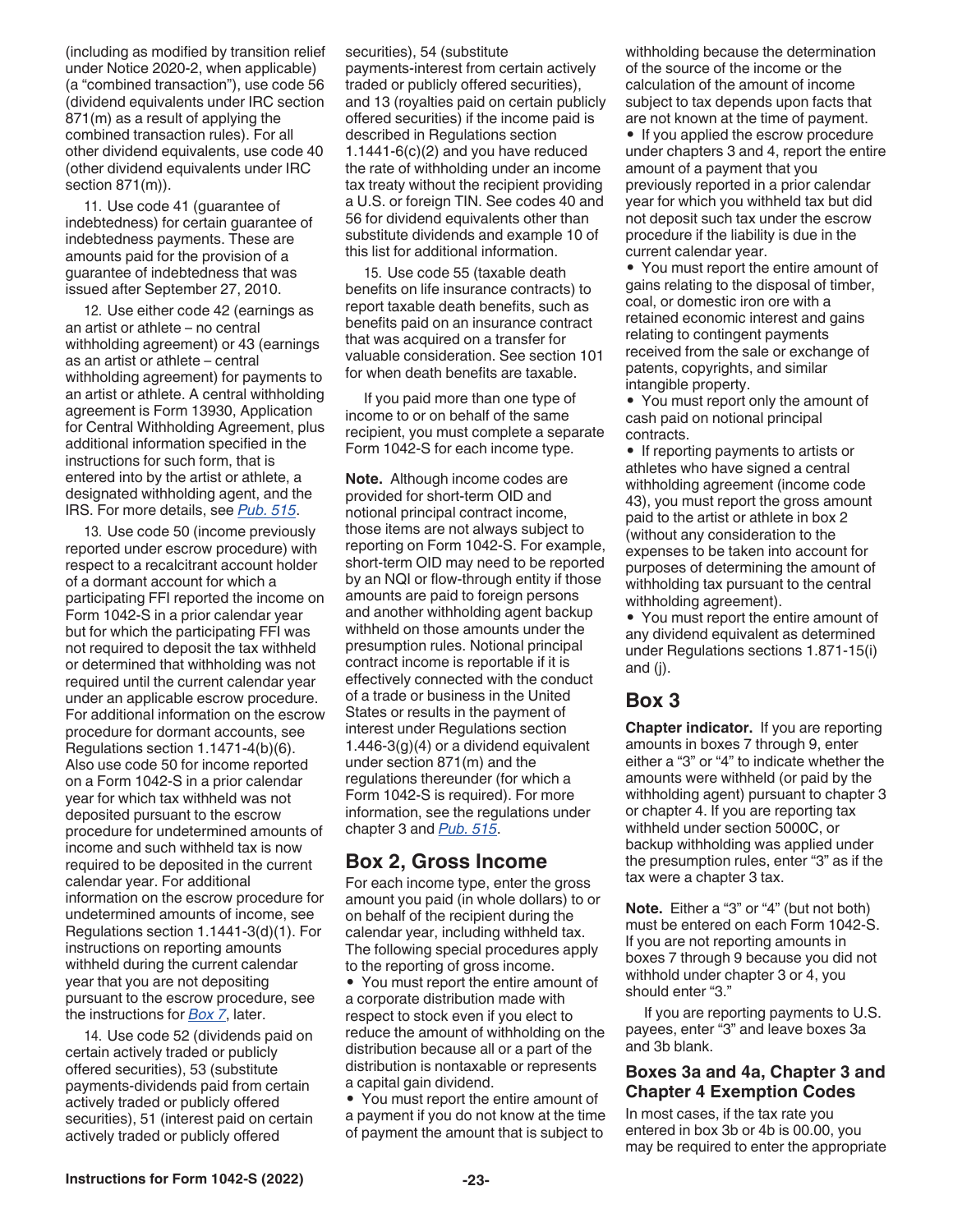exemption code (01 through 23) from *[Appendix B](#page-32-0)*, later, as applicable for chapter 3 and 4 purposes. In certain cases, more than one exemption code will apply. See the instructions below for the applicable codes to determine which code to use.

If an amount was withheld under chapter 4 (the tax rate you entered in box 4b is greater than zero and is not due to backup withholding), enter "00" in box 4a. If the tax rate you entered in box 4b is 00.00, you must enter the applicable exemption code (13 through 21) in box 4a. If an amount was withheld under chapter 3 (the tax rate you entered in box 3b is greater than zero and is not due to backup withholding), enter "00" in box 3a. If the tax rate you entered in box 3b is due to backup withholding, leave box 3a blank.

If exemption code 01 or 14 (effectively connected income) applies, you must enter the recipient's U.S. TIN in box 13e if you report the income as effectively connected with a U.S. trade or business. If the recipient's U.S. TIN is unknown or unavailable, you must withhold tax at the rate of 30% (30.00) and enter "00" in boxes 3a and 4a.

#### **Chapter 3 Exemption Codes**

A withholding agent should use chapter 3 exemption code 02, Exempt under IRC, only if none of the other chapter 3 exemption codes apply.

A withholding agent should use exemption code 06 (QI that assumes primary withholding responsibility) only if it is making a payment to a QI that has represented on its Form W-8IMY that it is assuming primary withholding responsibility under chapters 3 and 4. However, if the payment is made to a QI that is acting as a QDD with respect to the payment, the withholding agent should instead use exemption code 22 (QDD that assumes primary withholding responsibility).

A withholding agent should use exemption code 07 (WP or WT) only if it is making a payment to a foreign partnership or trust that has represented on its Form W-8IMY that it is a WP or WT.

A withholding agent should use exemption code 08 (U.S. branch treated as U.S. person) or 09 (territory FI treated as U.S. person) (as applicable) for chapter 3 purposes only if it is making a payment to a U.S. branch or to a territory FI and it has represented on

its Form W-8IMY that it agrees to be treated as a U.S. person.

A withholding agent should use exemption code 10 (QI represents that income is exempt) for chapter 3 purposes only if it makes a payment to a QI that has not assumed primary withholding responsibility under chapters 3 and 4 or primary backup withholding responsibility, but has represented on a withholding statement associated with its Form W-8IMY that the income is exempt from withholding.

A withholding agent should use exemption code 11 (QSL that assumes primary withholding responsibility) for chapter 3 purposes only if the withholding agent makes a substitute dividend payment to a financial institution (including a QI) that represented on its Form W-8IMY that it is acting as a QSL for the account associated with the form.

A withholding agent should use exemption code 12 (payee subjected to chapter 4 withholding) for chapter 3 purposes if the recipient has been withheld upon under chapter 4 and thus chapter 3 withholding does not apply. See *[Special instructions for use of](#page-24-0)  [chapter 3 exemption codes](#page-24-0)*, later.

A withholding agent should use chapter 3 exemption code 23 for distributions made by a QIE to a qualified foreign pension fund (or an entity all of the interests of which are held by a qualified foreign pension fund) that are exempt under section 897(l).

A withholding agent should use chapter 3 exemption code 24 for income paid to a foreign government or an international organization that is exempt under section 892.

#### **Chapter 4 Exemption Codes**

A withholding agent should use exemption code 13 (grandfathered payment) for chapter 4 purposes only if the withholding agent makes a payment under a grandfathered obligation (as defined in Regulations section 1.1471-2(b)(2)) and exemption code 13 is the only exemption code that applies. If another exemption code applies, it should be used instead of exemption code 13.

A withholding agent should use exemption code 15 (payee not subject to chapter 4 withholding) for chapter 4 purposes if the payment is a withholdable payment (as defined in

Regulations section 1.1473-1(a)) but has not been withheld upon under chapter 4 because of the payee's chapter 4 status. Also, if the withholding agent applies the 90-day grace period for a withholdable payment following a change in circumstances, use exemption code 15 (payee not subject to chapter 4 withholding).

A withholding agent should use exemption code 16 (excluded nonfinancial payment) for chapter 4 purposes for payments described in Regulations section 1.1473-1(a)(4)(iii). However, the withholding agent should only use exemption code 16 if it is the only exemption code that applies. If another exemption code applies, it should be used instead of exemption code 16.

A withholding agent should use exemption code 17 (foreign entity that assumes primary withholding responsibility) for chapter 4 purposes only if it makes a payment to a QI that assumes primary withholding responsibility, a WP, or a WT.

A withholding agent should use exemption code 18 (U.S. payees – of participating FFI or registered deemed-compliant FFI) for chapter 4 purposes only if it makes a payment to a participating FFI or registered deemed-compliant FFI and only to the extent represented on such FFI's withholding statement associated with its Form W-8IMY that the payment is allocable to a chapter 4 withholding rate pool of U.S. payees and the FFI certifies on its withholding certificate that the FFI meets the requirements to include the account holder in a withholding rate pool of U.S. payees.

A withholding agent should use exemption code 20 (dormant account) for chapter 4 purposes only if it makes a withholdable payment to a participating FFI or registered deemed-compliant FFI that represented on its withholding statement associated with its Form W-8IMY that the payment is allocable to a dormant account holder for which the escrow procedure of Regulations section 1.1471-4(b)(6) applies.

A withholding agent should use exemption code 21 (Other–payment not subject to chapter 4 withholding) for chapter 4 purposes if the payment is exempt from chapter 4 withholding and no other chapter 4 exemption code applies. A withholding agent should also use exemption code 21 (Other–payment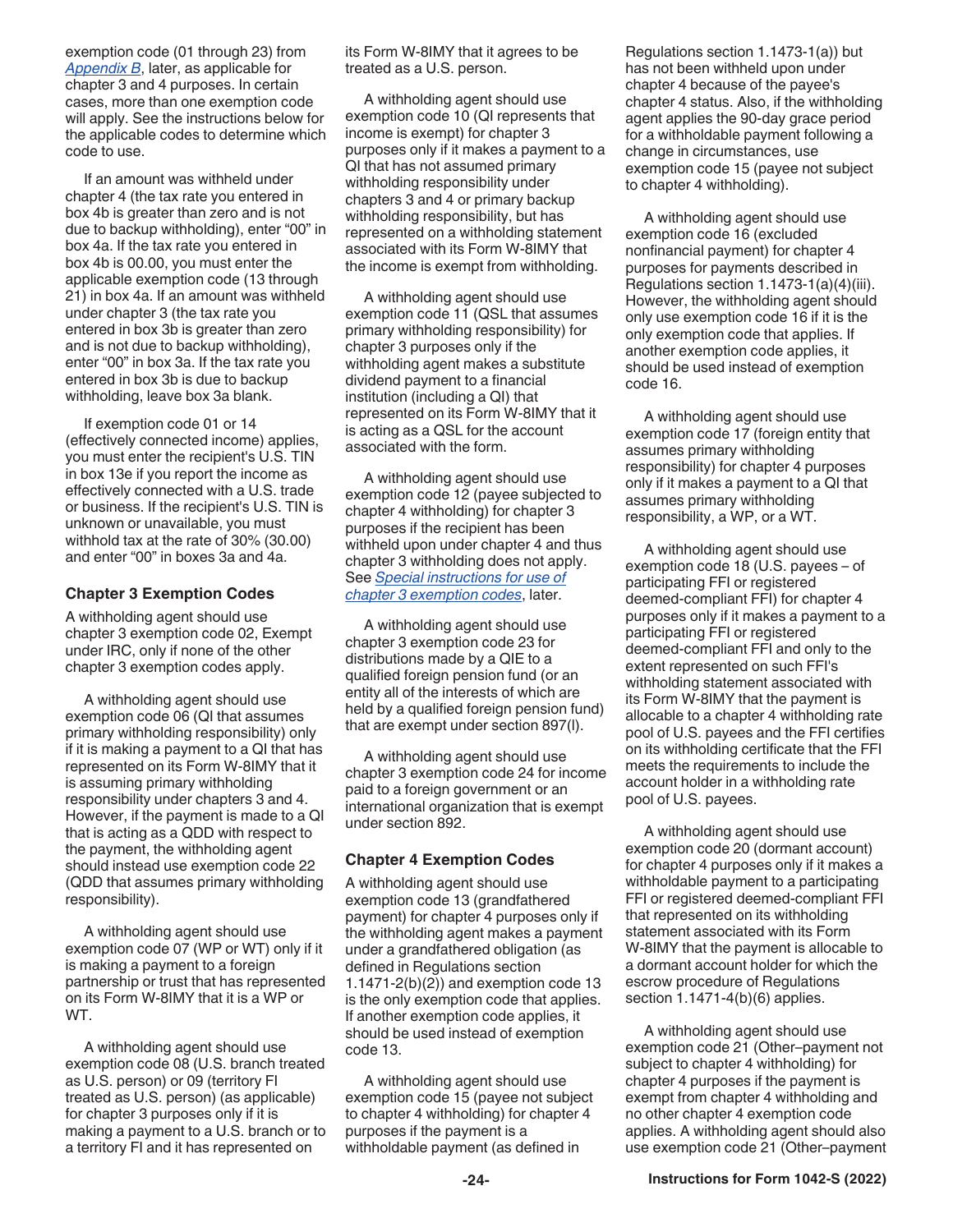<span id="page-24-0"></span>not subject to chapter 4 withholding) when using income code 37 (return of capital) to report nondividend payments.

If you have failed to provide a withholding agent with appropriate information regarding the status of the person to whom you are making a payment, the other withholding agent may be required to withhold on the payment based on the presumption rules. If the income is in fact exempt from withholding or subject to a reduced rate of withholding, and the account holder requests a corrected form, you must submit a Form 1042-S providing the correct information. In this situation, you must:

• Indicate the correct rate of withholding that should have been applied to the income in boxes 3b or 4b; • Enter the appropriate exemption codes, if any, in boxes 3a and 4a;

• Enter the actual amount of U.S. federal tax withheld by the other withholding agent in box 8;

• Provide the name and address of the actual recipient in boxes 13a through 13d along with the other required information for the recipient; and

• Provide the name and EIN of the other withholding agent that actually withheld and deposited the tax (primary withholding agent) in boxes 14a and 14b.



*If you submit Form 1042-S as described above, you must also*  **zubmit Form 1042 and issue a** *Form 1042-S to each recipient (including any unknown recipient or U.S. payee) of the income to which withholding was applied.*

**Special instructions for use of chapter 3 exemption codes.** If an amount was withheld under chapter 4, you may also include a chapter 3 exemption code and tax rate in boxes 3a and 3b to show the rate that would otherwise apply as if the payment had been later determined to be exempt from withholding under chapter 4. This may be done, for example, to assist the beneficial owner in pursuing a claim for refund. In such a case, enter "4" as the chapter indicator in box 3 to show that withholding was applied under chapter 4.

#### **Boxes 3b and 4b, Chapter 3 and Chapter 4 Tax Rates**

Enter the correct rate of withholding that applies to the income in box 2 (gross income) or box 6 (net income), as appropriate. In the case of a payment subject to chapter 4 withholding, the

correct rate of withholding is "30.00." If the amount reported in box 2 is not subject to chapter 4 withholding or is not a withholdable payment, you must enter "00.00" in box 4b and provide the applicable exemption code in box 4a. For purposes of chapter 3 withholding, see Valid Tax Rate Table. The correct tax rate should be included even if you withheld at a different rate. For example, if an NQI that is a participating FFI is reporting dividends paid to a beneficial owner who is exempt from withholding under chapter 4 and a resident of a country with which the United States does not have a tax treaty and a U.S. withholding agent paid the dividend and incorrectly withheld only 15% under chapter 3 (rather than the required 30%) and the NQI withholds an additional 15% under chapter 3, the NQI should report "30.00" in box 3b. See *[Example 18](#page-19-0)*, earlier, under *[Multiple](#page-19-0) [Withholding Agent Rule](#page-19-0)*. The tax rate on dividends paid to a corporation created or organized in, or under the law of, the Commonwealth of Puerto Rico may be 10%, rather than 30%. See *[Pub. 515](https://www.irs.gov/pub/irs-pdf/p515.pdf)* for

In the case of a specified federal procurement payment subject to section 5000C withholding, the correct rate of withholding is 2% or "02.00." For Form 1042-S purposes, report tax withheld under section 5000C in box 3b as if the tax were a chapter 3 tax.

more information.

Enter the tax rate using the following format: two digits, a decimal point, and two digits (for example, "30.00" for 30%). However, if the income is exempt from tax under a U.S. tax treaty or the Code, enter "00.00." If the tax rate is less than 10%, enter a zero before the tax rate (for example, "04.00" for 4%).

*If you withheld at more than one tax rate for a specific type of income that you paid to the*<br> **Property** *same recipient, you must file a separate Form 1042-S for each amount to which a separate rate was applied.*

#### **Valid Tax Rate Table**

| 00.00 | 10.00 | 24.00 |
|-------|-------|-------|
| 02.00 | 12.00 | 25.00 |
| 04.00 | 12.50 | 27.50 |
| 04.90 | 14.00 | 28.00 |
| 04.95 | 15.00 | 30.00 |
| 05.00 | 17.50 | 37.00 |
| 07.00 | 20.00 |       |
| 08.00 | 21.00 |       |

#### **Exception for central withholding**

**agreements.** If you are the designated withholding agent who has entered into a central withholding agreement and you report an amount in box 2 using income code 43 (earnings as an artist or athlete—central withholding agreement), you must enter a tax rate in box 3b and you must include a chapter 4 exemption code 16 (excluded nonfinancial payment) in box 4a.

#### **Box 5, Withholding Allowance**

This box should be completed only if the income code reported in box 1 is 16 (scholarship or fellowship grants), 17 (compensation for independent personal services), 18 (compensation for dependent personal services), 19 (compensation for teaching), 20 (compensation during studying and training), or 42 (earnings as an artist or athlete-no central withholding agreement). If you are a designated withholding agent that has entered into a central withholding agreement with the IRS, leave this box blank and report the gross amount paid to the recipient in box 2. See *[Pub. 515](https://www.irs.gov/pub/irs-pdf/p515.pdf)* for more information.

### **Box 6, Net Income**

Complete this box only if you entered an amount in box 5. Otherwise, leave it blank.

### **Boxes 7a Through 11, Federal Tax Withheld**

**Box 7a.** Enter the total amount of U.S. federal tax you actually withheld in box 7a under chapter 3 or 4. If you did not withhold any tax, enter "-0-."



*Box 7a must be completed in all cases, even if no tax has been*  **deposited.** 

**Box 7b.** A withholding agent that withheld tax during the calendar year and that was not required to deposit with the IRS the tax withheld during the calendar year pursuant to the escrow procedure under Regulations sections 1.1471-2(a)(5)(ii) and/or 1.1441-3(d) must check box 7b (federal tax withheld was not deposited with the IRS because escrow procedures were applied). A withholding agent reporting payments pursuant to the escrow procedure must report such payments on separate Forms 1042-S. Box 7b must only be checked when using the escrow procedures as specified above.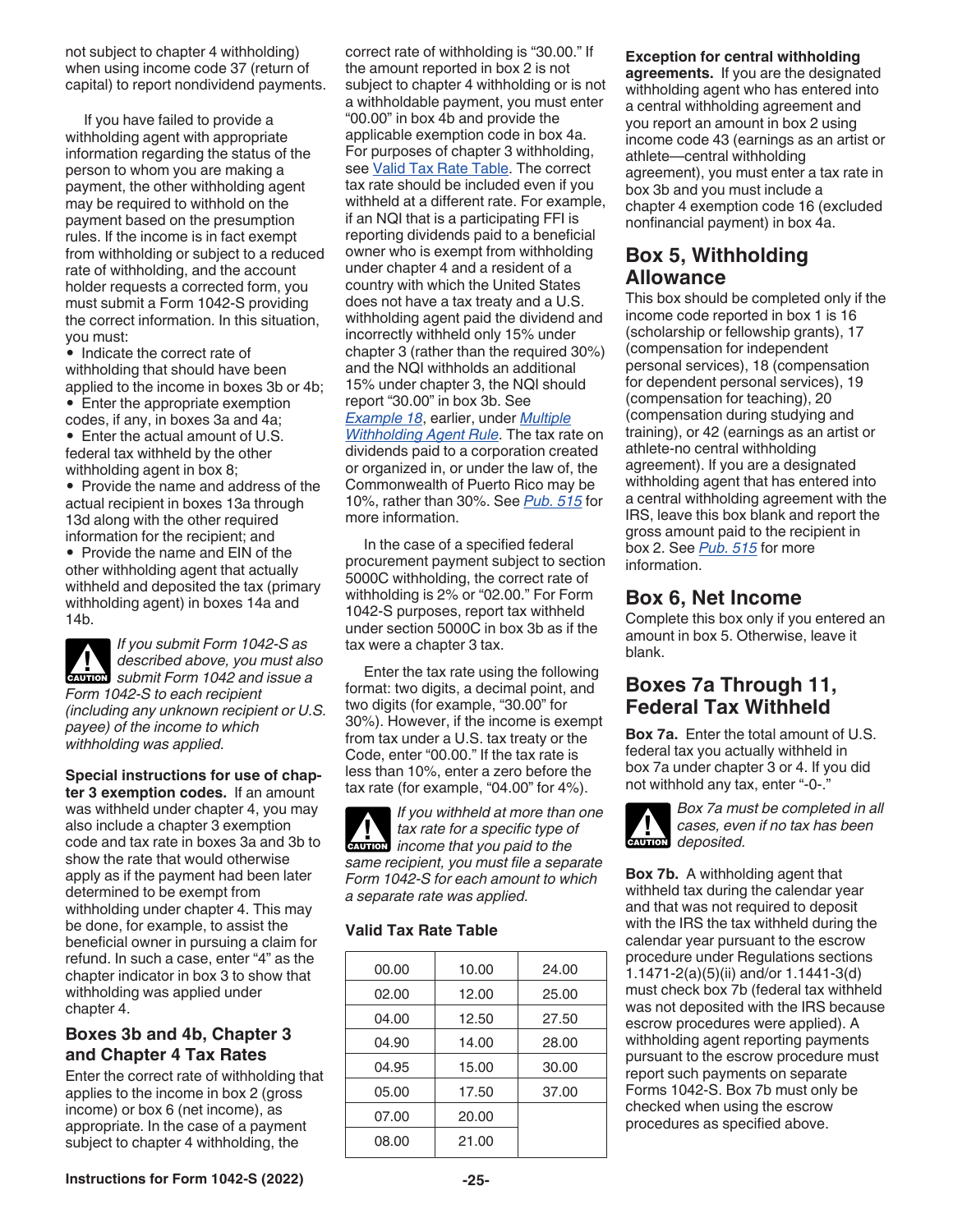<span id="page-25-0"></span>If you are a participating FFI or registered deemed-compliant FFI that, for chapter 4 purposes, applied the escrow procedure for dormant accounts, if the payment is also an amount subject to chapter 3 withholding and tax is withheld and deposited under chapter 3, do not check box 7b. Instead, enter "3" in box 3 and complete box 3b to report the tax withheld under chapter 3.

**Box 7c.** Check box 7c if you are a partnership that received an amount subject to withholding during the 2022 calendar year (preceding year) and you are withholding on the amount includible in a foreign partner's share after March 15 of the subsequent year (2023). Only check this box if you designated the deposit as attributable to the preceding year (2022). In such a case, the partnership will be required to report the associated income and tax withheld on Forms 1042 and 1042-S for the preceding year. If a partnership withholds on a foreign partner's share of income after March 15 of the subsequent year, the due date for filing and furnishing the applicable Form(s) 1042-S is September 15 of the subsequent year (2023). For example, if a partnership withholds on April 1, 2023, with respect to a foreign partner's share of undistributed income for the 2022 calendar year, the partnership may designate the deposit as made for 2022 and report the liability and tax withheld on the 2022 Form 1042 and the 2022 Form 1042-S for the partner. The partnership must also ensure that its chapter 3 status code on such forms properly reflects its status as a partnership (including as a WP). The extended deadline of September 15, 2022, is also applicable when a partnership is reporting on Form 1042-S an allocation of income made after March 15 of the subsequent year to a foreign partner for the prior year, but no withholding is required on the income. In such a case, box 7c must also be checked even if there is no withholding. For more information, see proposed regulations issued on December 18, 2018 (*[REG-132881-17](https://www.irs.gov/pub/fatca/NPRM%20re%20Sections%201441-1474%20Regulations%202018%201212.pdf)*).

**Box 8.** If you are a withholding agent filing a Form 1042-S to report income that has already been subject to withholding by another withholding agent, enter the amount actually withheld by the other agent(s) in box 8.

**Box 9, Overwithheld tax repaid to recipient pursuant to adjustment procedures.** This box should be completed only if you repaid a recipient

under the reimbursement or set-off procedure during the 2023 calendar year in accordance with the requirements of Regulations section 1.1461-2(a)(2) or (3) (for withholding under chapter 3), or Regulations section 1.1474-2(a)(3) or (4) (for withholding under chapter 4).

If you repaid the recipient under the reimbursement or set-off procedure during the 2022 calendar year, do not complete box 9. Instead, reduce the amount of withholding reported in box 7a.

In most cases, an intermediary or flow-through entity should not enter an amount in box 9 unless it is a QI that represented on its Form W-8IMY that it is assuming primary withholding responsibility or is a WP or WT.

*The adjustment for amounts overwithheld does not apply to*  **desp** overwithheld does not app<br>
partnerships or nominees *required to withhold under section 1446.*

**Note.** If the withholding agent meets the above requirements, the withholding agent may make adjustments to overwithholding using either the reimbursement or set-off procedure until the extended due date for filing Form 1042-S (or, if earlier, the date on which the Form 1042-S is either filed or furnished). Additionally, a withholding agent may use the extended due date for filing a Form 1042 to claim a credit for any adjustments made to overwithholding.

**Box 10.** Enter in box 10 the combined amounts reported in box 7a (federal tax withheld), box 8 (tax withheld by other agents), and box 9 (overwithheld tax repaid to recipient pursuant to adjustment procedures).

*Example.* If the box 7a amount is \$600, the box 8 amount is \$120, and the box 9 amount is (\$50), the box 10 amount will equal \$670.



*Box 10 must be completed in all cases, even if no tax has been*  **deposited.** 

**Box 11, Tax paid by withholding agent (amounts not withheld).** Enter the total amount of tax paid by you and not withheld from the payment to the recipient. The amounts reported in box 11 should be the amounts paid by the withholding agent from its own funds rather than through withholding from the payment to the recipient. Any amount reported in this box must not be included in box 10.

#### **Box 12a, Withholding Agent's Employer Identification Number (EIN)**

You are required to enter your EIN. However, if you are filing Form 1042-S as a QI, WP, or WT, enter your QI-EIN, WP-EIN, or WT-EIN. **The withholding agent's EIN cannot be truncated.**

If you don't have an EIN, you may apply for one online by visiting *[IRS.gov/](https://www.irs.gov/businesses/small-businesses-self-employed/employer-id-numbers) [businesses/small-businesses-self](https://www.irs.gov/businesses/small-businesses-self-employed/employer-id-numbers)[employed/employer-id-numbers](https://www.irs.gov/businesses/small-businesses-self-employed/employer-id-numbers)*. If you are outside the United States, you may also apply for an EIN by calling 267-941-1099 (not a toll-free number). You may also apply for an EIN by faxing or mailing Form SS-4 to the IRS. File amended Forms 1042-S when you receive your EIN.

To get a QI-EIN, WP-EIN, or WT-EIN, submit Form SS-4 with your application for that status. (See the definitions for [Qualified intermediary \(QI\)](#page-5-0) and [Withholding foreign partnership \(WP\) or](#page-7-0) [withholding foreign trust \(WT\)](#page-7-0) under *[Definitions](#page-3-0)*, earlier, for more information.)

#### **Boxes 12b and 12c, Withholding Agent's Chapter 3 and Chapter 4 Status Code**

Enter the withholding agent status code(s) from the list of Recipient Status Codes in *[Appendix B](#page-32-0)*, later. You must enter both a chapter 3 and a chapter 4 withholding agent status code regardless of the type of payment being made. If you are a U.S. financial institution (USFI), indicate your chapter 4 status code as 01, except when a foreign branch of a USFI issues Form 1042-S (in such a case, indicate the chapter 4 status code as 50).

**Note.** Withholding agents that are U.S. governmental entities or U.S. tax-exempt entities, including colleges and universities, and other U.S. tax-exempt entities under the Internal Revenue Code other than under section 501(c), may use chapter 3 status code 20 (Tax exempt organization (Section 501(c) entities) for box 12b.

**Note.** A withholding agent should in general select the chapter 3 status code that most closely applies with its status based on the available codes. For example, if a U.S. financial institution (which checks chapter 4 status code 01, as such, unless it is a foreign branch) is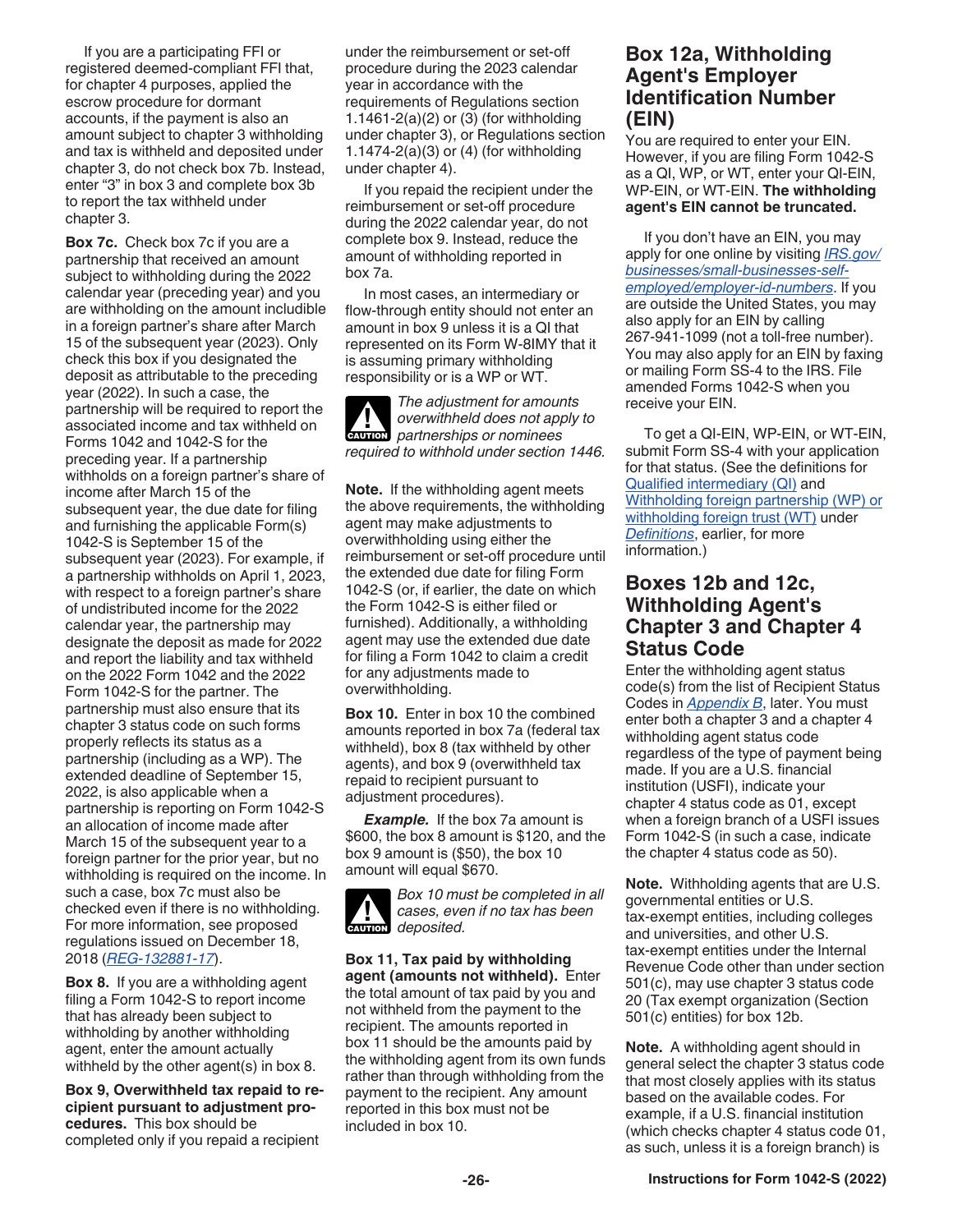<span id="page-26-0"></span>a corporation, it should use chapter 3 status code 15 (Corporation).

#### **Boxes 12d Through 12i, Withholding Agent's Name, GIIN, Country Code, Foreign TIN (if any), and Address**

Enter your name and address in the appropriate boxes. If your post office does not deliver mail to the street address and you have a P.O. box, show the box number instead of the street address.

**Note.** On statements furnished to individual recipients of U.S. source deposit interest, in addition to your name and address, you must include the telephone number of a person to contact. This number must provide direct access to an individual who can answer questions about the statement. The telephone number is not required on Copy A of paper forms or on electronically filed forms.

#### **Box 12e, Withholding agent's GIIN.**

The GIIN provided, if any, should be the GIIN issued to the branch of, or disregarded entity owned by, the participating FFI or registered deemed-compliant FFI that is making the payment.

**Box 12f, Country code.** You must enter the code (from the list at *[IRS.gov/](https://www.irs.gov/countrycodes) [CountryCodes](https://www.irs.gov/countrycodes)*) for the country for which you are resident under that country's tax laws. Enter "OC" (other country) only when the country of residence does not appear on the list.

**Note.** If the withholding agent is a U.S. person or a foreign branch of a U.S. person, enter "US" in box 12f (even though "US" is not a code on the list at *[IRS.gov/CountryCodes](https://www.irs.gov/countrycodes)*).

### **Boxes 13a Through 13d, Recipient's Name, Country Code, and Address**

**Box 13a, Recipient's name.** Enter the complete name of the recipient in box 13a.

• If you do not know the name of the recipient, or are required to use the recipient status codes for an unknown recipient, enter "Unknown Recipient." • If Form 1042-S is being completed by a QI, WP, or WT for a chapter 3 withholding rate pool or chapter 4

withholding pool, enter "Withholding rate pool" if withholding under chapter 3 was applied, or, if chapter 4 withholding was applied, a description of the chapter 4 reporting pool (for example, "Nonparticipating FFI Pool") in box 13a.

• A withholding agent reporting payments made to a participating FFI or registered deemed-compliant FFI with respect to a chapter 4 reporting pool must include the name and address of the FFI in boxes 13a through 13g as well as the FFI's GIIN and country code. The GIIN reported must be the GIIN of the branch to whom the withholding agent is making the payment. • A QI reporting payments made to a PAI on a withholding rate pool basis must include the name and address of the PAI in boxes 13a through 13g. • In the case of foreign joint owners, Form 1042-S can only list one of the

owners as the recipient in box 13a. Form 1042-S must not be completed with more than one of the joint owners as the recipient.

• If the recipient is a QI acting as a QDD with respect to the payment, enter the name of the QDD (identifying the QDD by the name used for the QDD on the Form W-8IMY it provides, which should include a branch identifier, if applicable).

• If a disregarded entity (or a branch) that is required to provide a TIN on Form W-8IMY is identified in Part II of the Form W-8BEN-E, include the name of the disregarded entity (or the jurisdiction of the branch) in a parenthetical after the name of the recipient.

#### **Box 13b, Recipient's country code.**

You must enter the code (from the list at *[IRS.gov/CountryCodes](https://www.irs.gov/countrycodes)*) for the country of which the recipient claims residency under that country's tax laws. Enter "OC" (other country) only when the country of residence does not appear on the list or the payment is made to an international organization (for example, the United Nations). If the recipient is unknown, leave box 13b blank and enter "Unknown Recipient" in box 13a, Recipient's name. If you are making a payment to a QI, QSL, WP, or WT, or if you are a QI, QSL, WP, or WT and are making a payment to a QI, WP, or WT withholding rate pool, enter the country code of the QI, QSL, WP, or WT. Also, if you are making a payment to a participating FFI or registered deemed-compliant FFI's chapter 4 reporting pool, enter the country code of the participating FFI or registered deemed-compliant FFI or branch of or disregarded entity owned by such FFI receiving the withholdable payment and that was listed on Part II of either the Form W-8BEN-E or W-8IMY.

*If exemption code 04 (exempt under tax treaty) appears in*  **c** under tax treaty) appears in<br> **CAUTION** box 3a or if a reduced rate of *withholding based on a tax treaty is entered in box 3b, the country code entered in box 13b must be a country with which the United States has entered into an income tax treaty.*

**Boxes 13c and 13d, Recipient's address.** In most cases, you must enter a foreign address in boxes 13c and 13d. However, there are limited exceptions. For example, you may enter a U.S. address when reporting payments of scholarship or fellowship grants (income code 16).

For addresses outside the United States or its commonwealths and possessions, follow the foreign country's practice for entering the postal code.

For addresses within the United States, use the U.S. Postal Service two-letter abbreviation for the state name. Do not enter "United States" or "U.S."

If you want to enter the recipient's account number, use box 13k.

#### **Boxes 13e and 13h, Recipient's U.S. TIN and GIIN**

You must obtain and enter a U.S. TIN for any of the following recipients. • Any recipient whose income is effectively connected with the conduct of a trade or business in the United States. For these recipients, enter exemption code 01 in box 3a or exemption code 14 in box 4a.

• Any foreign person claiming a reduced rate of, or exemption from, tax under a tax treaty between a foreign country and the United States, unless the recipient provides an FTIN (in such case, use box 13i), or unless the income is an unexpected payment (as described in Regulations section 1.1441-6(g)) or consists of dividends and interest from stocks and debt obligations that are actively traded; dividends from any redeemable security issued by an investment company registered under the Investment Company Act of 1940 (mutual fund); dividends, interest, or royalties from units of beneficial interest in a unit investment trust that are (or were, upon issuance) publicly offered and are registered with the Securities and Exchange Commission under the Securities Act of 1933; and amounts paid with respect to loans of any of the above securities. In the latter case, you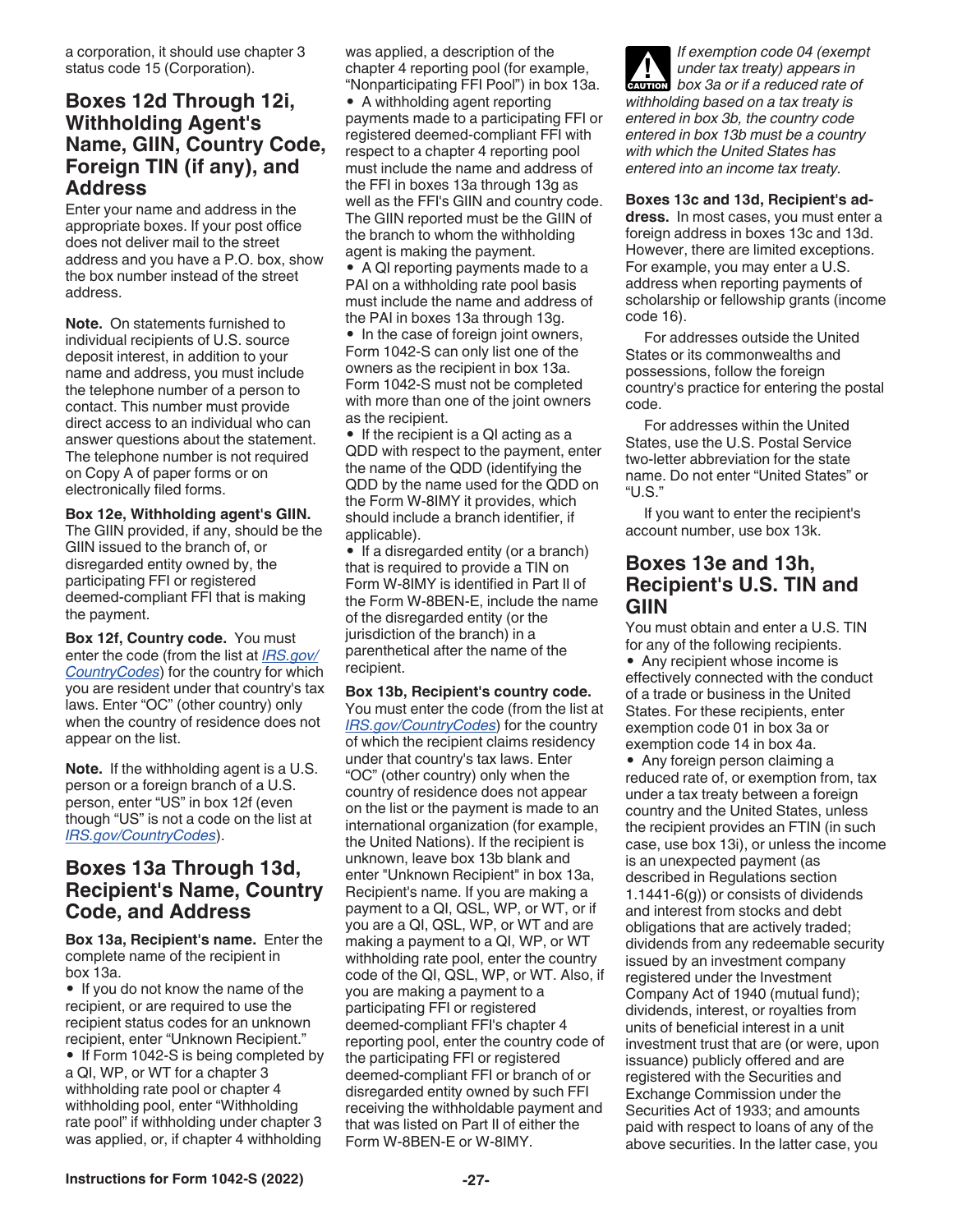<span id="page-27-0"></span>must use income code 13, 51, 52, 53, or 54.

• Any nonresident alien individual claiming exemption from tax under section 871(f) for certain annuities received under qualified plans.

• A foreign organization claiming an exemption from tax solely because of its status as a tax-exempt organization under section 501(c) or as a private foundation.

- Any QI.
- Any WP or WT.

• Any nonresident alien individual claiming exemption from withholding on compensation for independent personal services.

• Any U.S. branch of an FFI or territory FI that is treated as a U.S. person.

• Any QSL that was paid a substitute dividend.

In all other cases, if you know the recipient's TIN or if a foreign person provides a TIN on Form W-8, but is not required to do so, you must include the TIN on Form 1042-S.

You must include a GIIN if you are required to collect a GIIN for the recipient under the requirements documenting the payee under chapter 4. If you make a payment to a disregarded entity or branch that is identified in Part II of Form W-8BEN-E, then report the GIIN of the disregarded entity or branch provided in that section.

### **Boxes 13f and 13g, Recipient's Chapter 3 and Chapter 4 Status Codes**

Enter the recipient status code from the list of Recipient Status Codes in *[Appendix B](#page-32-0)*, later. The following special instructions apply for chapter 3 status codes.

• If income code 42 (earnings as an artist or athlete - no central withholding agreement) or 43 (earnings as an artist or athlete - central withholding agreement) is used in box 1, use recipient code 22 (artist or athlete) instead of recipient code 16 (individual), 15 (corporation), or 08 (partnership other than withholding foreign partnership).

• If you are making a payment to an NQI or flow-through entity, in most cases you must use the recipient code that applies to the type of recipient who receives the income from the NQI or flow-through entity.

• Use recipient code 08 (partnership other than withholding foreign partnership) only if you are reporting a payment of income that is effectively connected with the conduct of a trade or business of an NWP in the United States. You may, however, use recipient code 08 as the chapter 3 status code if you are using a chapter 4 pooled reporting code with respect to a payment made to a NWP. See the instructions later on use of recipient codes when reporting pools. Otherwise, follow the rules that apply to payments to flow-through entities.

• Use recipient code 21 (Unknown Recipient) only if you have not received a withholding certificate or other documentation for a recipient or you cannot determine how much of a payment is reliably associated with a specific recipient. Do not use this code because you cannot determine the recipient's status as an individual, corporation, etc. The regulations under chapter 3 provide rules on how to determine a recipient's status when a withholding agent does not have the necessary information.

• Use recipient code 13 (qualified securities lender – qualified intermediary) or 14 (qualified securities lender – other) if you make a payment to a QSL.

• Only a QI may use recipient codes 29 (PAI withholding rate pool – general) and 30 (PAI withholding rate pool – exempt organizations). Only a QI, WP, or WT that made a pooled reporting election for chapter 3 purposes may use recipient codes 31 (agency withholding rate pool – general), 32 (agency withholding rate pool – exempt organization), 27 (withholding rate pool – general), and 28 (withholding rate pool – exempt organization) for chapter 3 purposes. Recipient code 28 or 30 should be used only for pooled account holders that have claimed an exemption based on their tax-exempt status and not some other exemption (for example, treaty or other Code exception). A QI acting as a QDD may use only pooled reporting codes 27 and 28. If you are a QI (including a QI acting as a QDD), WP, WT, or QSL using a chapter 3 pooled reporting code with respect to a payment, do not include a chapter 4 status code unless making such payment to a PAI or certain partnerships or trusts. See *[Amounts Paid to PAIs](#page-17-0)* and *[Amounts Paid to Certain Partnerships](#page-17-0)  [and Trusts](#page-17-0)*, earlier.

• Use recipient code 35 (qualified derivatives dealer) if you make a payment to a QI that is acting as a QDD with respect to the payment.

• Use recipient code 13 if you make a payment to a QI that is acting as a QSL. • A U.S. withholding agent making a payment to a QI should use recipient

code 12 and recipient code 09 or 11 if it is making a payment to a WP or WT, respectively.

A **chapter 4 status code** is required only if the payment is a withholdable payment or when a participating FFI or registered deemed-compliant FFI provides a chapter 4 withholding rate pool of U.S. payees. The chapter 4 status code may be determined under the applicable IGA by a withholding agent that is an FFI subject to such an agreement. The following special instructions apply for chapter 4 status codes.

• If you are making a withholdable payment to a U.S. branch of an FFI, use the applicable chapter 4 status code for the country of residence for an entity that is a participating FFI or registered deemed-compliant FFI. Otherwise, use the chapter 4 status code for any other foreign branch of the entity that is a participating FFI or registered deemed-compliant FFI.

• Only use recipient code 15 (nonparticipating FFI) or 30 (recalcitrant account holder) if you are reporting directly to the recipient. See *[Amounts](#page-14-0)  [paid to a nonqualified intermediary or](#page-14-0) [flow-through entity](#page-14-0)*, earlier. If you are reporting the chapter 4 reporting pools of recalcitrant account holders of a participating FFI, registered deemed-compliant FFI, or QI, use codes 42 through 49. Only use chapter 4 reporting pool code 48 (U.S. payees pool) if a participating FFI or registered deemed-compliant FFI has provided a Form W-8IMY certifying that it meets the requirements to include the account holder in a withholding rate pool of U.S. payees and that is associated with a withholding statement allocating the payment or a portion of the payment to a chapter 4 withholding rate pool of U.S. payees. Only use chapter 4 reporting pool code 49 (QI-Recalcitrant Pool-General) if you are reporting recalcitrant account holders of a QI.

• Use recipient code 17 (U.S. branch treated as a U.S. person) if you are making a payment to a U.S branch treated as a U.S. person.

• Use recipient code 26 (excepted NFFE – other) if you are reporting to an NFFE treated as a U.S. person.

• Only use recipient code 29 (unknown recipient) if you have not received a withholding certificate or other documentation with respect to a withholdable payment from an intermediary or flow-through entity. Only use this code if you also used recipient code 21 (unknown recipient) as the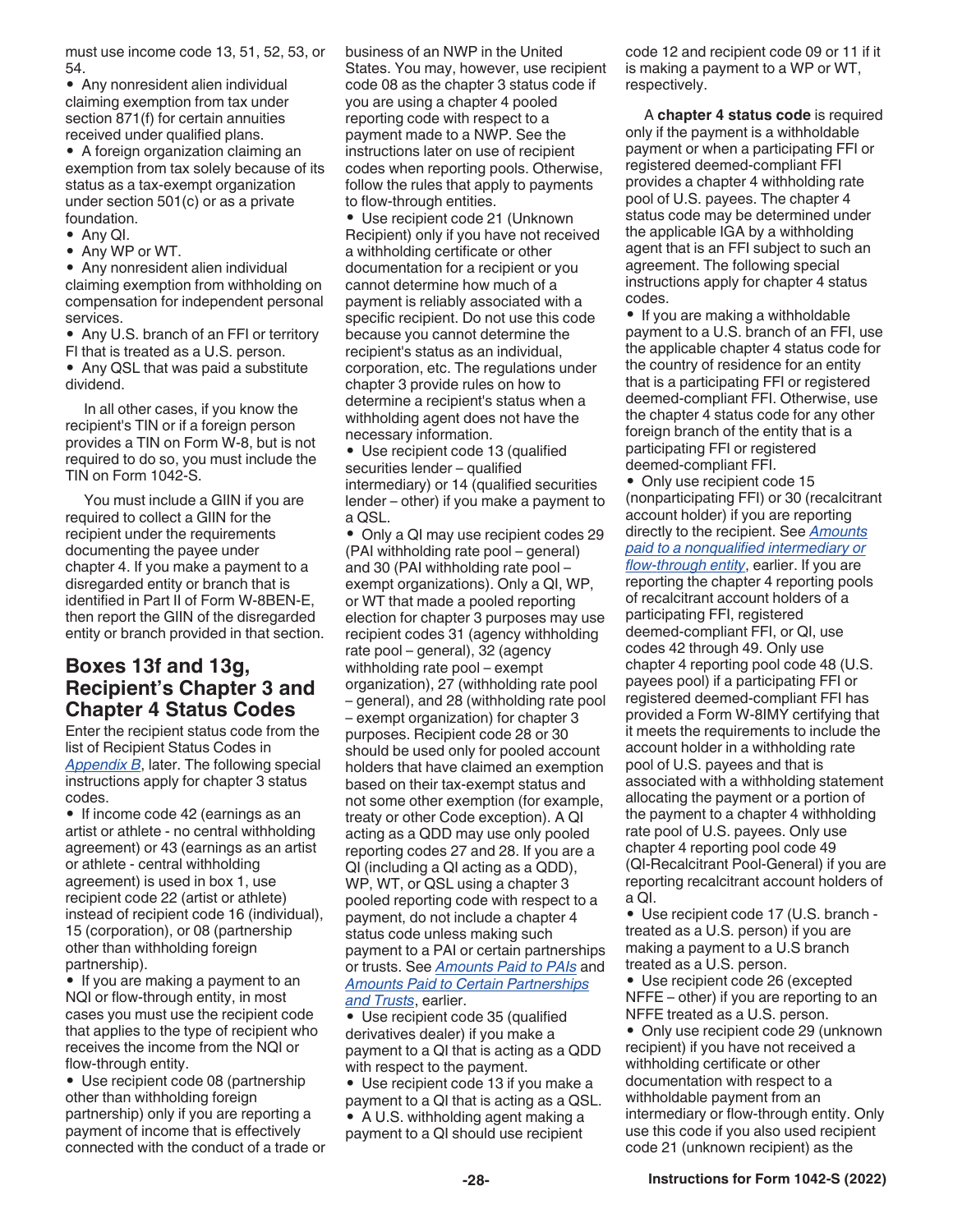<span id="page-28-0"></span>chapter 3 status code. If you have not received a withholding certificate or other documentation from an intermediary or flow-through entity, you must include the entity's information in boxes 15a through 15i. You may also use recipient code 29 if you are reporting a withholdable payment to a recipient that is not subject to withholding under the terms of an IGA and the recipient's account is not required to be reported as a U.S. account or nonconsenting U.S. account (for example, an undocumented individual with no U.S. indicia).

• Use recipient code 33 (U.S. reportable account) if you are reporting the recipient's account as a U.S. reportable account under the terms of a Model 1 IGA and the recipient does not meet the applicable requirements to be included in a pool of U.S. payees because the account holder is subject to chapter 3 withholding.

• Use recipient code 34

(Nonconsenting U.S. account) if you are reporting the recipient's account as a nonconsenting U.S. account under the terms of a Model 2 IGA and the recipient does not meet the applicable requirements to be included in a pool of U.S. payees because the account holder is subject to chapter 3 withholding.

• Use recipient code 37

(undocumented preexisting obligation) for an obligation that a withholding agent has not documented and the payment being reported was made before the expiration of the time period allowed for documenting the obligation and thus the withholding agent was not required to apply the presumption rules to determine the payee's chapter 4 status.

• Use recipient code 39 (account holder of excluded financial account) if you are reporting amounts paid with respect to an obligation that is excluded from the definition of financial account for chapter 4 purposes (see Regulations section 1.1471-5(b)(2)).

• Use recipient code 41 (NFFE subject to 1472 withholding) if you are reporting amounts paid to a specific recipient that is an NFFE that you (or another withholding agent) withheld upon under section 1472 (that is, you are reporting amounts in boxes 7 through 9) unless the NFFE is treated as a recalcitrant account holder under Regulations section 1.1471-5(g), in which case, use code 30 (recalcitrant account holder).

• If you received a withholding certificate or other documentation with respect to a withholdable payment from

an intermediary or flow-through entity that is a participating FFI or deemed-compliant FFI (other than a WP, WT, or QI that assumes primary withholding responsibility) and cannot reliably associate the payment with documentation to determine the payee's chapter 4 status (or with a chapter 4 withholding rate pool), you must report the recipient as "Unknown Recipient" and include the entity's information in boxes 15a through 15i (to the extent provided).

• If you are reporting a chapter 4 pooled reporting code with respect to a withholdable payment to an intermediary or flow-through entity, use the chapter 3 status code for the intermediary or flow-through entity as the recipient code.

• If you are a QI, WP, or WT reporting direct account holders, do not include a chapter 3 status code for the recipient if you are using a chapter 4 reporting pool code as the recipient's chapter 4 status code.

• If you are making a withholdable payment to a recipient that is a restricted distributor (as defined in Regulations section 1.1471-5(f)(4)), use recipient code 10 (certified deemed-compliant FFI - other).

#### **Box 13i, Recipient's Foreign Tax Identification Number**

Use box 13i to enter the recipient's identification number used in the recipient's country of residence for tax purposes.

You must obtain and enter an FTIN for any of the following recipients. • Any foreign person claiming a reduced rate of, or exemption from, tax under a tax treaty between a foreign country and the United States if such person did not provide a U.S. TIN and the income is not the type for which an exemption from the TIN requirement applies (see the instructions for *[Boxes](#page-26-0)  [13e and 13h](#page-26-0)*, earlier).

• Any recipient of a payment made with respect to a financial account (as defined in Regulations section 1.1471-5(b)) maintained at your U.S. office or branch, if you are a financial institution, to the extent that such recipient has furnished a withholding certificate that provides an FTIN, or you obtain the FTIN under the alternative procedures described in Regulations section 1.1441-1(e)(2)(ii)(B), or the recipient's FTIN is identified in any of your electronically searchable information. See Regulations section

1.1441-1(e)(2)(ii) for more information regarding a withholding agent's obligation to obtain and report a recipient's FTIN.

## **Box 13j, LOB Code**

If you are making a payment for which a beneficial owner that is an entity has claimed a reduced rate of withholding under an income tax treaty and has provided documentation that establishes the limitation on benefits (LOB) article under which the beneficial owner qualifies, enter the applicable LOB code from *[Appendix B](#page-32-0)*, later. See the *[Instructions for Form W-8BEN-E](https://www.irs.gov/pub/irs-pdf/iw8bene.pdf)* for a description of each of the LOB codes. If you are a QI, WP, or WT reporting a chapter 3 pool for which a reduced rate of withholding under an income tax treaty applies, do not include an LOB code.

### **Box 13k, Recipient's Account Number**

If you are a financial institution reporting amounts paid to your direct account holder with respect to an account maintained by you at your U.S. office or U.S. branch, you must report the recipient's account number in box 13k. If the amount is paid through an NQI or flow-through entity, you are not required to use this box.

**Note.** A U.S. financial institution or a U.S. branch of an FFI is required to report payments of the same type of income (as determined by the income code in box 1) made to multiple financial accounts held by the same beneficial owner at a U.S. office of such institution on a separate Form 1042-S for each account. For this purpose, a financial account is an account described in Regulations section 1.1471-5(b)(1). Report the identifying number assigned to such account (or its functional equivalent in the absence of an account number for the recipient).

### **Box 13l, Recipient's Date of Birth**

Use box 13l to enter the recipient's date of birth. The correct format if entered is YYYYMMDD (for example, enter "20001205" for a date of birth of December 5, 2000). A financial institution making a payment with respect to a financial account (as defined in Regulations section 1.1471-5(b)) maintained at its U.S. office or U.S. branch must report the recipient's date of birth (if the recipient is an individual) to the extent that such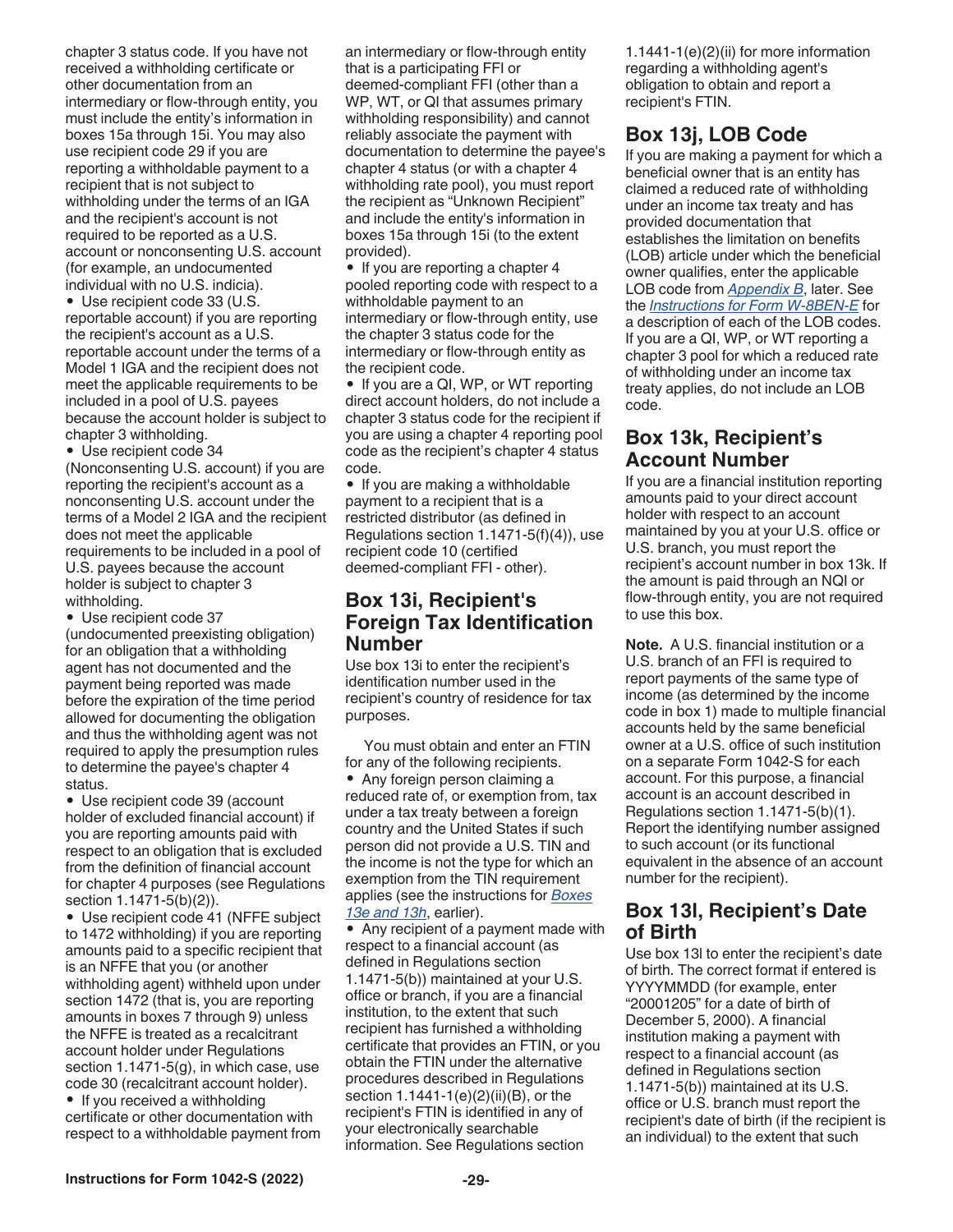<span id="page-29-0"></span>recipient has furnished documentation that provides a date of birth or the recipient's date of birth is identified in any of the withholding agent's files. See Regulations section 1.1441-1(e)(2)(ii) (B) for more information regarding a withholding agent's obligation to obtain and report a recipient's date of birth.

### **Boxes 14a and 14b, Primary Withholding Agent's Name and EIN**

If you are an intermediary or flow-through entity reporting amounts withheld by another withholding agent (the primary withholding agent) in box 8, you **must** provide the name and EIN of the withholding agent that withheld the tax. If multiple withholding agents withheld amounts reported on the same Form 1042-S, report the name of any one of the withholding agents that withheld amounts. Otherwise, leave blank.

### **Box 15, Pro-Rata Basis Reporting Checkbox**

Withholding agents must check box 15 to notify the IRS that an NQI that used the alternative procedures of Regulations section 1.1441-1(e)(3)(iv) (D) failed to properly comply with those procedures. See *[Pro-rata reporting](#page-15-0)*, earlier, for additional information.

#### **Boxes 15a Through 15i, Intermediary/ Flow-Through Entity's Name, Status Code, Country Code, Address, EIN, GIIN, and Foreign Tax Identification Number**

If you are reporting amounts paid to a recipient whose withholding certificates or other documentation has been submitted to you (or should have been submitted to you) with a Form W-8IMY provided by an intermediary or flow-through entity, you must include the name and address of the intermediary or flow-through entity with whose Form W-8IMY the recipient's Form W-8 or other documentation is associated.

You must also include the intermediary or flow-through entity's chapter 3 and chapter 4 status codes and, if any, the TIN and GIIN of the intermediary or flow-through entity when provided or required to be collected by the withholding agent. If the intermediary or flow-through entity completed Part II of Form W-8IMY, then report the GIIN provided in that section.

If you are making a payment to a U.S. branch not treated as a U.S. person that has certified that it is applying the rules in Regulations section 1.1471-4(d)(2)(iii) (C) (in order to avoid being withheld upon under chapter 4), use chapter 4 intermediary code 18 (U.S. branch - not treated as a U.S. person (reporting under section 1471)).

**Note.** A withholding agent that is an intermediary or flow-through entity will leave these boxes blank unless it is making the payment to an intermediary or flow-through entity.

**Box 15f, Country code.** You must enter the country code (from the list at *[IRS.gov/CountryCodes](https://www.irs.gov/countrycodes)*) for the country where the intermediary or flow-through entity is located.

#### **Box 15g, Intermediary or flow-through entity's foreign tax**

**identification number.** Use box 15g to enter the intermediary or flow-through entity's identifying number used in the country of residence for tax purposes. Box 15g is optional.

### **Boxes 16a Through 16e, Payer's Name, TIN, GIIN, and Status Code**

See the definition of [authorized agent](#page-4-0), earlier, under *Definitions*. Include the payer's name, TIN, and GIIN if different from the withholding agent shown in boxes 12a, 12d, and 12e.

If payment is being made by a transfer agent or a paying agent acting as a withholding agent on behalf of a payer, enter the chapter 3 and 4 status codes applicable to the status of the payer in boxes 16d and 16e.

If you are a nominee that is the withholding agent for the amount of a PTP distribution subject to withholding under section 1446(a), enter the PTP's information in boxes 16a through 16e.

### **Boxes 17a Through 17c, State Income Tax Withheld and Related Information**

Include in these boxes information relating to any state income tax withheld.

### **Amended Forms**

If you filed a Form 1042-S with the IRS and later discover you made an error on it, you must correct it as soon as possible. To correct a previously filed Form 1042-S, you will need to file an amended Form 1042-S. The amended form must have the same unique form

identifier as the original form that is being amended. You must check the "Amended" box and provide the amendment number. The amendment number must be numeric and the length must be exactly **one** digit. Each time that you amend the same form (as determined by the unique form identifier), you must provide the amendment number in the box provided on the form (using "1" for the first amendment and increasing sequentially for each subsequent amendment).

*If you provide an amended Form 1042-S to a recipient, you*  **Property Form 1042-S to a recipient, you**<br>must also file the amended form *with the IRS.*

Do not file an amended return if you provided Form 1042-S to the recipient (Copies B, C, and D) and need to make corrections to such form prior to filing with the IRS. In such a case, you should file an original Form 1042-S with the correct information. Do not check the "Amended" box or indicate any amendment number. Provide a copy of the corrected Form 1042-S to the recipient. Note that the copies of the Form 1042-S provided to the recipients (Copies B, C, and D) must match the copy of the Form 1042-S that is filed with the IRS.

If any information you correct on Form(s) 1042-S changes the information you previously reported on Form 1042, you also must correct the Form 1042 by filing an amended return. To do this, see the *[Form 1042](https://www.irs.gov/pub/irs-pdf/i1042.pdf)  [instructions](https://www.irs.gov/pub/irs-pdf/i1042.pdf)*.

If you are not filing electronically, follow these steps to amend a previously filed Form 1042-S.

**Step 1.** Prepare a paper Form 1042-S.

• Enter all the correct information on the form, including the recipient name and address, money amounts, and codes.

• Enter an "X" in the" Amended" box at the top of the form and enter the amendment number.

**Amended checkbox.** Enter an "X" in the "Amended" checkbox of Copies A, B, C, D, and E only if you are amending a Form 1042-S you previously filed with the IRS. You must provide statements to recipients showing the corrections as soon as possible regardless of the change to the Form 1042-S.

**Step 2.** File the amended paper Form 1042-S with a Form 1042-T. See the *[Form 1042-T instructions](https://www.irs.gov/pub/irs-pdf/f1042t.pdf)* for information on filing these forms.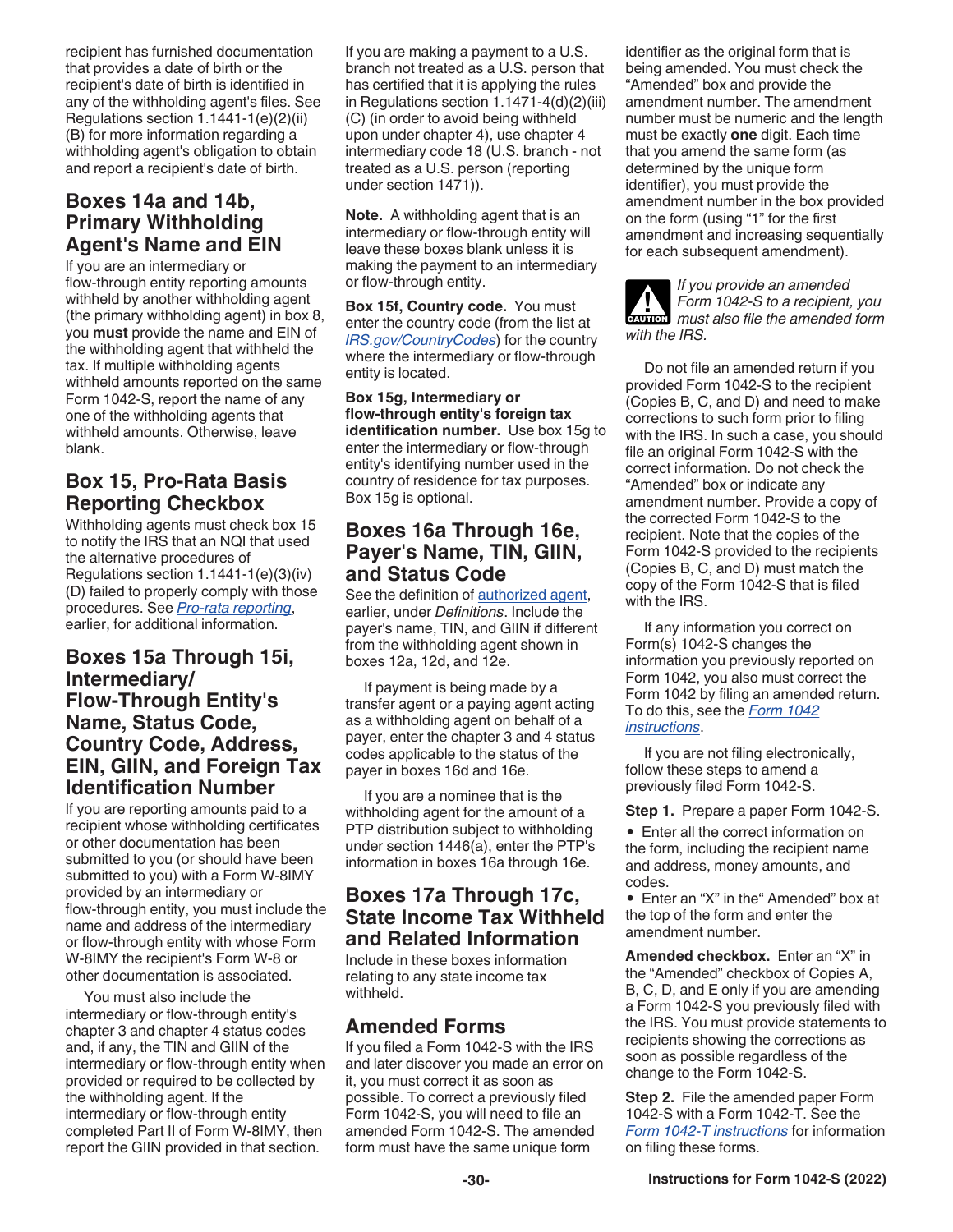

*If you fail to correct Form(s) 1042-S, you may be subject to a penalty. See* [Penalties](#page-20-0)*, earlier.*

**Privacy Act and Paperwork Reduction Act Notice.** We ask for the information on this form to carry out the Internal Revenue laws of the United States. Sections 1441, 1442, 1446 (for PTPs), 1471, and 1472 require withholding agents to report and pay over to the IRS taxes withheld from certain U.S. source income. Form 1042-S is used to report the amount of income and withholding to the payee. Form 1042 is used to report the amount of withholding that must be paid over to the IRS. Section 6109 requires you to provide your identification number. Routine uses of this information include giving it to the Department of Justice for civil and criminal litigation, and to cities,

states, the District of Columbia, and U.S. commonwealths and possessions for use in administering their tax laws. We may also disclose this information to other countries under a tax treaty, to federal and state agencies to enforce federal nontax criminal laws, or to federal law enforcement and intelligence agencies to combat terrorism. If you fail to provide this information in a timely manner, you may be liable for penalties and interest.

You are not required to provide the information requested on a form that is subject to the Paperwork Reduction Act unless the form displays a valid OMB control number. Books or records relating to a form or its instructions must be retained as long as their contents may become material in the administration of any Internal Revenue law. Generally, tax returns and return

information are confidential, as required by section 6103.

The time needed to complete and file this form will vary depending on individual circumstances. The estimated average time is 34 minutes.

If you have comments concerning the accuracy of these time estimates or suggestions for making this form simpler, we would be happy to hear from you. You can send us comments from *[IRS.gov/FormComments](https://www.irs.gov/FormComments)*. Or you can write to Internal Revenue Service, Tax Forms and Publications, 1111 Constitution Ave. NW, IR-6526, Washington, DC 20224. Do not send the form to this address. Instead, see *[Where, When, and How To File](#page-2-0)*, earlier.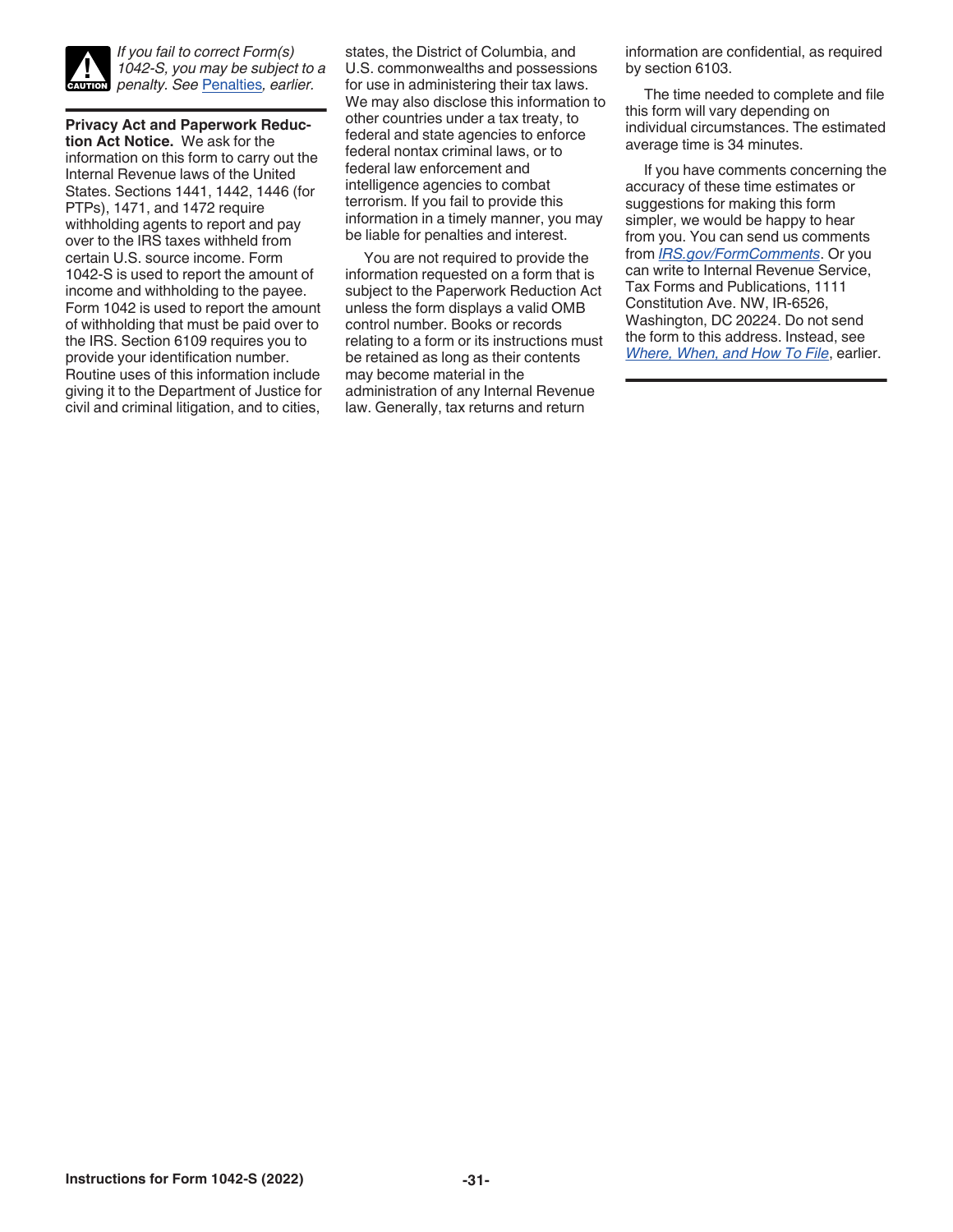#### <span id="page-31-0"></span>**Appendix A**

#### **Box 1 Income Codes**

| Code | <b>Interest Income</b>                                                                                     |    |                                                                                     |
|------|------------------------------------------------------------------------------------------------------------|----|-------------------------------------------------------------------------------------|
|      |                                                                                                            | 14 | Real property income and natural resources royalties                                |
| 01   | Interest paid by U.S. obligors - general                                                                   | 15 | Pensions, annuities, alimony, and/or insurance premiums                             |
| 02   | Interest paid on real property mortgages                                                                   | 16 | Scholarship or fellowship grants                                                    |
| 03   | Interest paid to controlling foreign corporations                                                          | 17 | Compensation for independent personal services <sup>2</sup>                         |
| 04   | Interest paid by foreign corporations                                                                      | 18 | Compensation for dependent personal services <sup>2</sup>                           |
| 05   | Interest on tax-free covenant bonds                                                                        | 19 | Compensation for teaching <sup>2</sup>                                              |
| 22   | Interest paid on deposit with a foreign branch of a<br>domestic corporation or partnership                 | 20 | Compensation during studying and training <sup>2</sup>                              |
| 29   | Deposit interest                                                                                           | 23 | Other income                                                                        |
| 30   | Original issue discount (OID)                                                                              | 24 | Qualified investment entity (QIE) distributions of capital gains                    |
| 31   | Short-term OID                                                                                             | 25 | Trust distributions subject to IRC section 1445                                     |
| 33   | Substitute payment - interest                                                                              | 26 | Unsevered growing crops and timber distributions by a trust                         |
| 51   | Interest paid on certain actively traded or publicly offered<br>securities <sup>1</sup>                    |    | subject to IRC section 1445                                                         |
| 54   | Substitute payments – interest from certain actively<br>traded or publicly offered securities <sup>1</sup> | 27 | Publicly traded partnership distributions subject to IRC section<br>1446            |
|      |                                                                                                            | 28 | Gambling winnings <sup>3</sup>                                                      |
| Code | <b>Dividend Income</b>                                                                                     | 32 | Notional principal contract income <sup>4</sup>                                     |
| 06   | Dividends paid by U.S. corporations - general                                                              | 35 | Substitute payment - other                                                          |
| 07   | Dividends qualifying for direct dividend rate                                                              | 36 | Capital gains distributions                                                         |
| 08   | Dividends paid by foreign corporations                                                                     | 37 | Return of capital                                                                   |
| 34   | Substitute payment-dividends                                                                               | 38 | Eligible deferred compensation items subject to IRC section<br>877A(d)(1)           |
| 40   | Other dividend equivalents under IRC section 871(m)                                                        | 39 | Distributions from a nongrantor trust subject to IRC section 877A(f)<br>(1)         |
| 52   | Dividends paid on certain actively traded or publicly<br>offered securities <sup>1</sup>                   | 41 | Guarantee of indebtedness                                                           |
| 53   | Substitute payments-dividends from certain actively<br>traded or publicly offered securities <sup>1</sup>  | 42 | Earnings as an artist or athlete – no central withholding<br>agreement <sup>5</sup> |
| 56   | Dividend equivalents under IRC section 871(m) as a<br>result of applying the combined transaction rules    | 43 | Earnings as an artist or athlete – central withholding agreement <sup>5</sup>       |
|      |                                                                                                            | 44 | Specified federal procurement payments                                              |
| Code | <b>Other Income</b>                                                                                        | 50 | Income previously reported under escrow procedure <sup>6</sup>                      |
| 09   | Capital gains                                                                                              | 55 | Taxable death benefits on life insurance contracts                                  |
| 10   | Industrial royalties                                                                                       | 57 | Amount realized under IRC section 1446(f)                                           |
| 11   | Motion picture or television copyright royalties                                                           |    |                                                                                     |
| 12   | Other royalties (for example, copyright, software,<br>broadcasting, endorsement payments)                  |    |                                                                                     |
| 13   | Royalties paid on certain publicly offered securities <sup>1</sup>                                         |    |                                                                                     |

<sup>1</sup> This code should only be used if the income paid is described in Regulations section 1.1441-6(c)(2) and the withholding agent has reduced the<br>rate of withholding under an income tax treaty without the recipient providi

<sup>2</sup> If compensation that would otherwise be covered under Income Codes 17 through 20 is directly attributable to the recipient's occupation as an<br>artist or athlete, use Income Code 42 or 43 instead.<br><sup>3</sup> Subject to 30% with

515.

- <sup>4</sup> Use appropriate Interest Income Code for interest from a notional principal contract where nonperiodic payment(s) is treated as a loan.<br><sup>5</sup> Income Code 43 should only be used if Letter 4492, Venue Notification, has bee
- <sup>6</sup> Use only to report gross income the tax for which is being deposited in the current year because such tax was previously escrowed for chapters 3 and 4 and the withholding agent previously reported the gross income in a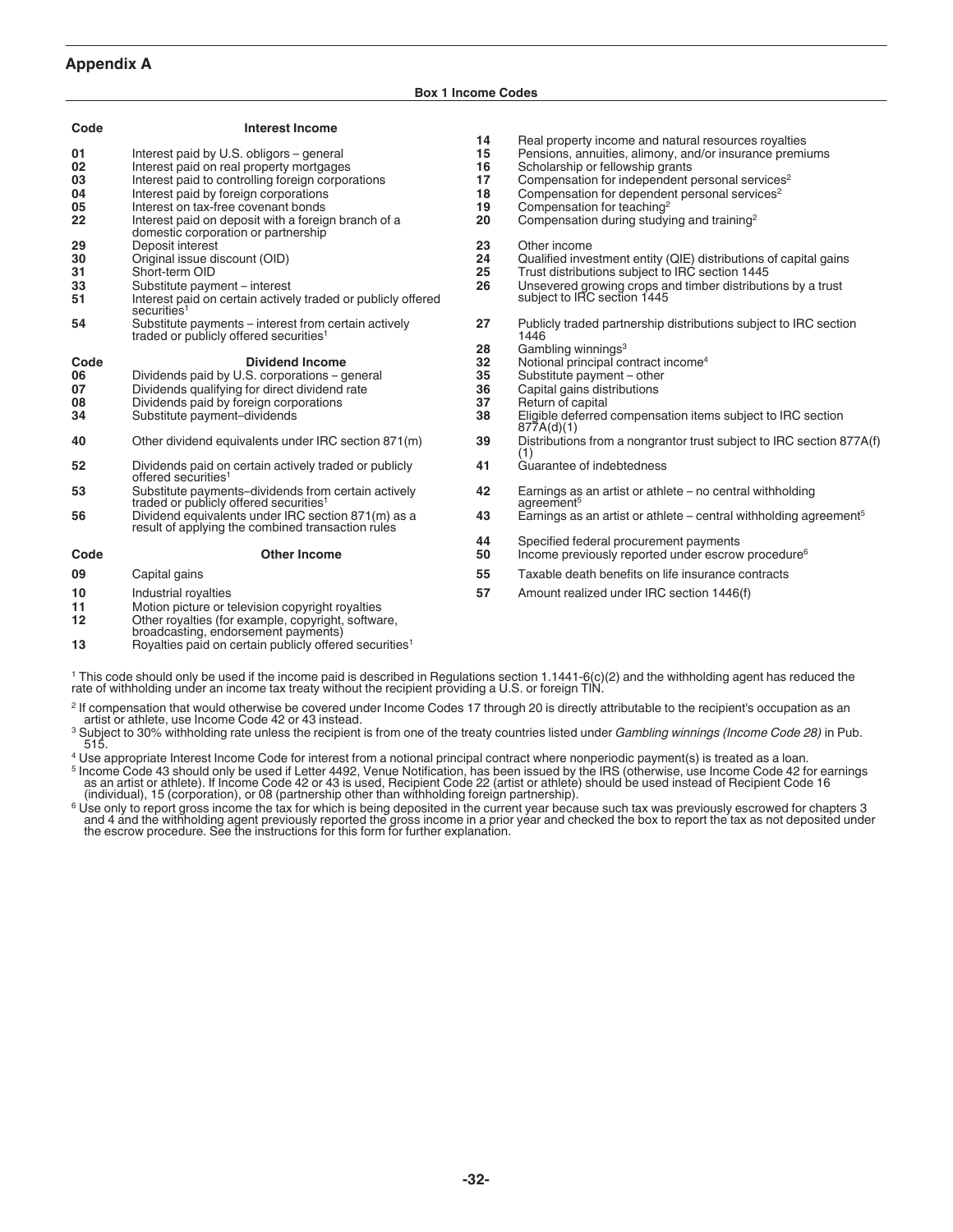#### <span id="page-32-0"></span>**Appendix B**

#### **Exemption Codes, Recipient Status Codes, and Box 13j LOB Codes**

**Boxes 3a and 4a. Exemption code (applies if the tax rate entered in box 3b or 4b is 00.00).**

#### **Code Authority for Exemption**

#### **Chapter 3**

| 01 | Effectively connected income                        | 11 | Withholding Foreign Trust          |
|----|-----------------------------------------------------|----|------------------------------------|
| 02 | Exempt under IRC7                                   | 12 | Qualified Intermediary             |
| 03 | Income is not from U.S. sources                     | 13 | Qualified Securities Lender -      |
| 04 | Exempt under tax treaty                             | 14 | Qualified Securities Lender -      |
| 05 | Portfolio interest exempt under IRC                 | 15 | Corporation                        |
| 06 | QI that assumes primary withholding responsibility  | 16 | Individual                         |
| 07 | WFP or WFT                                          | 17 | Estate                             |
| 08 | U.S. branch treated as U.S. Person                  | 18 | <b>Private Foundation</b>          |
| 09 | Territory FI treated as U.S. Person                 | 19 | International Organization         |
| 10 | QI represents that income is exempt                 | 20 | <b>Tax Exempt Organization (Se</b> |
| 11 | QSL that assumes primary withholding responsibility | 21 | Unknown Recipient                  |
| 12 | Payee subjected to chapter 4 withholding            | 22 | Artist or Athlete                  |
| 22 | QDD that assumes primary withholding responsibility | 23 | Pension                            |
| 23 | Exempt under section 897(I)                         | 24 | Foreign Central Bank of Issue      |
| 24 | Exempt under section 892                            | 25 | Nongualified Intermediary          |

| 13                    | Grandfathered payment                                                                                                                                                                | 35.            | Qualified Derivatives Dealer                                                                                       |
|-----------------------|--------------------------------------------------------------------------------------------------------------------------------------------------------------------------------------|----------------|--------------------------------------------------------------------------------------------------------------------|
| 14<br>15<br>16        | Effectively connected income<br>Payee not subject to chapter 4 withholding<br>Excluded nonfinancial payment                                                                          | 36<br>37<br>38 | Foreign Government - Integral Part<br>Foreign Government - Controlled Entity<br><b>Publicly Traded Partnership</b> |
| 17                    | Foreign Entity that assumes primary withholding                                                                                                                                      |                | Pooled Reporting Codes <sup>10</sup>                                                                               |
| 18                    | responsibility<br>U.S. Payees – of participating FFI or registered<br>deemed-compliant FFI                                                                                           |                |                                                                                                                    |
| 19                    | Exempt from withholding under IGA <sup>8</sup>                                                                                                                                       | 27             | Withholding Rate Pool - General                                                                                    |
| 20                    | Dormant account <sup>9</sup>                                                                                                                                                         | 28             | Withholding Rate Pool - Exempt Organization                                                                        |
| 21                    | Other – payment not subject to chapter 4 withholding                                                                                                                                 | 29             | PAI Withholding Rate Pool - General                                                                                |
|                       |                                                                                                                                                                                      | 30             | PAI Withholding Rate Pool - Exempt Organiza                                                                        |
|                       | Boxes 12b, 12c, 13f, 13g, 15b, 15c, 16d, and 16e.<br>Chapter 3 and Chapter 4 Status Codes (used to<br>identify the type of Withholding Agent, Recipient,<br>Intermediary, or Payer). | 31             | Agency Withholding Rate Pool - General                                                                             |
|                       |                                                                                                                                                                                      | 32             | Agency Withholding Rate Pool - Exempt Orga                                                                         |
| Chapter 3<br>03<br>04 | <b>Status Codes</b><br>Territory FI treated as U.S. Person<br>Territory FI - not treated as U.S. Person                                                                              |                |                                                                                                                    |
|                       |                                                                                                                                                                                      |                |                                                                                                                    |

- 
- **05** U.S. branch treated as U.S. Person
- **06** U.S. branch not treated as U.S. Person<br>**07** U.S. branch ECI presumption applied **07** U.S. branch – ECI presumption applied
- **08** Partnership other than Withholding Foreign Partnership or Publicly Traded Partnership
- 
- **09** Withholding Foreign Partnership<br>**10** Trust other than Withholding Fore
- **10** Trust other than Withholding Foreign Trust

<sup>7</sup> This code should only be used if no other specific chapter 3 exemption code applies.

<sup>8</sup> Use only to report a U.S. reportable account or nonconsenting U.S. account that is receiving a payment subject to chapter 3 withholding.

- <sup>9</sup> Use only if applying the escrow procedure for dormant accounts under Regulations section 1.1471-4(b)(6).
- <sup>10</sup> Codes 27 through 32 should only be used by a QI, QSL, WP, or WT. A QI acting as a QDD may use only code 27 or 28.
- **11** Withholding Foreign Trust<br>**12** Qualified Intermediary **12** Qualified Intermediary<br>**13** Qualified Securities Le
- **13** Qualified Securities Lender Qualified Intermediary<br>**14** Oualified Securities Lender Other
- 14 Qualified Securities Lender Other<br>15 Corporation
- 
- **15** Corporation<br>**16** Individual
- 
- **18** Private Foundation<br>**19** International Organ
- **19** International Organization<br>**20** Tax Exempt Organization
- **10** Tax Exempt Organization (Section 501(c) entities)<br>**21** Unknown Recipient
- **11** Unknown Recipient<br>**22** Artist or Athlete
- **22** Artist or Athlete<br>**23** Pension
- 
- **Nonqualified Intermediary**
- **Chapter 4 26** Hybrid entity making Treaty Claim
	- **135** Qualified Derivatives Dealer
	- **144 14** Effection Government Integral Part **37** Foreign Government Controlled E
	- **158 Payse Report Subject 15** Payet on Same Foreign Government Controlled Entity<br>**38** Publicly Traded Partnership
	- **Publicly Traded Partnership**

#### **Pooled Reporting Codes<sup>10</sup>**

- 
- 
- **29** PAI Withholding Rate Pool General<br>**30** PAI Withholding Rate Pool Exempt (
- **30** PAI Withholding Rate Pool Exempt Organization **31** Agency Withholding Rate Pool – General
- **32** Agency Withholding Rate Pool Exempt Organization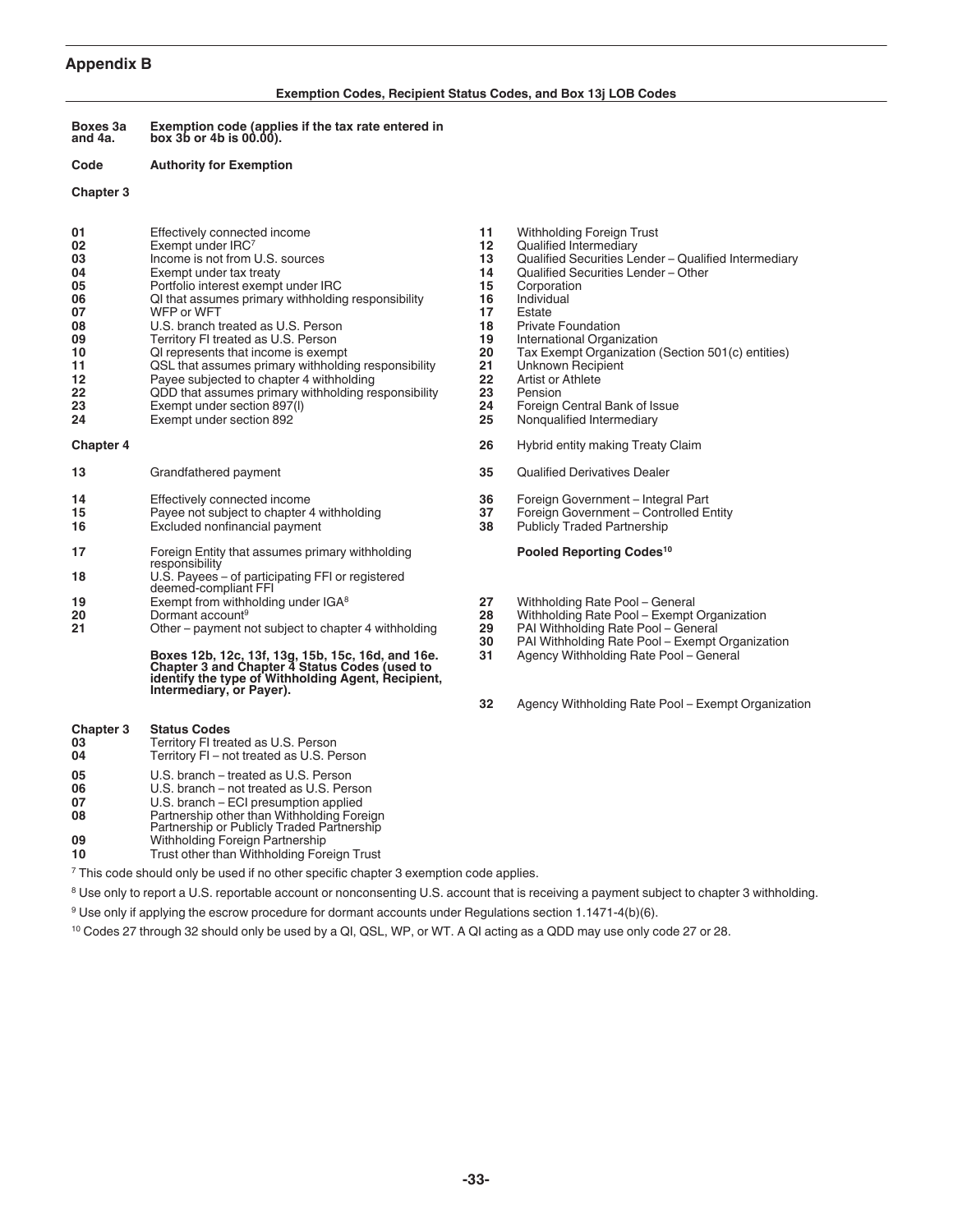#### **Appendix B (continued)**

#### **Recipient Status Codes (continued) and Box 13j LOB Codes**

#### **Chapter 4 Status Codes Pooled Reporting Codes**

| 01<br>02<br>03<br>04<br>05<br>06<br>07 | U.S. Withholding Agent - Fl<br>U.S. Withholding Agent - Other<br>Territory FI-not treated as U.S. Person<br>Territory FI - treated as U.S. Person<br>Participating FFI - Other<br>Participating FFI - Reporting Model 2 FFI<br>Registered Deemed-Compliant FFI - Reporting Model 1<br>FFI | 42<br>43<br>44<br>45<br>46<br>47<br>48 | Recalcitrant Pool - No U.S. Indicia<br>Recalcitrant Pool - U.S. Indicia<br>Recalcitrant Pool - Dormant Account<br>Recalcitrant Pool - U.S. Persons<br>Recalcitrant Pool - Passive NFFEs<br>Nonparticipating FFI Pool<br>U.S. Payees Pool |
|----------------------------------------|-------------------------------------------------------------------------------------------------------------------------------------------------------------------------------------------------------------------------------------------------------------------------------------------|----------------------------------------|------------------------------------------------------------------------------------------------------------------------------------------------------------------------------------------------------------------------------------------|
| 08<br>09                               | Registered Deemed-Compliant FFI - Sponsored Entity<br>Registered Deemed-Compliant FFI - Other                                                                                                                                                                                             | 49                                     | QI-Recalcitrant Pool-General <sup>13</sup>                                                                                                                                                                                               |
| 10                                     | Certified Deemed-Compliant FFI - Other                                                                                                                                                                                                                                                    | Box 13j.                               | LOB Code (enter the code that best describes the<br>applicable limitation on benefits (LOB) category that<br>qualifies the taxpayer for the requested treaty<br>benefits).                                                               |
| 11                                     | Certified Deemed-Compliant FFI - FFI with Low Value                                                                                                                                                                                                                                       |                                        |                                                                                                                                                                                                                                          |
| 12                                     | Accounts<br>Certified Deemed-Compliant FFI - Nonregistering Local<br>Bank                                                                                                                                                                                                                 | Code                                   | <b>LOB Treaty Category</b>                                                                                                                                                                                                               |
| 13                                     | Certified Deemed-Compliant FFI - Sponsored Entity                                                                                                                                                                                                                                         |                                        |                                                                                                                                                                                                                                          |
| 14                                     | Certified Deemed-Compliant FFI - Investment entity that<br>does not maintain financial accounts                                                                                                                                                                                           | 02                                     | Government – contracting state/political subdivision/local<br>authority                                                                                                                                                                  |
| 15                                     | Nonparticipating FFI                                                                                                                                                                                                                                                                      | 03                                     | Tax exempt pension trust/Pension fund                                                                                                                                                                                                    |
| 16                                     | Owner-Documented FFI                                                                                                                                                                                                                                                                      | 04                                     | Tax exempt/Charitable organization                                                                                                                                                                                                       |
| 17                                     | U.S. Branch - treated as U.S. person                                                                                                                                                                                                                                                      | 05                                     | Publicly traded corporation                                                                                                                                                                                                              |
| 18                                     | U.S. Branch – not treated as U.S. person (reporting<br>under section 1471)                                                                                                                                                                                                                | 06                                     | Subsidiary of publicly traded corporation                                                                                                                                                                                                |
| 19                                     | Passive NFFE identifying Substantial U.S. Owners                                                                                                                                                                                                                                          | 07                                     | Company that meets the ownership and base erosion test                                                                                                                                                                                   |
| 20                                     | Passive NFFE with no Substantial U.S. Owners                                                                                                                                                                                                                                              | 08                                     | Company that meets the derivative benefits test                                                                                                                                                                                          |
| 21                                     | Publicly Traded NFFE or Affiliate of Publicly Traded<br><b>NFFE</b>                                                                                                                                                                                                                       | 09                                     | Company with an item of income that meets the active<br>trade or business test                                                                                                                                                           |
| 22                                     | <b>Active NFFE</b>                                                                                                                                                                                                                                                                        | 10                                     | Discretionary determination                                                                                                                                                                                                              |
| 23                                     | Individual                                                                                                                                                                                                                                                                                | 11                                     | Other                                                                                                                                                                                                                                    |
| 24<br>25                               | Section 501(c) Entities<br><b>Excepted Territory NFFE</b>                                                                                                                                                                                                                                 | 12                                     | No LOB article in treaty                                                                                                                                                                                                                 |
| 26                                     | Excepted NFFE - Other                                                                                                                                                                                                                                                                     |                                        |                                                                                                                                                                                                                                          |
| 27                                     | <b>Exempt Beneficial Owner</b>                                                                                                                                                                                                                                                            |                                        |                                                                                                                                                                                                                                          |
| 28                                     | Entity Wholly Owned By Exempt Beneficial Owners                                                                                                                                                                                                                                           |                                        |                                                                                                                                                                                                                                          |
| 29                                     | <b>Unknown Recipient</b>                                                                                                                                                                                                                                                                  |                                        |                                                                                                                                                                                                                                          |
| 30                                     | <b>Recalcitrant Account Holder</b>                                                                                                                                                                                                                                                        |                                        |                                                                                                                                                                                                                                          |
| 31                                     | Nonreporting IGA FFI                                                                                                                                                                                                                                                                      |                                        |                                                                                                                                                                                                                                          |
| 32                                     | Direct reporting NFFE                                                                                                                                                                                                                                                                     |                                        |                                                                                                                                                                                                                                          |
| 33<br>34                               | U.S. reportable account                                                                                                                                                                                                                                                                   |                                        |                                                                                                                                                                                                                                          |
| 35                                     | Nonconsenting U.S. account<br>Sponsored direct reporting NFFE                                                                                                                                                                                                                             |                                        |                                                                                                                                                                                                                                          |
| 36                                     | <b>Excepted Inter-affiliate FFI</b>                                                                                                                                                                                                                                                       |                                        |                                                                                                                                                                                                                                          |
| 37                                     | Undocumented Preexisting Obligation                                                                                                                                                                                                                                                       |                                        |                                                                                                                                                                                                                                          |
| 38                                     | U.S. branch - ECI presumption applied                                                                                                                                                                                                                                                     |                                        |                                                                                                                                                                                                                                          |
| 39                                     | Account Holder of Excluded Financial Account <sup>11</sup>                                                                                                                                                                                                                                |                                        |                                                                                                                                                                                                                                          |
| 40                                     | Passive NFFE reported by FFI <sup>12</sup>                                                                                                                                                                                                                                                |                                        |                                                                                                                                                                                                                                          |

**41** NFFE subject to 1472 withholding<br>**50** U.S. Withholding Agent–Foreign b

U.S. Withholding Agent–Foreign branch of FI

<sup>11</sup> This code should only be used if income is paid to an account that is excluded from the definition of financial account under Regulations section<br>1.1471-5(b)(2) or under Annex II of the applicable Model 1 IGA or Model

<sup>12</sup> This code should only be used when the withholding agent has received a certification on the FFI withholding statement of a participating FFI or<br>registered deemed-compliant FFI that maintains the account that the FFI

<sup>13</sup> This code should only be used by a withholding agent that is reporting a payment (or portion of a payment) made to a QI with respect to the QI's<br>recalcitrant account holders.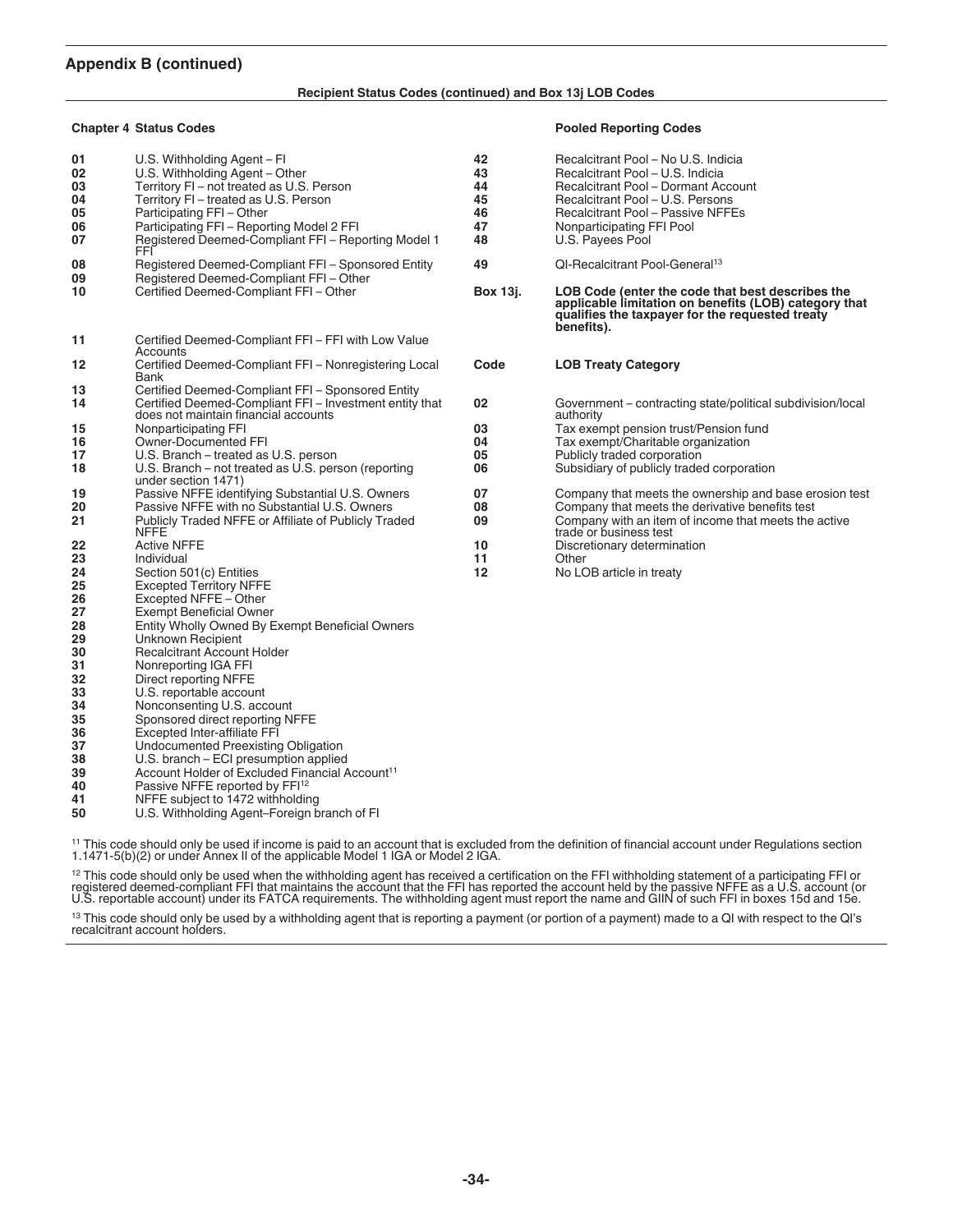### <span id="page-34-0"></span>**Appendix C**

Comprehensive analysis of *Example 1* under *[Payments directly to beneficial owners](#page-11-0)*, earlier.

| DIRECT PAYMENT TO BENEFICIAL OWNER                                                                                                                                                                                                                                                                                                                                        |                                                                                                                                                                 |                                     |                                                                                                                                                                                                                                                                                                                                                                                                                                                                                                                                                                         |  |
|---------------------------------------------------------------------------------------------------------------------------------------------------------------------------------------------------------------------------------------------------------------------------------------------------------------------------------------------------------------------------|-----------------------------------------------------------------------------------------------------------------------------------------------------------------|-------------------------------------|-------------------------------------------------------------------------------------------------------------------------------------------------------------------------------------------------------------------------------------------------------------------------------------------------------------------------------------------------------------------------------------------------------------------------------------------------------------------------------------------------------------------------------------------------------------------------|--|
| WA, a U.S. corporate withholding agent who is an issuer of stock and not a financial institution, makes a \$1,000 payment of U.S. source dividends to<br>A, a foreign individual who has provided a Form W-8BEN to WA and who is not eligible for a reduced rate of chapter 3 withholding under a treaty.<br>Before completing Form 1042-S, WA takes the following steps. |                                                                                                                                                                 |                                     |                                                                                                                                                                                                                                                                                                                                                                                                                                                                                                                                                                         |  |
| Step 1:                                                                                                                                                                                                                                                                                                                                                                   | Because the payment is a payment described under Amounts Subject to Reporting on Form 1042-S, earlier, WA determines it has a<br>Form 1042-S filing obligation. |                                     |                                                                                                                                                                                                                                                                                                                                                                                                                                                                                                                                                                         |  |
| Step 2:                                                                                                                                                                                                                                                                                                                                                                   |                                                                                                                                                                 |                                     | Because WA is making a payment of U.S. source FDAP income, WA determines the payment meets the definition of both a<br>"withholdable payment" under chapter 4 and "an amount subject to withholding" under chapter 3.                                                                                                                                                                                                                                                                                                                                                   |  |
| Step 3:                                                                                                                                                                                                                                                                                                                                                                   | in box 3 (chapter indicator).                                                                                                                                   |                                     | Because the payment is being made to an individual (and not a nonparticipating FFI or an NFFE that is not an excepted NFFE that has<br>failed to disclose its substantial U.S. owners (or certify that it has no substantial U.S. owners) (see definitions of these terms)), WA<br>determines that the payment is not subject to chapter 4 withholding. Because the payment is not subject to chapter 4 withholding but is<br>an amount subject to withholding under chapter 3, WA determines that chapter 3 is the correct chapter indicator. WA will thus enter a "3" |  |
|                                                                                                                                                                                                                                                                                                                                                                           | chapter 4 (see explanations for boxes 4a, 4b, and 13g below).                                                                                                   |                                     | Note. Although the payment is properly classified as a chapter 3 payment, WA must complete certain boxes on Form 1042-S that pertain to                                                                                                                                                                                                                                                                                                                                                                                                                                 |  |
|                                                                                                                                                                                                                                                                                                                                                                           | WA must file a Form 1042-S for A and complete it as follows.                                                                                                    |                                     |                                                                                                                                                                                                                                                                                                                                                                                                                                                                                                                                                                         |  |
|                                                                                                                                                                                                                                                                                                                                                                           |                                                                                                                                                                 |                                     | Caution: Be sure to read the instructions for each box or field in its entirety before completing a box or field on Form 1042-S.                                                                                                                                                                                                                                                                                                                                                                                                                                        |  |
|                                                                                                                                                                                                                                                                                                                                                                           |                                                                                                                                                                 |                                     | WA must provide a unique form identifier (UFI) in the applicable entry field at the top of Form 1042-S. For additional information, including UFI requirements, see the instructions for <i>Unique form identifier</i> , earlier.                                                                                                                                                                                                                                                                                                                                       |  |
| <b>Box</b>                                                                                                                                                                                                                                                                                                                                                                | <b>Description</b>                                                                                                                                              | <b>Required Entry</b>               | <b>Comments</b>                                                                                                                                                                                                                                                                                                                                                                                                                                                                                                                                                         |  |
| 1                                                                                                                                                                                                                                                                                                                                                                         | Income code                                                                                                                                                     | "06"                                | WA enters "06" (dividends paid by U.S. corporations - general), which is the appropriate<br>two-digit code from the list of <i>Income Codes</i> provided in <i>Appendix A.</i>                                                                                                                                                                                                                                                                                                                                                                                          |  |
| 2                                                                                                                                                                                                                                                                                                                                                                         | Gross income                                                                                                                                                    | "1000"                              | WA enters the gross amount paid (in whole dollars), including withheld tax.                                                                                                                                                                                                                                                                                                                                                                                                                                                                                             |  |
| 3                                                                                                                                                                                                                                                                                                                                                                         | Chapter indicator                                                                                                                                               | "З"                                 | WA enters "3" to indicate that amounts were withheld pursuant to chapter 3.                                                                                                                                                                                                                                                                                                                                                                                                                                                                                             |  |
| За                                                                                                                                                                                                                                                                                                                                                                        | Chapter 3 exemption<br>code                                                                                                                                     | "00"                                | WA enters "00" because an amount was withheld under chapter 3 and the tax rate is greater<br>than zero and is not due to backup withholding (see the instructions for <i>Boxes 3a and 4a</i> ,<br>earlier).                                                                                                                                                                                                                                                                                                                                                             |  |
| 3b                                                                                                                                                                                                                                                                                                                                                                        | Chapter 3 tax rate                                                                                                                                              | "30.00"                             | WA enters "30.00" consistent with the formatting specified in the instructions for <i>Boxes 3b</i><br>and 4b, earlier.                                                                                                                                                                                                                                                                                                                                                                                                                                                  |  |
| 4a                                                                                                                                                                                                                                                                                                                                                                        | Chapter 4 exemption<br>code                                                                                                                                     | " $15"$                             | WA enters "15" (payee not subject to chapter 4 withholding), which is the appropriate<br>two-digit code from the list of <i>Exemption Codes</i> provided in these instructions.<br>Note. WA uses exemption code 15 because the payment is a withholdable payment, but<br>has not been withheld upon under chapter 4 because of the payee's chapter 4 status (an<br>individual and not a person subject to chapter 4 withholding as explained in the instructions<br>for <i>Boxes 3a and 4a</i> , earlier).                                                              |  |
| 4b                                                                                                                                                                                                                                                                                                                                                                        | Chapter 4 tax rate                                                                                                                                              | "00.00"                             | WA enters "00.00" because the amount reported in box 2 is not subject to chapter 4<br>withholding. See the instructions for Boxes 3b and 4b, earlier.                                                                                                                                                                                                                                                                                                                                                                                                                   |  |
| 5                                                                                                                                                                                                                                                                                                                                                                         | Withholding allowance                                                                                                                                           |                                     | WA leaves box 5 blank because the income code it is reporting in box 1 is not one of the<br>codes specified in the instructions (see Box 5, earlier) for which box 5 reporting is required.                                                                                                                                                                                                                                                                                                                                                                             |  |
| 6                                                                                                                                                                                                                                                                                                                                                                         | Net income                                                                                                                                                      |                                     | WA leaves box 6 blank because it did not enter an amount in box 5.                                                                                                                                                                                                                                                                                                                                                                                                                                                                                                      |  |
| 7a                                                                                                                                                                                                                                                                                                                                                                        | <b>Federal Tax Withheld</b>                                                                                                                                     | "300"                               | WA enters "300" (30% of \$1,000).                                                                                                                                                                                                                                                                                                                                                                                                                                                                                                                                       |  |
|                                                                                                                                                                                                                                                                                                                                                                           | Check if Federal Tax<br>Withheld was not<br>deposited with the IRS<br>because escrow                                                                            |                                     |                                                                                                                                                                                                                                                                                                                                                                                                                                                                                                                                                                         |  |
| 7b                                                                                                                                                                                                                                                                                                                                                                        | procedures were applied                                                                                                                                         |                                     | WA does not check the box because it is not using an escrow procedure.                                                                                                                                                                                                                                                                                                                                                                                                                                                                                                  |  |
| 7c                                                                                                                                                                                                                                                                                                                                                                        | Check if withholding<br>occurred in subsequent<br>year with respect to a<br>partnership interest                                                                |                                     | WA does not check the box because it did not withhold in a subsequent year.                                                                                                                                                                                                                                                                                                                                                                                                                                                                                             |  |
| 8                                                                                                                                                                                                                                                                                                                                                                         | Tax withheld by other<br>agents                                                                                                                                 |                                     | WA leaves box 8 blank because tax was not withheld by other withholding agents.                                                                                                                                                                                                                                                                                                                                                                                                                                                                                         |  |
| 9                                                                                                                                                                                                                                                                                                                                                                         | Overwithheld tax repaid<br>to recipient pursuant to<br>adjustment procedures                                                                                    |                                     | WA leaves box 9 blank because it did not repay overwithheld tax to the recipient under the<br>reimbursement procedure or the set-off procedure. For more information, see the<br>instructions for Box 9, earlier.                                                                                                                                                                                                                                                                                                                                                       |  |
| 10                                                                                                                                                                                                                                                                                                                                                                        | "300"<br>Total withholding credit<br>WA enters "300" (combining boxes 7a, 8, and 9).                                                                            |                                     |                                                                                                                                                                                                                                                                                                                                                                                                                                                                                                                                                                         |  |
| 11                                                                                                                                                                                                                                                                                                                                                                        | Tax paid by withholding<br>agent (amounts not<br>withheld)                                                                                                      |                                     | WA leaves box 11 blank because it withheld on the payment to the recipient (as opposed to<br>paying the tax from its own funds). For more information, see the instructions for Box 11,<br>earlier.                                                                                                                                                                                                                                                                                                                                                                     |  |
| 12a                                                                                                                                                                                                                                                                                                                                                                       | Withholding agent's EIN                                                                                                                                         | Specific<br>information<br>required | Although WA's EIN is not specified in this example, this is a required field that WA would<br>complete.                                                                                                                                                                                                                                                                                                                                                                                                                                                                 |  |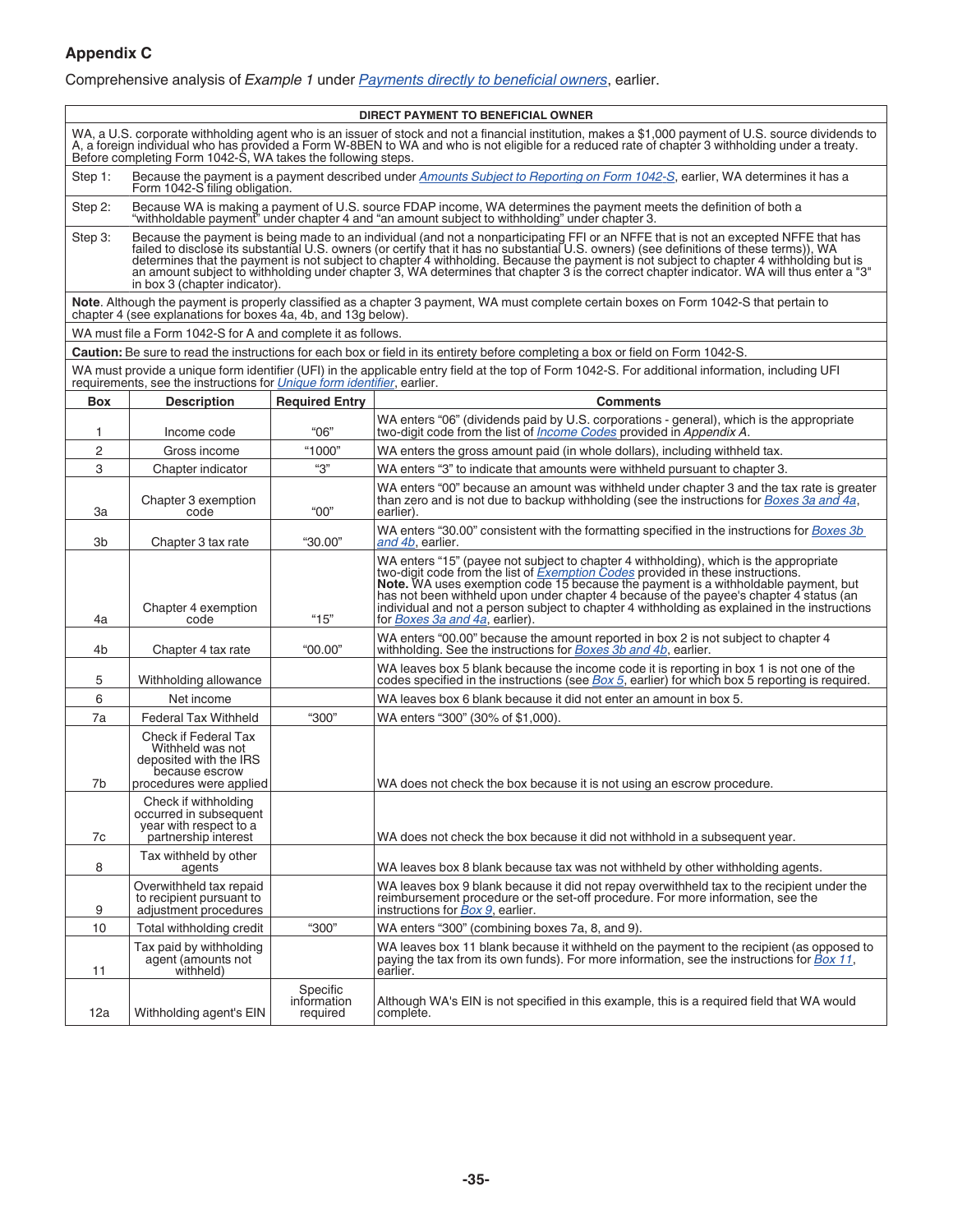### **Appendix C (continued)**

| <b>Box</b>      | <b>Description</b>                                                  | <b>Required Entry</b>               | <b>Comments</b>                                                                                                                                                                                                                                                                                                                                                                                                                                                                                                                                                                                  |
|-----------------|---------------------------------------------------------------------|-------------------------------------|--------------------------------------------------------------------------------------------------------------------------------------------------------------------------------------------------------------------------------------------------------------------------------------------------------------------------------------------------------------------------------------------------------------------------------------------------------------------------------------------------------------------------------------------------------------------------------------------------|
| $12b-c$         | Withholding agent's<br>chapter 3 and chapter 4<br>status codes      | "15" and "02"                       | WA enters "15" in box 12b and "02" in box 12c because it is a U.S. corporate withholding<br>agent that is not a financial institution.<br>Note. WA must enter both a chapter 3 and a chapter 4 withholding agent status code<br>regardless of the type of payment being reported.                                                                                                                                                                                                                                                                                                                |
| 12d             | Withholding agent's<br>name                                         | "WA"                                | WA must enter its complete name.                                                                                                                                                                                                                                                                                                                                                                                                                                                                                                                                                                 |
| 12e             | Withholding agent's<br>GIIN                                         |                                     | WA leaves this box blank because a U.S. withholding agent is generally not required to<br>obtain a GIIN. See Global intermediary identification number and Box 12e, earlier, for details.                                                                                                                                                                                                                                                                                                                                                                                                        |
| 12f             | Withholding agent's<br>country code                                 | "US"                                | WA enters "US" as the country code because it is a U.S. withholding agent. See the<br>instructions for <b>Box 12f</b> , earlier.                                                                                                                                                                                                                                                                                                                                                                                                                                                                 |
| 12g             | Withholding agent's<br>foreign tax identification<br>number, if any |                                     | WA leaves this box blank because it is a U.S. withholding agent and it does not have an<br>FTIN or a country of residence other than the United States.                                                                                                                                                                                                                                                                                                                                                                                                                                          |
| $12h-1$         | Withholding agent's<br>address                                      | Specific<br>information<br>required | Although WA's address is not specified in this example, this is a required field that WA<br>would complete. See <i>Boxes 12d Through 12i</i> , earlier, for requirements.                                                                                                                                                                                                                                                                                                                                                                                                                        |
| 13a             | Recipient's name                                                    | "А"                                 | WA enters the recipient's name.                                                                                                                                                                                                                                                                                                                                                                                                                                                                                                                                                                  |
| 13 <sub>b</sub> | Recipient's country<br>code                                         | Specific<br>information<br>required | Although the recipient's country of residency is not specified in this example, this is a<br>required field that WA would complete. See the instructions for <b>Box 13b</b> , earlier, for<br>requirements.                                                                                                                                                                                                                                                                                                                                                                                      |
| $13c-d$         | Recipient's address                                                 | Specific<br>information<br>required | Although the recipient's address is not specified in this example, this is a required field that<br>WA would complete. See <i>Boxes 13c and 13d</i> , earlier, for requirements.                                                                                                                                                                                                                                                                                                                                                                                                                 |
| 13e             | Recipient's U.S. TIN, if<br>any                                     |                                     | The recipient's U.S. TIN is not specified in this example. However, given the facts used in<br>this example, the recipient's U.S. TIN is generally not required because A is not a type of<br>recipient described in the instructions for <i>Boxes</i> 13e and 13h, earlier, for which this TIN is<br>required (for example, A is not claiming a reduced rate of, or exemption from, tax under a tax<br>treaty between the recipient's country of residence and the United States). However, WA<br>must enter the recipient's U.S. TIN if WA knows it or if it was provided to WA on a Form W-8. |
| 13f             | Recipient's chapter 3<br>status code                                | "16"                                | WA enters chapter 3 status code "16" (individual), which is the appropriate two-digit code<br>from the list of chapter 3 status codes provided in <i>Appendix B</i> .<br>Note. A withholding agent must enter a chapter 3 status code for all "amounts subject to<br>reporting under chapter 3."                                                                                                                                                                                                                                                                                                 |
| 13g             | Recipient's chapter 4<br>status code                                | "23"                                | WA enters chapter 4 status code "23" (individual), which is the appropriate two-digit code<br>from the list of chapter 4 status codes provided in Appendix B.<br>Note. A withholding agent must enter a chapter 4 status code for the recipient only if the<br>payment is a withholdable payment (as is the case in this example) or when a participating<br>FFI or registered deemed-compliant FFI is reporting a chapter 4 withholding rate pool of U.S.<br>payees.                                                                                                                            |
| 13h             | Recipient's GIIN                                                    |                                     | WA leaves box 13h blank because it only applies for chapter 4 reporting purposes. See<br>Global intermediary identification number and the instructions for Boxes 13e and 13h, earlier.                                                                                                                                                                                                                                                                                                                                                                                                          |
| 13i             | Recipient's foreign tax<br>identification number, if<br>any         |                                     | The recipient's FTIN is not required because A is not a type of recipient described in the<br>instructions for Box 13i for which the FTIN is required.                                                                                                                                                                                                                                                                                                                                                                                                                                           |
| 13i             | LOB code                                                            |                                     | WA leaves box 13j blank because the recipient is an individual (not an entity).                                                                                                                                                                                                                                                                                                                                                                                                                                                                                                                  |
| 13k             | Recipient's account<br>number                                       |                                     | WA leaves box 13k blank because WA is not a financial institution.                                                                                                                                                                                                                                                                                                                                                                                                                                                                                                                               |
| 13I             | Recipient's date of birth                                           |                                     | WA leaves box 13I blank because WA is not a financial institution.                                                                                                                                                                                                                                                                                                                                                                                                                                                                                                                               |
| 14a–b           | Primary withholding<br>agent's information                          |                                     | WA leaves these boxes blank because tax was not withheld by other withholding agents.                                                                                                                                                                                                                                                                                                                                                                                                                                                                                                            |
| $15a - I$       | Intermediary information                                            |                                     | WA leaves these boxes blank because WA is making a direct payment to the recipient and<br>there are no other withholding agents.                                                                                                                                                                                                                                                                                                                                                                                                                                                                 |
| $16a-e$         | Payer's information                                                 |                                     | WA leaves these boxes blank because WA is making a direct payment to the recipient and<br>there are no other payers involved.                                                                                                                                                                                                                                                                                                                                                                                                                                                                    |
| $17a-c$         | State income taxes                                                  |                                     | Although not specified in this example, WA enters in these boxes any information relating to<br>any state income tax withheld.                                                                                                                                                                                                                                                                                                                                                                                                                                                                   |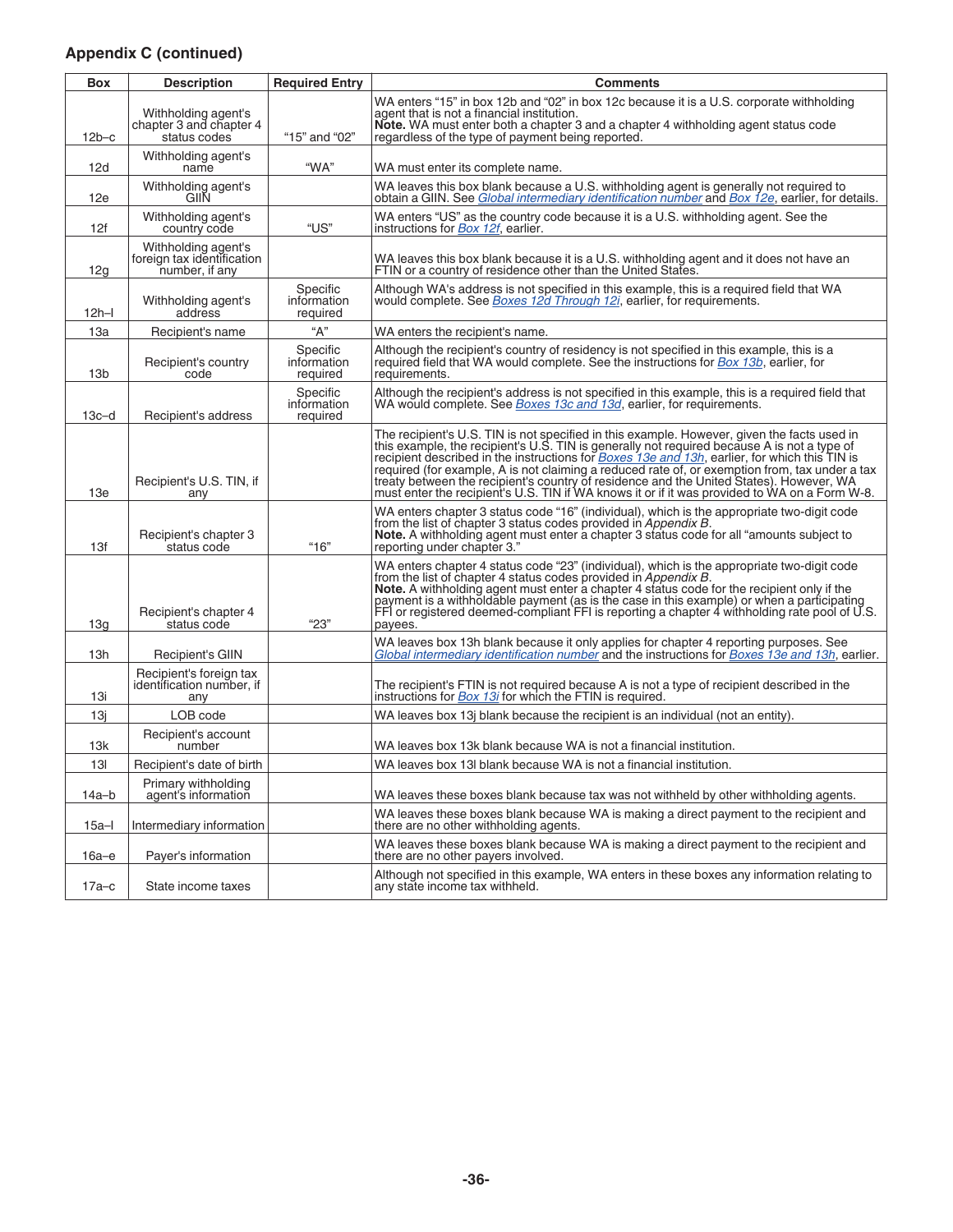#### **Appendix D**

Comprehensive example of how to complete Form 1042-S for gambling winnings.

#### **DIRECT PAYMENT TO BENEFICIAL OWNER**

ABC Casino ("WA"), a U.S. corporate withholding agent that is not a financial institution, makes a \$10,000 payment of gambling winnings to A, a<br>foreign individual who has provided a Form W-8BEN to WA establishing foreign s

Step 1: Because the payment is a payment described under <u>[Amounts Subject to Reporting on Form 1042-S](#page-7-0),</u> earlier, WA determines it has a Form<br>1042-S filing obligation.

Step 2: Because WA is making a payment of U.S. source FDAP income, WA determines the payment meets the definition of "an amount subject to<br>withholding" under chapter 3. Because gambling winnings are not treated as a "withh

Step 3: Because the payment is not subject to chapter 4 withholding but is an amount subject to withholding under chapter 3, WA determines that<br>chapter 3 is the correct chapter indicator. WA will thus enter a "3" in box 3

**Note.** Although the payment is properly classified as a chapter 3 payment, WA must complete certain boxes on Form 1042-S that pertain to chapter 4 (see explanations for boxes 4a, 4b, and 13g below).

WA must file a Form 1042-S for A, and complete it as follows.

**Caution:** Be sure to read the instructions for each box or field in its entirety before completing a box or field on Form 1042-S.

WA must provide a unique form identifier (UFI) in the applicable entry field at the top of Form 1042-S. For additional information, including UFI<br>requirements, see the instructions for *[Unique form identifier](#page-1-0)*, earlier.

| Box            | <b>Description</b>                                                                                        | <b>Required Entry</b>         | <b>Comments</b>                                                                                                                                                                                                                                                                                |
|----------------|-----------------------------------------------------------------------------------------------------------|-------------------------------|------------------------------------------------------------------------------------------------------------------------------------------------------------------------------------------------------------------------------------------------------------------------------------------------|
| 1              | Income code                                                                                               | "28"                          | WA enters "28" (Gambling winnings), which is the<br>appropriate two-digit code from the list of income<br>codes provided in Appendix A.                                                                                                                                                        |
| 2              | Gross income                                                                                              | "10.000"                      | WA enters the gross amount paid (in whole dollars),<br>including withheld tax.                                                                                                                                                                                                                 |
| 3              | Chapter indicator                                                                                         | "З"                           | WA enters "3" to indicate that amounts were withheld<br>pursuant to chapter 3.                                                                                                                                                                                                                 |
| 3a             | Chapter 3 exemption code                                                                                  | "00"                          | WA enters "00" because an amount was withheld<br>under chapter 3 and the tax rate is greater than zero<br>and is not due to backup withholding (see the<br>instructions for <b>Boxes</b> 3a and 4a, earlier).                                                                                  |
| 3b             | Chapter 3 tax rate                                                                                        | "30.00"                       | WA enters "30.00" consistent with the formatting<br>specified in the instructions for <i>Boxes</i> 3b and 4b,<br>earlier.                                                                                                                                                                      |
| 4a             | Chapter 4 exemption code                                                                                  | "16"                          | WA enters "16" (excluded nonfinancial payment),<br>which is the appropriate two-digit code from the list of<br>Exemption Codes provided in Appendix B.                                                                                                                                         |
| 4 <sub>b</sub> | Chapter 4 tax rate                                                                                        | "00.00"                       | WA enters "00.00" because the amount reported in<br>box 2 is not subject to chapter 4 withholding. See the<br>instructions for <b>Boxes</b> 3b and 4b, earlier.                                                                                                                                |
| 5              | Withholding allowance                                                                                     |                               | WA leaves box 5 blank because the income code it is<br>reporting in box 1 is not one of the codes specified in<br>the instructions (see Box 5, earlier) for which box 5<br>reporting is required.                                                                                              |
| 6              | Net income                                                                                                |                               | WA leaves box 6 blank because it did not enter an<br>amount in box 5.                                                                                                                                                                                                                          |
| 7a             | <b>Federal Tax Withheld</b>                                                                               | "3,000"                       | WA enters "3,000" (30% of \$10,000).                                                                                                                                                                                                                                                           |
| 7b             | Check if Federal Tax Withheld was not<br>deposited with the IRS because escrow<br>procedures were applied |                               | WA does not check the box because it is not using the<br>escrow procedure.                                                                                                                                                                                                                     |
| 7c             | Check if withholding occurred in<br>subsequent year with respect to a<br>partnership interest             |                               | WA does not check the box because it did not withhold<br>in a subsequent year.                                                                                                                                                                                                                 |
| 8              | Tax withheld by other agents                                                                              |                               | WA leaves box 8 blank because tax was not withheld<br>by other withholding agents.                                                                                                                                                                                                             |
| 9              | Overwithheld tax repaid to recipient<br>pursuant to adjustment procedures                                 |                               | WA leaves box 9 blank because it did not repay<br>overwithheld tax to the recipient under the<br>reimbursement procedure or the set-off procedure. For<br>more information, see the instructions for <i>Box 9</i> , earlier.                                                                   |
| 10             | Total withholding credit                                                                                  | "3,000"                       | WA enters "3,000" (combining boxes 7a, 8, and 9).                                                                                                                                                                                                                                              |
| 11             | Tax paid by withholding agent (amounts<br>not withheld)                                                   |                               | WA leaves box 11 blank because it withheld on the<br>payment to the recipient (as opposed to paying the tax<br>from its own funds). For more information, see the<br>instructions for Box 11, tax paid by withholding agent<br>(amounts not withheld), earlier.                                |
| 12a            | Withholding agent's EIN                                                                                   | Specific information required | Although WA's EIN is not specified in this example, this<br>is a required field that WA would complete.                                                                                                                                                                                        |
| $12b-c$        | Withholding agent's chapter 3 and<br>chapter 4 status codes                                               | "15" and "02"                 | WA enters "15" in box 12b and "02" in box 12c<br>because it is a U.S. corporate withholding agent that is<br>not a financial institution.<br><b>Note.</b> WA must enter both a chapter 3 and a chapter 4<br>withholding agent status code regardless of the type of<br>payment being reported. |